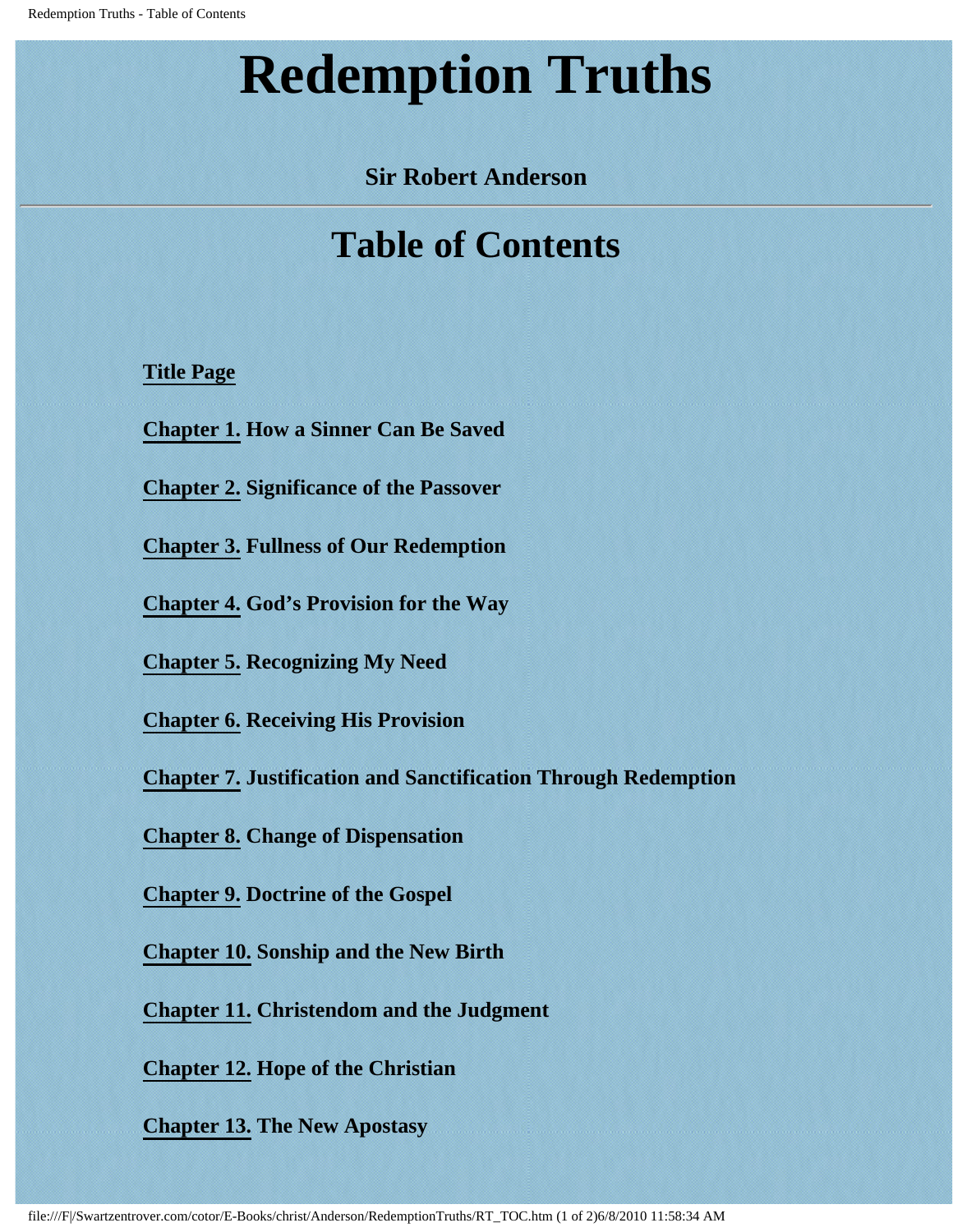### **[Scripture Index](#page-53-0)**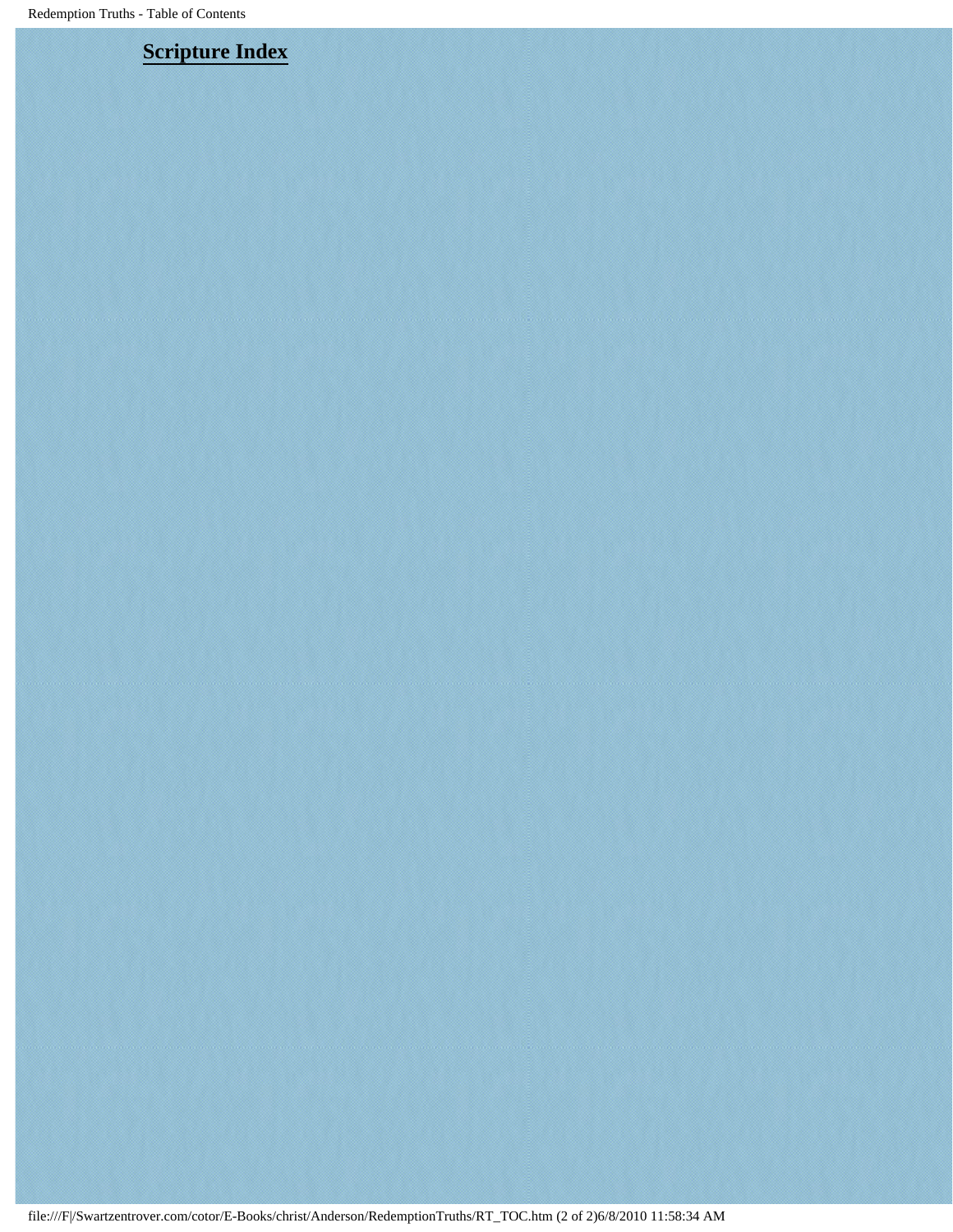# <span id="page-2-0"></span>**REDEMPTION TRUTHS**

### **Sir Robert Anderson**

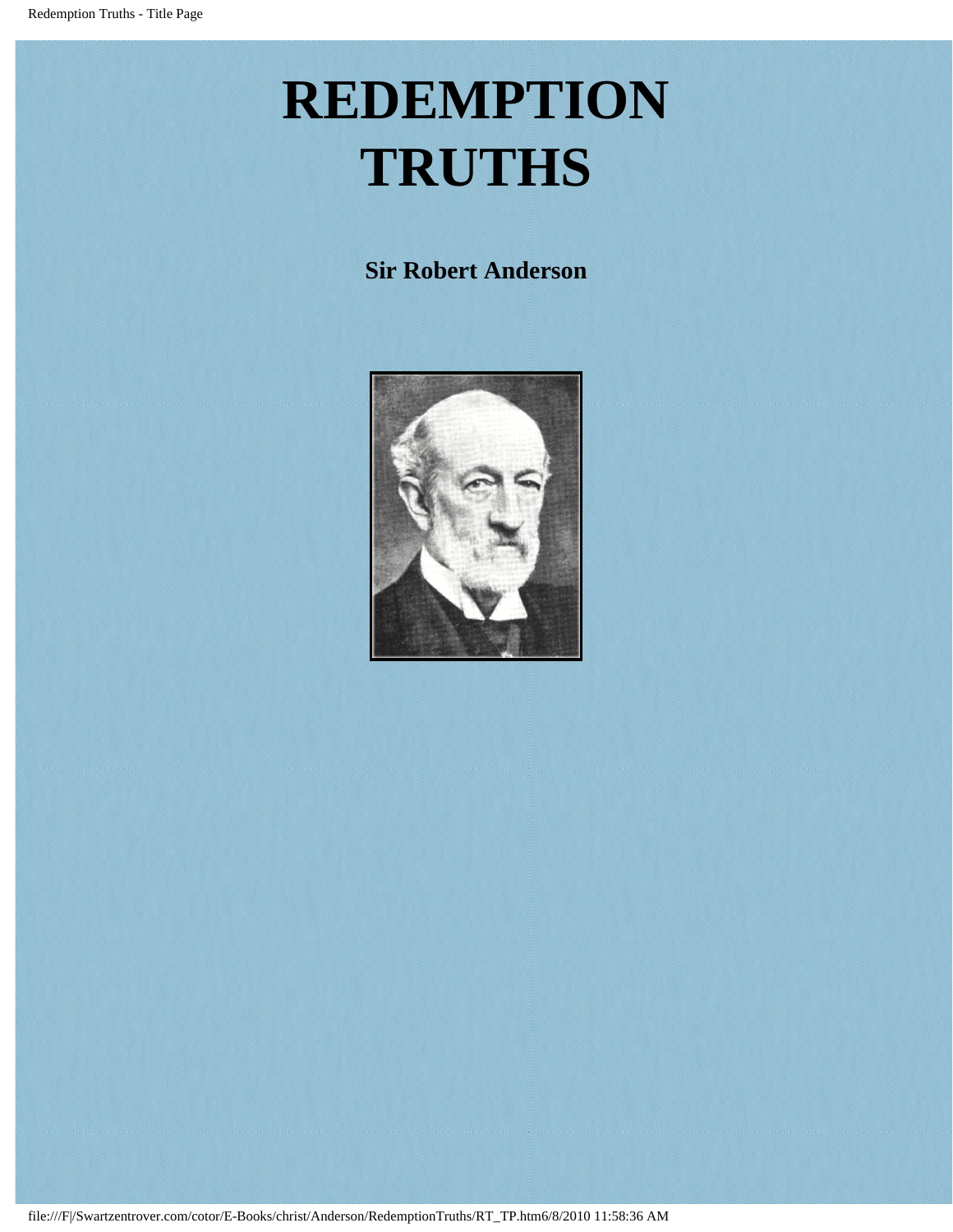#### **Sir Robert Anderson**

## **Chapter 1**

### **HOW A SINNER CAN BE SAVED**

<span id="page-3-0"></span>"A certain Samaritan, as he journeyed, came where he was; and when he saw him, he had compassion on him." Luke 10:33 "What shall I do to inherit eternal life?" The question was framed by a professional theologian, to test the orthodoxy of the great Rabbi of Nazareth. For evidently it was rumoured that the new Teacher was telling the people of a short road to Heaven. And the answer given was clear - no other answer, indeed, is possible; for what a man inherits is his by right - eternal life is the reward and goal of a perfect life on earth. A perfect life, mark - the standard being perfect love to God and man. And this being so, no one but a Pharisee or a fool could dream of inheriting eternal life, and the practical question which concerns every one of us is whether God has provided a way by which men who are not perfect, but sinful, can be saved. And the answer to this question is hidden in the parable by which the Lord silenced his interrogator's quibble, "Who is my neighbour?" Here is the story. (Luke 10:30-35)

A traveller on the downward road to the city of the Curse fell among thieves, who robbed and wounded him, and flung him down, half dead, by the wayside. First, a priest came that way, and then a Levite, who looked at him, and passed on. Why a priest and a Levite? Did the Lord intend to throw contempt upon religion and the law? That is quite incredible. No; but He wished to teach what, even after nineteen centuries of Christianity, not one person in a thousand seems to know, that law and religion can do nothing for a ruined and dead sinner. A sinner needs a Saviour. And so the Lord brings the Samaritan upon the scene. But why a Samaritan? Just because "Jews have no dealings with Samaritans." Save as a last resource, no Jew would accept deliverance from such a quarter. Sin not only spells danger and death to the sinner, but it alienates the heart from God. Nothing but a sense of utter helplessness and hopelessness will lead him to throw himself, with abject self-renunciation, at the feet of Christ. Not that man by nature is necessarily vicious or immoral. It is chiefly in the spiritual sphere that the effects of the Eden Fall declare themselves. Under human teaching the Fall becomes an adequate excuse for a sinful life, But the Word of God declares that men are "without excuse." For although "they that are in the flesh cannot please God," they can lead clean and honest and honourable lives. The "cannot" is not in the moral, but in the spiritual, sphere. For "the mind of the flesh is enmity against God; for it is not subject to the law of God." (Romans 8:7, 8, R. V.)

This affords a clue to the essential character of sin. In the lowest classes of the community sin is but another word for crime. At a higher level in the social scale it is regarded as equivalent to vice. And in a still higher sphere the element of impiety is taken into account. But all this is arbitrary and false. Crime and vice and impiety are unquestionably sinful; but yet the most upright and moral and religious of men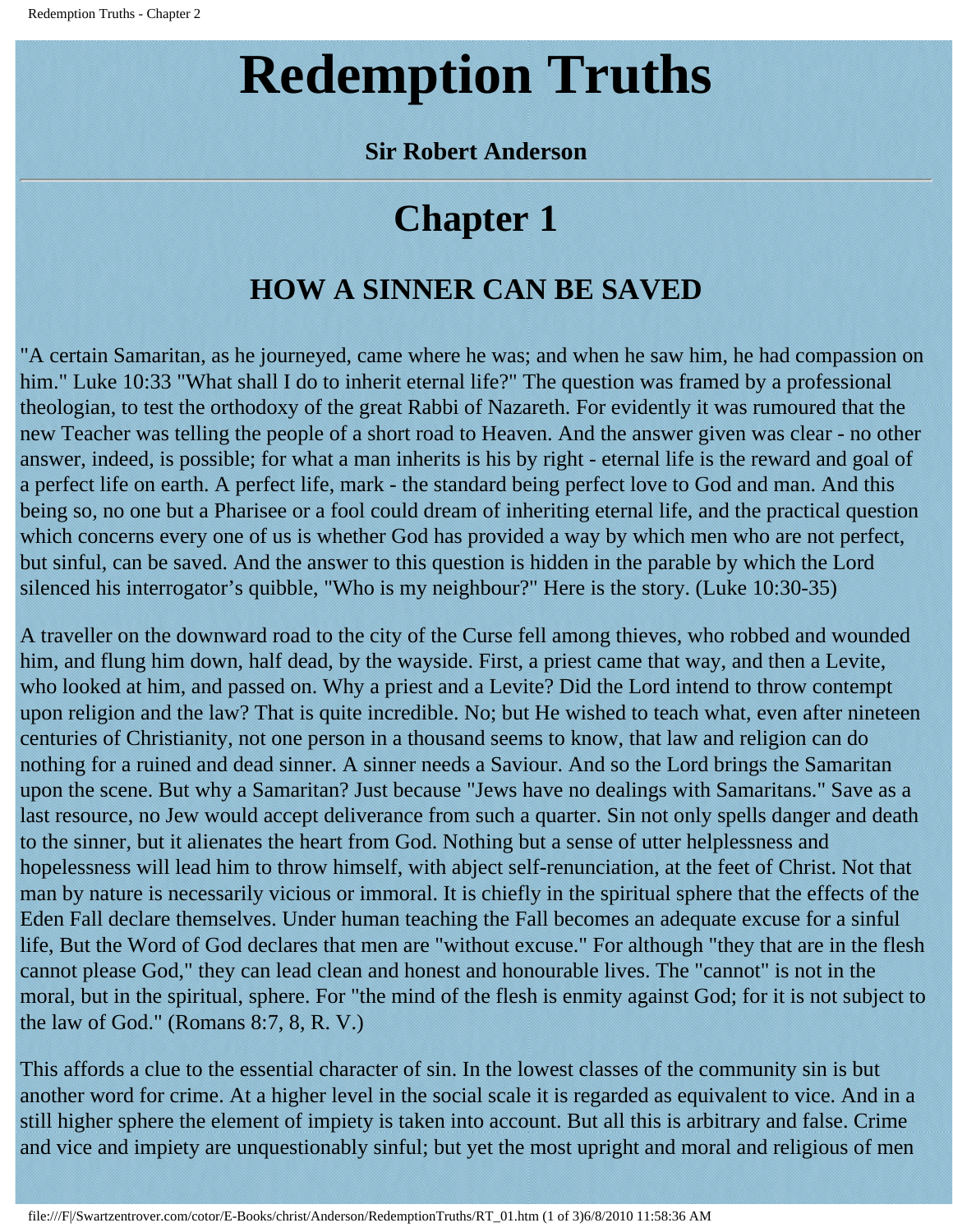may be the greatest sinner upon earth. Why state this hypothetically? It is a fact; witness the life and character of Saul of Tarsus. Were the record not accredited by Paul the inspired Apostle, we might well refuse to believe that such blamelessness and piety and zeal were ever attained by mortal man! Why then does the Apostle call himself the chief of sinners? Was this an outburst of wild exaggeration, of the kind to which pious folk of an hysterical turn are addicted? It was the sober acknowledgment of the wellknown principle that privilege increases responsibility and deepens guilt. According to the "humanity gospel," which is today supplanting the Gospel of Christ in so many pulpits, the man was a pattern saint. In the judgment of God he was a pattern sinner. And just because he had, as judged by men, attained preeminence in saintship, Divine grace taught him to own his pre-eminence in sin. With all his zeal for God, and fancied godliness, he awoke to find that he was a blasphemer.

What a blasphemer! Who would care a straw what a Jerusalem mob thought of the Rabbi of Nazareth? But who would not be influenced by the opinion of Gamaliel's great disciple? An infidel has said that "Thou shalt not steal" is merely the language of the hog in the clover, to warn off the hogs outside the fence. And this reproach attaches to all mere human conceptions of sin. Men judge of sin by its results; and their estimate of its results is coloured by their own interests. But all such conceptions of sin are inadequate. Definitions are rare in Scripture, but sin is there defined for us. It may show itself in transgression, in failing to come up to a standard. But essentially it is lawlessness; which means, not transgression of law, nor absence of law, but revolt against law - in a word, self-will. This is the very essence of sin. The perfect life was the life of Him who never did His own will, but only and always the will of God. All that is short of this, or different from this, is characterized as sin. Here it is not a question of acts merely, but of the mind and heart. Man's whole nature is at fault. Even human law recognizes this principle. In the case of ordinary crime we take the rough and ready method of dealing with men for what they do. But not so in crime of the highest kind. Treason consists in the hidden thought of the heart. Overt acts of disloyalty or violence are not the crime, but merely the evidence of the crime. The crime is the purpose of which such acts give proof. Men cannot read the heart; they can judge of the purpose only by words and acts.

But it is not so with God. In His sight the treason of the human heart is manifest, and no outward acts are needed to declare it. The truest test of a man is not conduct, but character, not what he does, but what he is. Human judgment must, of course, be guided by a man's acts and words. But God is not thus limited. Man judges character by conduct, God judges conduct by character. Therefore it is that "what is highly esteemed among men is abomination in the sight of God." And this brings us back to the case of Paul. Under the influence of environment, and following his natural bent, he took to religion as another man might take to vice. Religion was his speciality. And the result was a splendid success. Here was the case of a man who really "did his best," and whose "best" was a "record" achievement. But what was God's judgment of it all? What was his own, when he came to look back on it from the Cross of Christ? Surveying the innumerable hosts of the sinners of mankind, he says, "of whom I am chief." And this, as already urged, because his unrivalled "proficiency" in religion had raised him to the very highest pinnacle of privilege and responsibility, and thus proved him to be the wickedest and worst of men. "But I obtained mercy," he adds. Not because he had sinned "ignorantly in unbelief "; for that plea counts for nothing here, though it led the Lord to extend further mercy to him on his repentance. He was twice mercied, first by receiving salvation, and next in being called to the Apostleship; for it is not God's way to pull blasphemers into the ministry.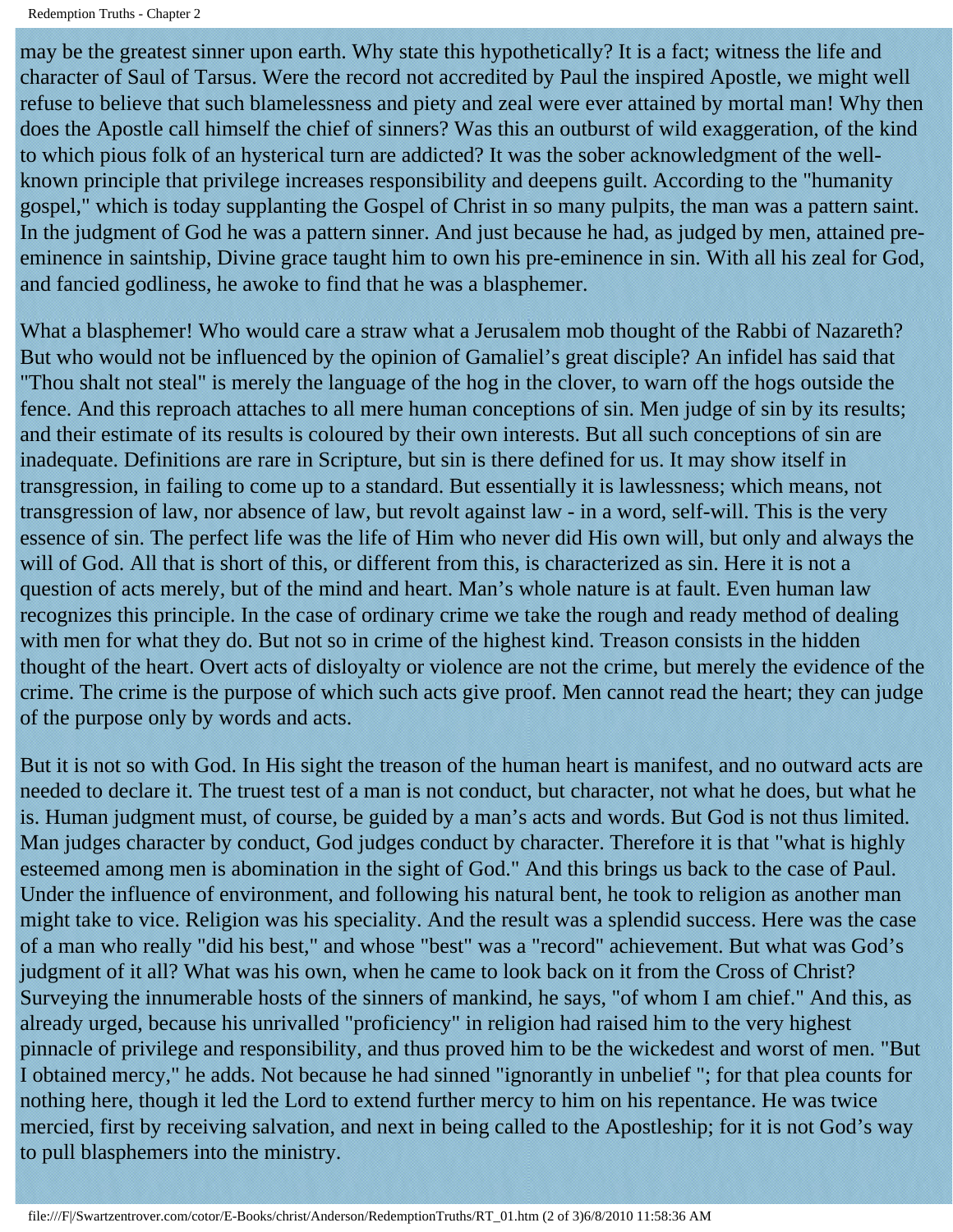But the mercy of his salvation was only and altogether because "Christ Jesus came into the world to save sinners." (1 Timothy 1:15) He had no other plea. The Apostle Paul's case only illustrates the principle of Divine judgment, as proclaimed by the Lord Himself in language of awful solemnity. The most terrible doom recorded in Old Testament history was that which engulfed the Cities of the Plain. And yet the Lord declared that a still direr doom awaited the cities which had been specially favoured by His presence and ministry on earth. The sin of Sodom we know. But what had Capernaum done? Religion flourished there. It was "exalted to Heaven" by privilege, and there is no suggestion that evil practices prevailed. The exponents of the "humanity gospel," now in popular favour, would have deemed it a model community. They would tell us, moreover, that if Sodom was really destroyed by a storm of fire and brimstone, it, was Jewish ignorance which attributed the catastrophe to their cruel Jehovah God. The kind, good "Jesus" of their enlightened theology would have far different thoughts about Capernaum! "But I say unto you," was the Lord's last warning to that seemingly happy and peaceful community, "it shall be more tolerable for the land of Sodom in the Day of Judgment, than for thee." (Matthew 11:24)

What, then, we may well ask, had Capernaum done? So far, as the record tells us, absolutely nothing. Had there been flagrant immorality, or active hostility, the Lord would not have made His home there; nor would it have come to be called "His own city." (Matthew 4:13; 9:1; cf. Mark 2:1) And had there been aggressive unbelief, the "mighty works" which He wrought so lavishly among its people would have been restrained. Thoroughly respectable and religious folk they evidently were. But "they repented not," that was all. That such people should be deemed guiltier than Sodom, and that the champion religionist of His own age should rank as the greatest sinner of any age, here is an enigma that is insoluble if we ignore the Eden Fall - that "degrading dogma," as it is now called, of the corruption of our nature - and the teaching of Scripture as to the essential character of sin. It was not that these men, knowing God, rejected him, but that they did not know Him. "He was in the world, and the world was made by Him, and the world knew Him not." "But," the record adds, "as many as received Him, to them gave He the right to become children of God." On receiving Him, or, in other words, on believing on His name, they were "born of God." (John 1:10-13, R.V.) If sin were merely a matter of wrong-doing, if it was not "in the blood, if our very nature was not spiritually corrupt and depraved by it - a new birth would be unnecessary. A blind man does not see things in a wrong light; he cannot see them at all. And man by nature is spiritually blind. He "cannot see the Kingdom of God," much less enter it. He must be born again. But there is more in sin than this. It not only depraves the sinner, but it brings him under judgment. Guilt attaches to it. Salvation, therefore, must be through redemption, and redemption can only be by blood.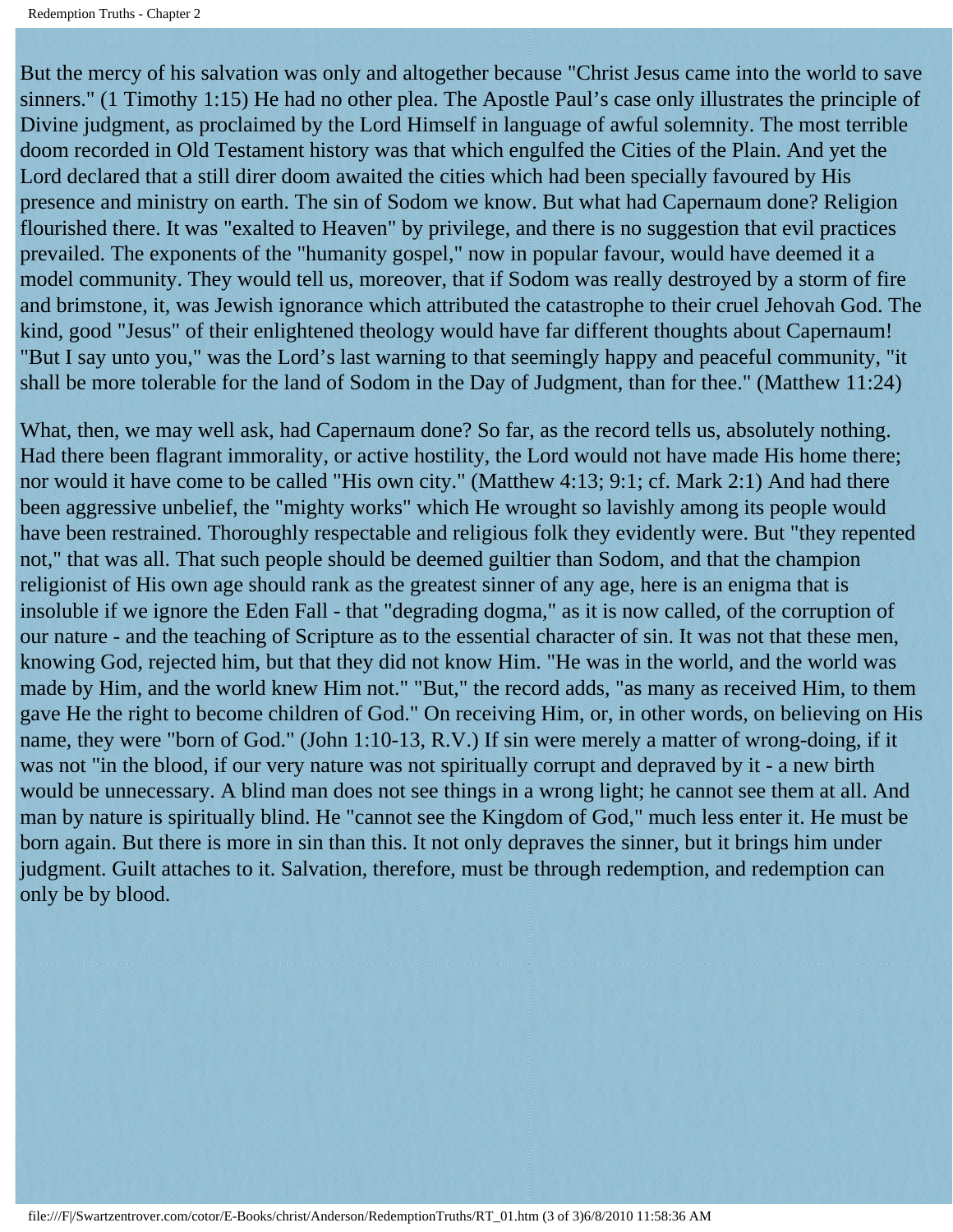#### **Sir Robert Anderson**

## **Chapter 2**

### <span id="page-6-0"></span>SIGNIFICANCE OF THE PASSOVER

"The kindness and love of God our Saviour towards man appeared." Titus 3:4

THE Bible is the story of redemption. Its opening chapters are a preface which tells how God made man in His own image; how man fell by sin; how iniquity abounded until there was no remedy; how the judgment of the Flood prepared the way for a new departure; how man again apostatized; and how God then took up a favoured people, a "first-born" to serve as His agent and witness upon earth. The rest of the Old Testament is the history, not of the human race, but of "Abraham and his seed." Its deeper spiritual teaching relates to the true "Seed," the true "Firstborn," the Lord Jesus Christ.

Genesis closes by telling how the favoured people came to be sojourners in Egypt. As we open the Book of Exodus we find that, from being the honoured guests of Pharaoh, they had become slaves, oppressed by hard and cruel bondage.

Their struggles for freedom only served to rivet their fetters. To work out their destiny was impossible until they had been delivered from Egyptian slavery; and deliverance was impossible save by the power of God. But before they could be redeemed by power, they must needs be redeemed by blood.

The key-picture of our redemption story is perfect even in details. Being in Egypt, they came under Egypt's doom; for in the types the first-born represented the family, and the Divine decree was that "all the first-born in the land of Egypt shall die." There was no exemption for Israel. But a "way of salvation" was proclaimed. The paschal lamb was to be killed for every house, and its blood sprinkled upon the door. Here was the Gospel message which Moses brought from their Jehovah God" When He seeth the blood upon the lintel and on the two side posts, the Lord will pass over the door, and will not suffer the destroyer to come into your houses to smite you." (Exodus 12:23)

The blood of "slain beasts" could never take away sin, or change a sinner's condition or destiny. But it could foreshadow the death of Christ, the great Passover of our redemption. And the meaning of "blood" is death applied. Therefore it is that, in the Divine accuracy which marks the language of Scripture, redemption is by "blood." It is only for those who by faith become one with Christ in His death.

We learn from the typology of Exodus, and from the express teaching of the New Testament, that the Passover was but the first step in the full redemption of the people. But it was the foundation of all the rest, and therefore it is well to pause here, and to mark its significance. But why, it may be asked, should we study Exodus, when the New Testament lies open before us? The ready answer is, that never in the history of Christendom was the typology of the Pentateuch more needed than today. So utter is the blindness, so deep the apostasy, of the present hour, that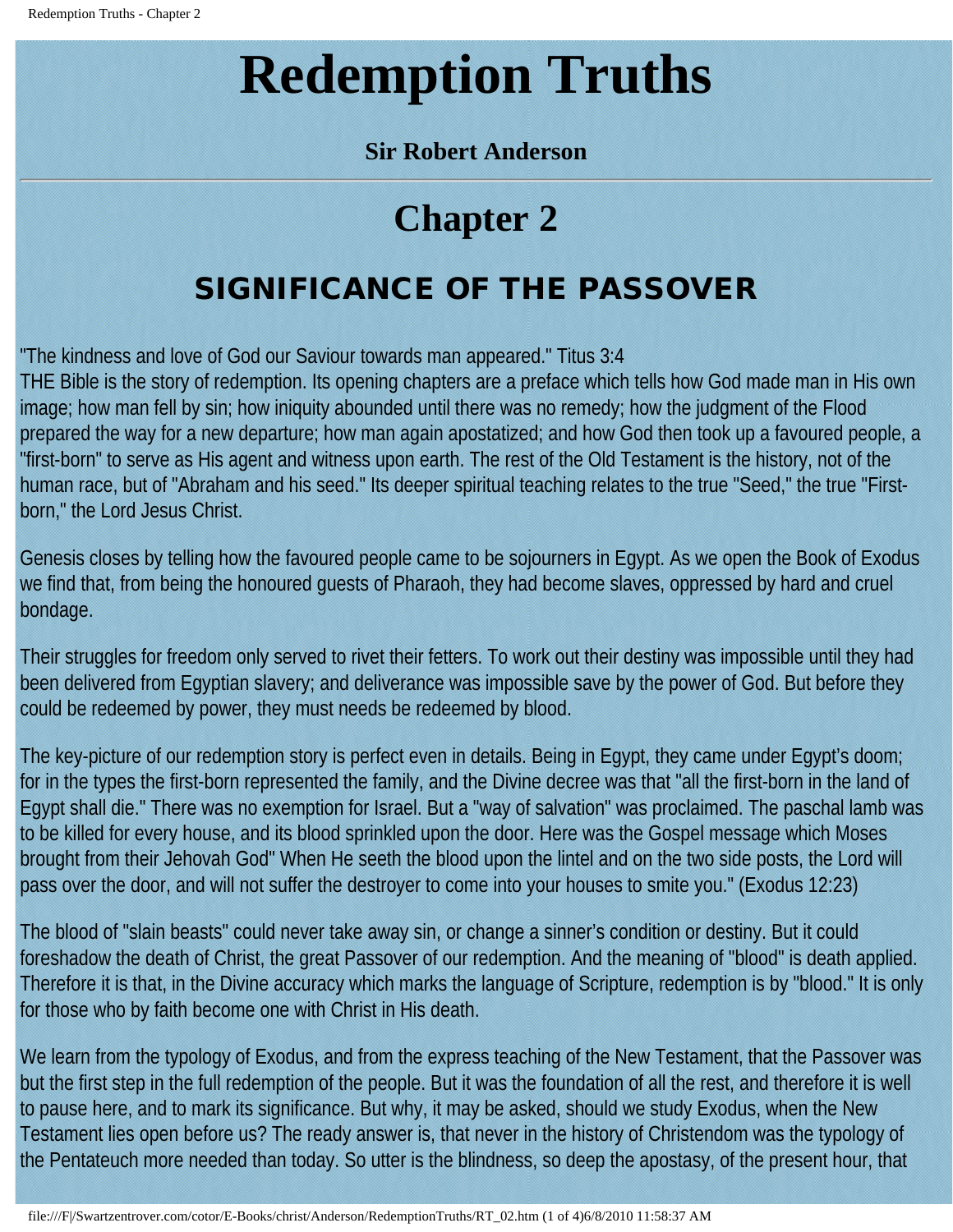on every hand popular leaders of religious thought are commending, as the outcome of a new enlightenment, a Gospel that betrays ignorance of "the first principles of the oracles of God" - the very A B C of the Divine revelation to mankind.

In this theology sin is but a defect, inevitable in the progress of the race toward the perfection which is man's natural destiny. The underside of the tapestry, of course, looks blurred and foul. And "evil is only the underside of good." But all will come right in the end. The doctrines of original sin and vicarious sacrifice belong to the childhood of the race, and ill these days of ours it is time to break with the nursery.

We may well exclaim, in the words of Bonar's "Hymn for the Last Days": - "Evil is now our good, And error is our truth!"

Written half a century ago, these words were almost prophetic. No less so are words that follow: -

"The cross is growing old, And the great Sepulcher Is but a Hebrew tomb; The Christ has died in vain." "The Christ of ages past Is now the Christ no more; Altar and fire are gone, The Victim but a dream."

We have come to such a pass that the most elementary truths of Scripture need to be restated - man's utter ruin and hopelessness, consequent upon the spiritual depravity that is his heritage from the Fall; and his need of "redemption by blood" - salvation through the death of Christ. And we need not only to have Scriptural truth, but to have truth Scripturally expressed. The present day revolt against orthodox doctrines is due in part to the manner in which those doctrines have been formulated. One great school of theology has taken its stand upon the sin-offering, and, ignoring the redemption sacrifices, it unduly limits the scope and efficacy of the work of Christ. Another school bases its Gospel on the teaching of the Passover, and ignores all that follows. As already indicated, the sin-offering, in its various aspects, was only for a redeemed people; and it was by the Passover that they obtained redemption. And further, as we shall find in the sequel, the full revelation of grace in the New Testament transcends all that the types can teach us.

But let us begin at the beginning, and trace the successive steps indicated in the key-pictures of the Pentateuch. No one must suppose, of course, that the blessings prefigured by the types come to the believer in a chronological sequence, or that they are separated by intervals of time. But in the key-pictures these stages are clearly distinguished, in order that our minds may dwell upon them, and that thus we may learn in all its fullness what the redemption of Christ has won for us.

We all know the story, do we not? Well, we think we do - how God passed through the land in judgment, and how when He came to the bloodsprinkled door He passed it over, instead of entering in to slay the firstborn. But what if we should find that this is not at all what the record teaches?

In dealing with a dead language, etymology may sometimes afford a clue to the meaning of a word, but the only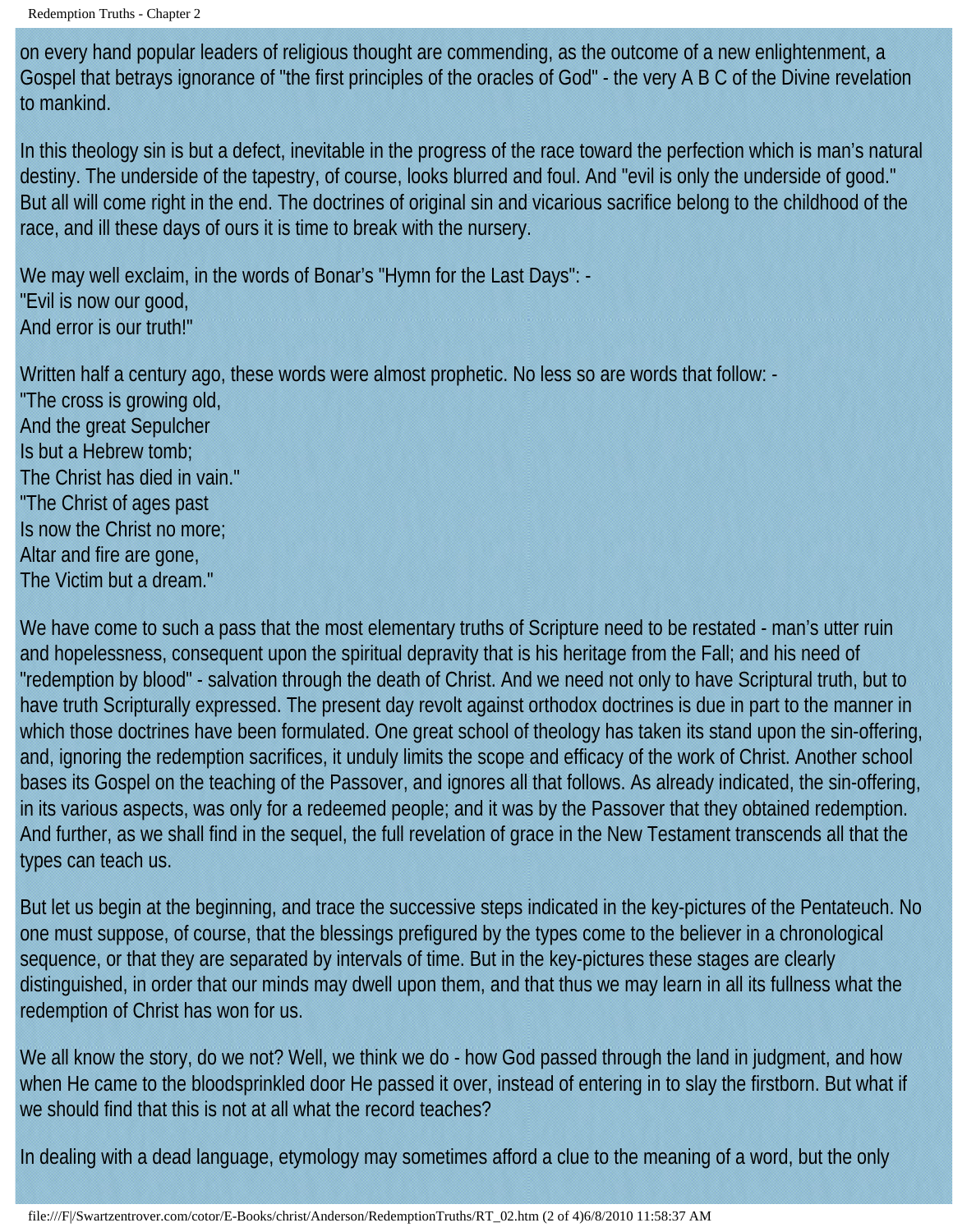safe and certain guide to its meaning is its use.

This verb, *pasach*, which occurs three times in Exodus 12:(verses 13, 23, and 27), is used in three other passages of Scripture, namely, 2 Samuel 4:4; 1 Kings 18:21 and 26; and Isaiah 31:5. A careful study of these passages will confirm a first impression that the meaning usually given to the word is really foreign to it.

In 2 Samuel 4:4 it is translated, "became lame," a rendering which its use in 1 Kings 18:26 may serve to explain. We there read that the prophets of Baal leaped about their altar. Their action was not, as has been grotesquely suggested, "a religious dance"; it betokened the physical paroxysms of demon-possessed men. Having worked themselves into a state of religious frenzy, they leaped up and down, round the altar.

The meaning of the word in the twenty-first verse may seem wholly apart from both these uses; but it is not so. "How long halt ye between two opinions?" The word "halt" is here used, not in the sense of stopping dead, like a soldier at the word of command, but of hesitating to take the decisive step to the one side or the other. If the verb pasach meant to "pass over," it would express precisely what the prophet called upon the people to do, and what they ought to have done, but would not do. But a careful study of its use in the passages cited - going lame, halting, leaping will show that the essential thought is the kind of action implied in each case, and that the thought of passing away is foreign to it The action of a bird in fluttering over its nest would exactly illustrate it.

And now, with the help of the clue thus gained, the last of these passages will shed a flood of new light upon the Exodus story. "As birds flying, so will the Lord of Hosts protect Jerusalem; He will protect and deliver it. He will pass over and preserve it." (Isaiah 31:5) How does another bird - the word is in the feminine - protect her nest. Is it by passing over it in the sense of passing it bye. Deuteronomy 32:11 describes the eagle "fluttering over her young." Though the word here used is different, the thought is identical. As a bird protects her nest, so does God preserve his people. He "rideth upon the heavens for their help"; He hides them under the shadow of His wings, "the wings of the Almighty." (Psalm 17:8; cf. Ps 36:7; 13 57:1; 61:4; 63:7; 91:4) And thus it was that He preserved them on that awful night when the destroyer was abroad in the land of Egypt.

What is done by God's command, He is said to do Himself. Hence the language of verse 23, "The Lord will pass through to smite the Egyptians." But the words that follow make it clear that it was not the Lord Himself who executed the judgment - words indeed could not be clearer, "And when He seeth the blood upon the lintel and on the two side posts, the Lord will pass over the door, and will not suffer the destroyer to come in unto your houses to smite you." The highest thought suggested by the conventional reading of the passage, is that He spared them; the truth is that He stood on guard, as it were, at every blood-sprinkled door. He became their Saviour. Nothing short of this is the meaning of the Passover. The faith of His people in the old time might well put to shame the half faith of so many of His people in these days of the fuller light of the Christian revelation. They learned to sing, "Behold, God is my salvation; I will trust, and not be afraid; for the Lord Jehovah is any strength and my song; He also is become my salvation." (Exodus 15:2; Isaiah 12:2)

The Divine religion of Judaism was marked by festivals based on sacrifice - joy in the presence of God, based on atonement for sin. And so is it in Christianity. Hence the exhortation, "For our Passover also hath been sacrificed, even Christ, wherefore let us keep festival!" (1 Corinthians 5:7, 8 (R. V., marg.) And this should be realized in every Christian life. Festival-keeping speaks of joy, and joy is the very atmosphere of Christianity. Not the gaiety of fools, which any passing sorrow kills; but joy so firmly based on eternal realities, that passing storms of sorrow, let them be never so fierce, cannot quench it. "Sorrowful, yet always rejoicing" is one of the paradoxes of the Christian life.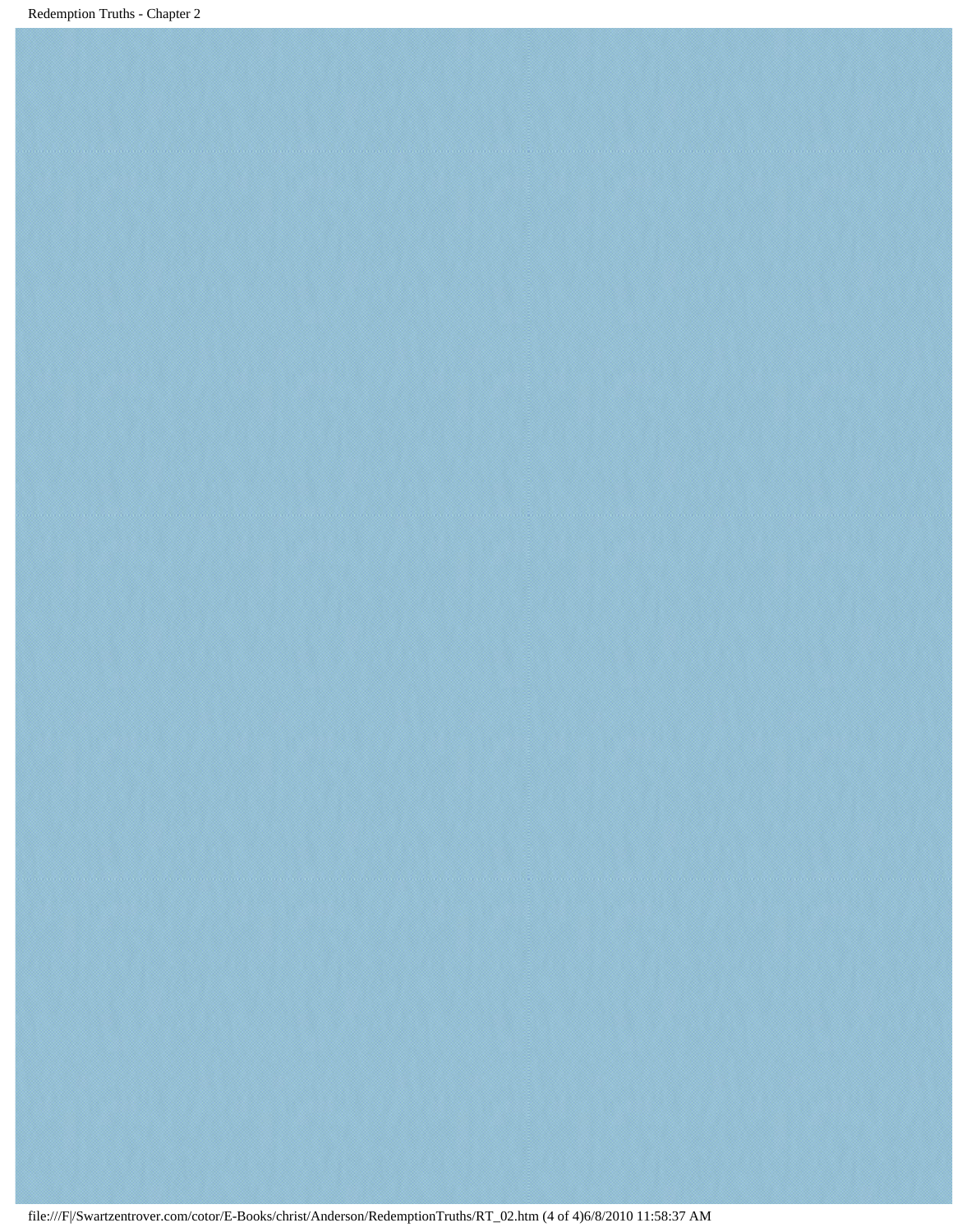### **Sir Robert Anderson**

## **Chapter 3**

## <span id="page-10-0"></span>FULLNESS OF OUR REDEMPTION

"Christ being come an high priest of good things to come,…entered in once for all into the holy place, having obtained eternal redemption for us." Hebrews 9:11,12

THE story of the Passover teaches the great truth that salvation is God's work altogether, and that a sinner can be saved only through redemption. And it teaches the further truth that he must be saved as he is and where he is, in his ruin and helplessness and guilt. If a sinner could not be saved in his sins, salvation would be impossible, for there is no power of recovery in him. But this is only the beginning. God alone can take him out of the horrible pit and out of the miry clay. But God does do this, and He sets his feet upon a rock, and establishes his goings, and puts a new song in his mouth.

Israel was delivered from Egypt and its bondage as well as from its doom. Redemption by blood, was followed by redemption by power. With a strong hand were they brought out, and their deliverance was not complete until they stood upon the wilderness-side of the sea, and saw their enemies dead upon the shore - saw the power that had enslaved them broken.

"Then sang Moses and the children of Israel this song unto the Lord, I will sing unto the Lord, for He hath triumphed gloriously, the horse and his rider hath He thrown into the sea. The Lord is my strength and song, and He is become my salvation." (Exodus 15:1, 2.)

But even this does not exhaust the fullness of redemption. The words of 1 Corinthians 1:30 may serve as a heading for what is to follow, but a defect in our English translations of the passage obscures its meaning. If man were merely blind and foolish and ignorant, Divine wisdom would meet all his need. But as a sinner he stands guilty and condemned; and, more than this, sin has corrupted and defiled him, and without holiness there can be no fellowship with God. Therefore it is that, in the fullness of our salvation, Christ is made unto us not only wisdom from God, but also redemption - complete redemption, including both righteousness and sanctification. He is made unto us everything which our condition needs. He not merely saves us from death, He brings us to God.

The release of a person who stands charged with an offence, gives him neither right nor fitness to approach his Sovereign, much less to live in the palace; and no such gulf separates a king from his meanest subject as that which yawns between a sinner and a thrice-holy God. Forgiveness of sins could give neither title nor fitness to draw near to the Divine Majesty. It might ensure exemption from hell, but it certainly could give no right to heaven. But redemption is more than mere forgiveness. Christ satisfies the sinner's need in all its variety and depth.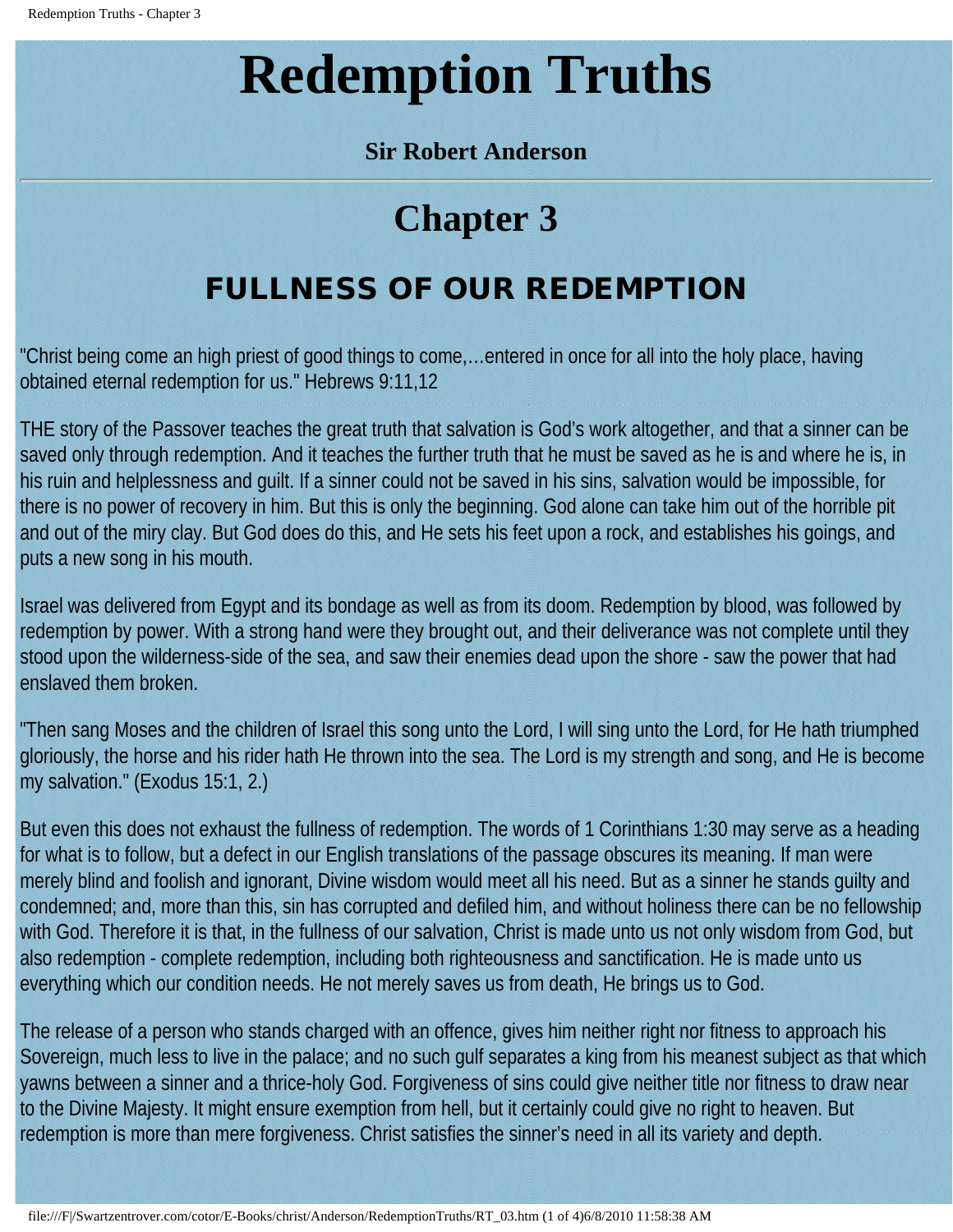But, someone may demand, why should he notice these distinctions? Just because we are apt entirely to misjudge both the need and the grace that meets it, and to regard as mere matters of course the heaped-up gifts which grace has lavished on us. In this sphere nothing is a matter of course. Every added blessing should increase our wonder and deepen our worship, at the boundlessness of Divine grace, and the perfectness of the redemption that is ours in Christ.

The twelfth chapter of Exodus tells of deliverance from the doom of Egypt; and the immediate sequel tells of triumphant deliverance from the power of Egypt. This goes far beyond the conventional appreciation of the Gospel in these days of ours, and yet we learn from the nineteenth chapter that God's attitude toward the people thus favoured and blessed was one of stern exclusion and repulsion. Warning after warning was given them not to come near to Him. They must not touch even the base of the mountain on which He was about to manifest His presence. His command to Moses was, "Go down, charge the people, lest they break through unto the Lord to gaze, and many of them perish." (Exodus 19:12, 13, 21, 24.) Moses, who typified "the Mediator of the New Covenant," might approach; but as for the people, they were warned off at the peril of their lives.

And in the twenty-fourth chapter, after the law had been given, the prohibition was repeated. "Worship ye afar off," was the Divine command even to Aaron and the elders. "Moses alone shall come near the Lord; but they shall not come nigh, neither shall the people go up with him." But now mark the amazing change that resulted from the events recorded in that chapter. "All the words of the Lord, and all the judgments" were recorded in a book. An altar was set up; and burnt-offerings were offered, and peace-offerings sacrificed. The blood of the covenant was sprinkled upon the book and upon the people - here, no doubt, as on other occasions, the elders standing for the whole congregation. And mark the sequel.

"Then went up Moses, and Aaron, Nadab, and Abihu, and seventy of the elders of Israel; and they saw the God of Israel,…and upon the nobles of the children of Israel He laid not His hand also they saw God, and did eat and drink." (Exodus 24:8-11.)

But yesterday it would have been death to them to look on God; now "they saw God," and so perfectly were they at rest in His presence that they "did eat and drink." The sceptic will ask, with a sneer, How could "the blood of calves and goats" produce a change so wonderful? But he will not sneer if you tell him that the transfer of a few bits of crumpled paper could change the condition of the recipient from pauperism to wealth.

The bank-note in itself is absolutely worthless; but it represents gold in the coffers of the Bank of England. In itself "the blood of slain beasts" was of no value whatsoever; but it represented "the precious blood of Christ," of infinitely greater worth than gold. In one day a pauper may be thus raised from penury to affluence. In one day Israel was thus established as a holy people in covenant with God. For it is by "the blood of the covenant" that the sinner is sanctified - the same blood by which the covenant is dedicated. (Hebrews 10:29.)

And what is the next scene in the great Pentateuchal drama of redemption? To the very people, who had stood in terror, beyond the bounds which shut them out from Sinai, the command is given, "Let them make Me a sanctuary; that I may dwell among them." (Exodus 25:8.) The distance is infinite which separates even the best of men from God. But in Christ, and in virtue of His finished work, even the worst of men from being "far off" may be "made nigh." (Ephesians 2:13, 14.)

These blessings, and the place of privilege pertaining to them, create new needs and new responsibilities. For a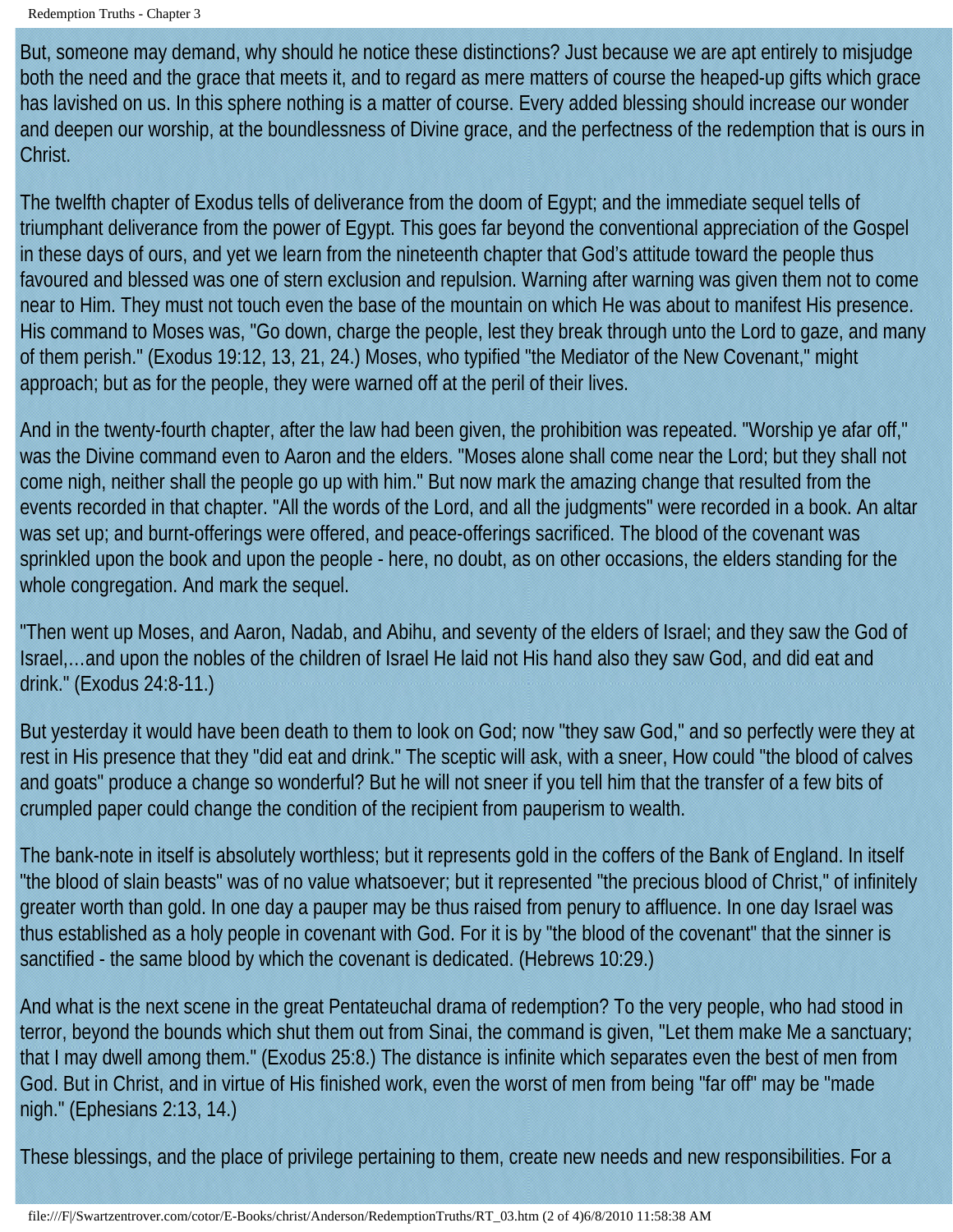sinner unredeemed, and alienated from God there can be no possible need of a place of worship; but a place of worship is a necessity for one who has "obtained access" and who is called to fellowship with God. And if a place of worship, there must also be a priest. The next step, therefore, in this great "passion play" is the call of Aaron to the priesthood. Chapter 24 records the sanctification of the people; the next three chapters relate to the place of worship; and chapter 28 to the appointment of the priest.

One of the vital errors of apostate Christianity is the false position it assigns to the priestly office. A priest had no part in procuring redemption for Israel. The Passover was not a priestly sacrifice. By the head of the house it was that the lamb was killed, and its blood sprinkled on the door. And it was the head of the house who presided at the supper. In none of the paschal rites, from first to last, was there either need or room for priestly action. And the great burnt-offerings of the covenant were not priestly sacrifices. The occasional mention of priests in the earlier chapters of Exodus has suggested to some that, prior to the appointment of Aaron, the heads of houses had priestly powers. But such a suggestion is vetoed here. The language used is strikingly significant. "Young men of the children of Israel" were the offerers. (Exodus 24:5.) The inference is plain that those who killed the victims had no official position whatsoever. Moses it was, not Aaron, who sprinkled the blood; and Moses was not a priest, he was the mediator of the covenant.

Both the possibility and the need of establishing a sanctuary arose, I repeat, from the position accorded to the people in virtue of the covenant, and it was the sanctuary that created the need for a priest. Priesthood has no place until a sinner has reached the position of blessing prefigured by Exodus 24; and this is a position to which, under the religious system to which I refer, the sinner can never attain on earth. The truth should be clearly recognized that a place of worship and a priest are only for the redeemed - for those to whom Christ is made both righteousness and sanctification.

Here mark again the perfect accuracy of the types as key-pictures of Christian truth. It was, as we have seen, when Moses, the mediator of the 18 covenant, after making purification for sins, went up to God, that Aaron was appointed priest. (Exodus 24:8, 13; 28:1.) 2 And it was when the Mediator of the New Covenant, having made purification for sins, went up to the right hand of the Majesty on high, that He was "named of God" High Priest. (Hebrews 1:3; 5:10.) His priesthood began after His ascension. For outside the tribe of Levi there can be no earthly priesthood. So inviolable is this rule that it is said even of Christ Himself, "On earth, He would not be a priest at all." (Hebrews 8:4 (R. V.)) That the Lord's priesthood dated from the ascension is clear. "Today have I begotten Thee," refers not to Bethlehem, but to the resurrection. (Hebrews 4:14; 5:5, 10.)

Our English word "priest" is sometimes used as a synonym for "presbyter"; and buildings in which Christians meet are called "places of worship." But conventional expressions of this kind must not be allowed to dim our apprehension of Divine realities. For the Christian there can be but one priest, and one place of worship, namely, the Lord Jesus Christ, and "the true tabernacle which the Lord has pitched, and not man." What constitutes a place of worship in this true sense is, not that people use it as a place of meeting, but that God dwells there.

To this was due the unique sanctity and glory of the temple in Jerusalem. And yet apostate Judaism needed to be reminded that their temple was but a "shadow" of something higher and greater. "For the Most High dwelleth not in temples made with hands," as the inspired words of Solomon's dedicatory prayer, might have reminded them. "Hear Thou in heaven, Thy dwelling-place," was his oft-repeated petition, after "the glory of the Lord had filled the house of God," that house which he had "built for His dwelling for ever."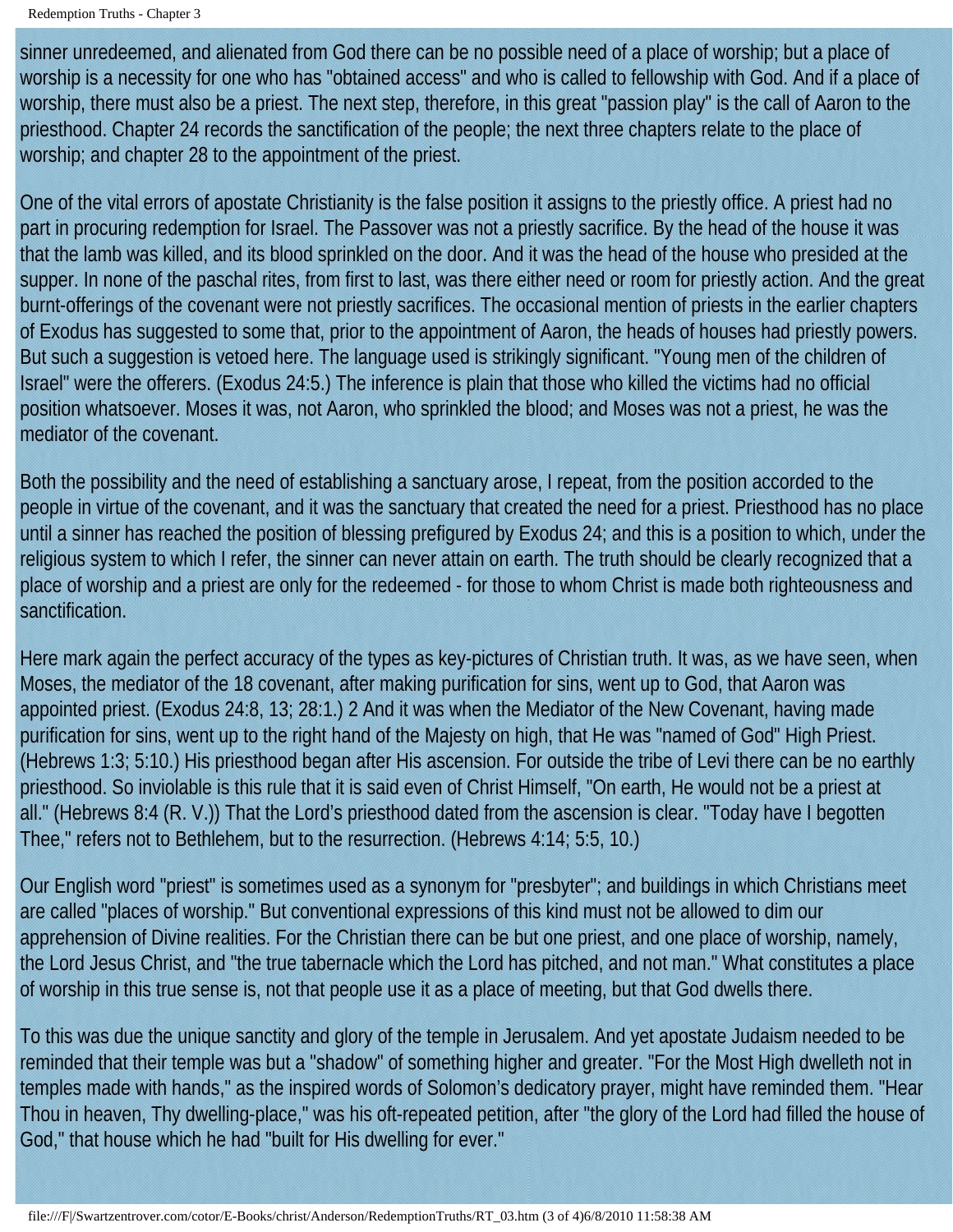The Tabernacle and the Temple prefigured that true sanctuary to which the believer now has access, and in which Christ fulfills His priestly ministry at the throne of God. And, as the Holy Spirit expressly warns us, access to that "Holiest of all" is incompatible with the existence of an earthly shrine. (Hebrews 9:8.)

But someone will demand, perhaps: Is not the Divine presence promised wherever His people are gathered together in His Name? Most assuredly. But this only serves to confirm the truth here urged. For no virtue attaches to the place of gathering. Wherever His people meet in that Name, whether it be in a stately cathedral or in an "upper room, or in some retreat by a river-side, "where prayer is wont to be made," access "to the holiest" is assured to them, and "the holiest" is their true place of worship. Christianity, as Bishop Lightfoot, of Durham, wrote, "has no sacred days or seasons, no special sanctuaries, because every time and every place alike are holy."

And the words which follow deserves equal prominence. Still speaking of Christianity he adds: - "Above all it has no sacerdotal system. It interposes no sacrificial tribe or class between God and man, by whose intervention alone God is reconciled and man forgiven. Each individual member holds personal communion with the Divine Head. To Him immediately he is responsible, and from Him directly he obtains pardon and draws strength."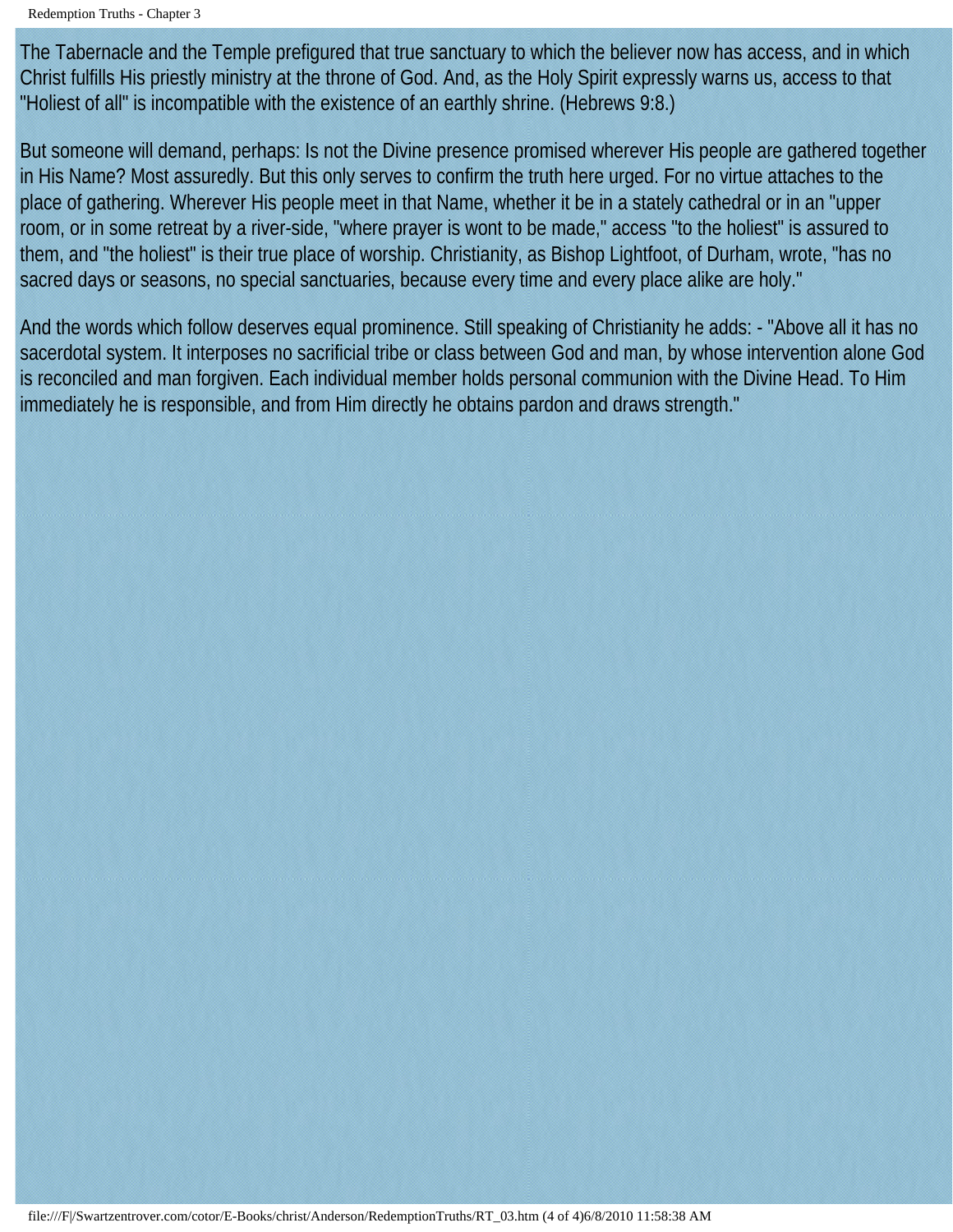#### **Sir Robert Anderson**

## **Chapter 4**

### <span id="page-14-0"></span>GOD'S PROVISION FOR THE WAY

"He is able also to save them to the uttermost that come unto, God by Him." Hebrews 7:25

THE twenty-fourth chapter of Exodus, though almost entirely ignored in the theology of Christendom, holds a large and prominent place in the theology of the New Testament. Indeed, it is the key to the exposition of the Epistle to the Hebrews, for it supplies the framework on which the doctrine of that Epistle rests. For the Epistle to the Hebrews has not to do with the redemption of the sinner, as redemption is popularly understood, but with the life and service and worship of a sinner already redeemed. The Passover, therefore, has no place in its teaching. It takes up the typical story of redemption, not at the twelfth chapter of Exodus, but at the twenty-fourth. And the twenty-fourth chapter is expressly quoted or referred to again and again throughout? (See, ex. gr., chapters 1:3; 9:18-20; 10:29; 12:29; 13:12, 20.)

And one lesson of principal importance which we learn from the Epistle to the Hebrews is that, in all that follows the twenty-fourth chapter, the teaching is in part by contrast. The redemption sacrifices were offered "once for all." The great blood shedding by which the Covenant was dedicated and the people were sanctified was never repeated. Neither was the Passover. For here we must distinguish between the redemption in Egypt and the yearly commemoration of that redemption. But, with one notable exception, repetition was a prominent characteristic of the sacrifices of the law. They foreshadowed the great sacrifice which should put away sin. But the repetition of them bore testimony that they had no real efficacy. Sin was not, in fact, put away; "For it is impossible that the blood of bulls and goats should take away sins."

The words last quoted refer expressly to the annual sin offering of the great Day of Atonement; and the rite is one which claims special notice here. The ritual of it is unfolded in the sixteenth chapter of Leviticus; and 21 for our present purpose we may confine our attention to some of the principal features of the sin-offering for the whole congregation. In the case of the leper's cleansing, two sparrows were required; and so also here, two kids were needed for the offering. Of these, one was killed, and its blood was sprinkled in the most holy place. The ritual respecting the other victim is thus described;

"And Aaron shall lay both his hands upon the head of the live goat, and confess over him all the iniquities of the children of Israel, and all their transgressions, even all their sins; and he shall put them upon the head of the; goat, and shall send him away by the hand of a fit man that is in readiness into the wilderness; and the goat shall bear upon him all their iniquities unto a solitary land." (Leviticus 16:21, 22, R. V.)

In the case of ordinary sin offerings the laying on of hands was followed by the victim's being led away to the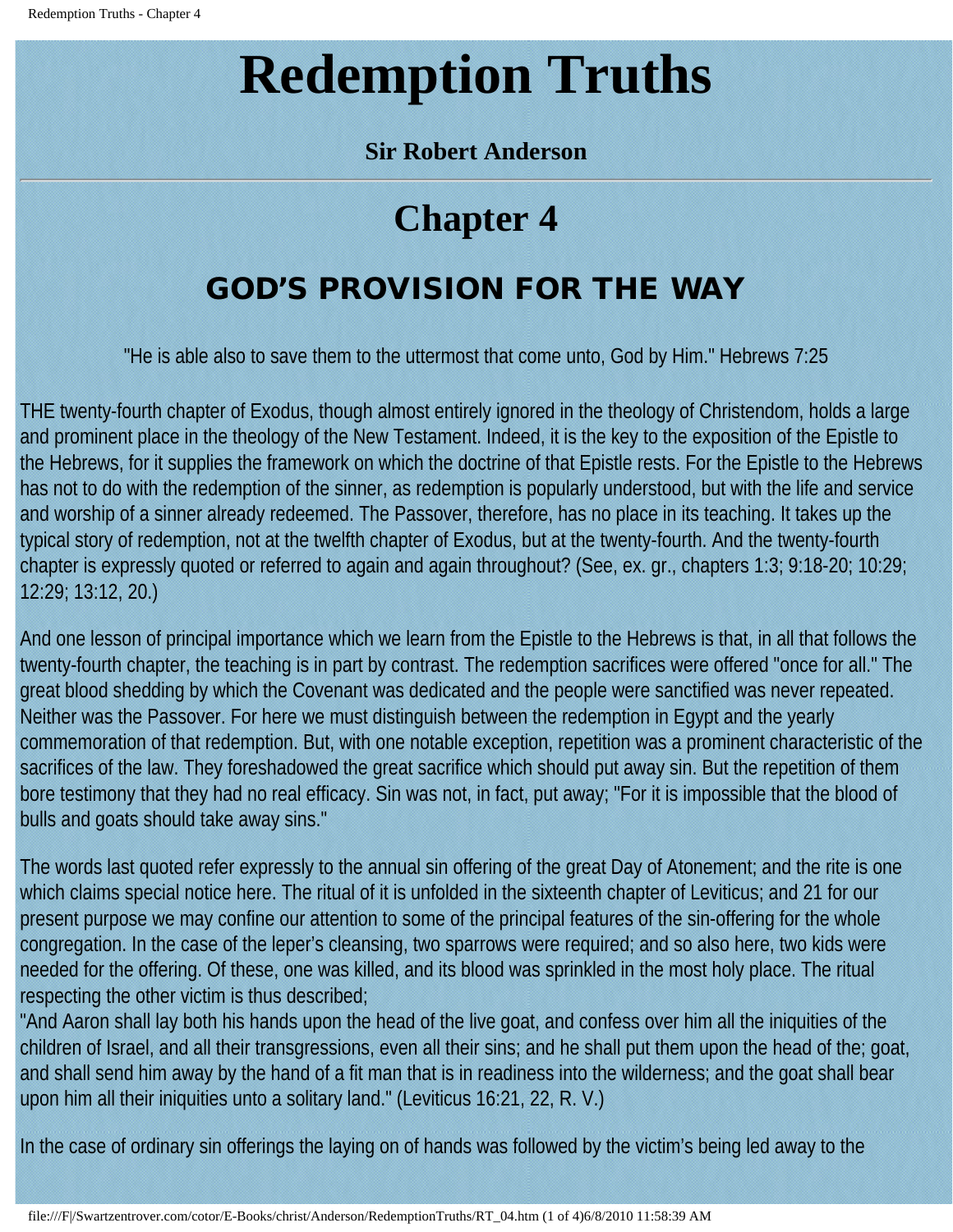slaughter. We may presume, therefore, that in the symbolism of the chapter the "solitary land" represents death. And the fulfilled merit of this is not doubtful. "The Lord hath laid on Him the iniquity of us all." (Isaiah 53:6.) "His own self bare our sins in His own body on the tree." (1 Peter 2:24.)

But who are they that are thus blessed? The neglect of systematic study of the types has led to much confusion of thought, and not a little serious error, in regard to the truth of what is called "the simple Gospel." The sin offering, as we have seen was only for the covenant people; and if, ignoring the redemption sacrifices, we give to this an exclusive prominence, we shall limit the efficacy of the death of Christ, and leave no room for grace. The sins borne by the victim were the sins which had been confessed over its head; and the laying on of hands betokened identification with it. The offerer became identified with the victim, and the victim died in his stead. The efficacy of the death was thus strictly limited; it could neither be extended nor transferred.

Therefore it is that, in Scripture, the Gospel for the unsaved is never stated in the language of the sin offering. But in the case of the Passover there was no laying on of hands, no preceding identification of the sinner with the sacrifice. The victim died, and it was by the sprinkling of its blood that the efficacy of its death accrued to the sinner. Just as the protection of the "scarlet line" in Jericho was extended to all the household of Rahab, and to all who came within her doors, (Joshua 2:18, 19.) so in Egypt a believing Egyptian might have sought the shelter of the blood. It is not that the Passover was the revelation of grace - for "Grace came by Jesus Christ" - but it foreshadowed it. The Gospel is to be preached to every creature. "Forgiveness of sins" is proclaimed to all, without distinction; and "all that believe are justified." But they whose Gospel is limited to the Passover can know nothing of oneness with the Sinbearer nothing of the Divine provision for the wilderness journey with all its difficulties and perils.

But what if the redeemed sinner fall by the way? Will not sin thrust him back again under Egyptian bondage, and create the need for a new redemption? Most emphatically, No. Sin might bring Israel to Babylon; but a return to Egypt was for ever barred. (Deuteronomy 17:16.) The only sin for which there can be no forgiveness is the sin of apostasy from Christ and "doing despite" unto the Spirit of grace. (Hebrews 10:26-29, cf. Mark 3:29.) It is an "eternal redemption" that Christ has obtained? (Hebrews 9:12.)

The new theology makes so light of sin that the question here raised scarcely concerns it. And the old theology, owing to its neglect of the types, gives an answer which is inadequate. When the Israelite sinned he brought his sin offering. It was the definite acknowledgment (or "confession") of his sin, and it obtained for him forgiveness. But as we have seen, a sinner needs more than forgiveness, for God is holy. He must have a twofold cleansing, and this was provided for in the ritual of the great Day of Expiation. His sins were laid upon the head of the scapegoat. And further, atonement was made by the blood of the slaughtered victim, carried within the veil and sprinkled on the mercy-seat. Thus were the benefits accruing both from the Passover and from the Burnt-offering of the Covenant renewed and continued to the Israelite.

And we have this twofold cleansing in the opening chapter of the First Epistle of John. The blood upon the mercyseat cleanses us from all sin. "And if we confess our sins, He is faithful and just…to cleanse us from all unrighteousness." Sin is thus dealt with in a twofold aspect. Nor is this all, for the word is added; "If any man sin, we have an Advocate with the Father, Jesus Christ the righteous; and He is the propitiation for our sins." (1 John 1:7-9; 2:1, 2.)

In dealing with truth like this, we need to keep closely to the very words of Scripture. When we say that Christ has made atonement or propitiation, we use the language of theology. According to the passage last cited (and the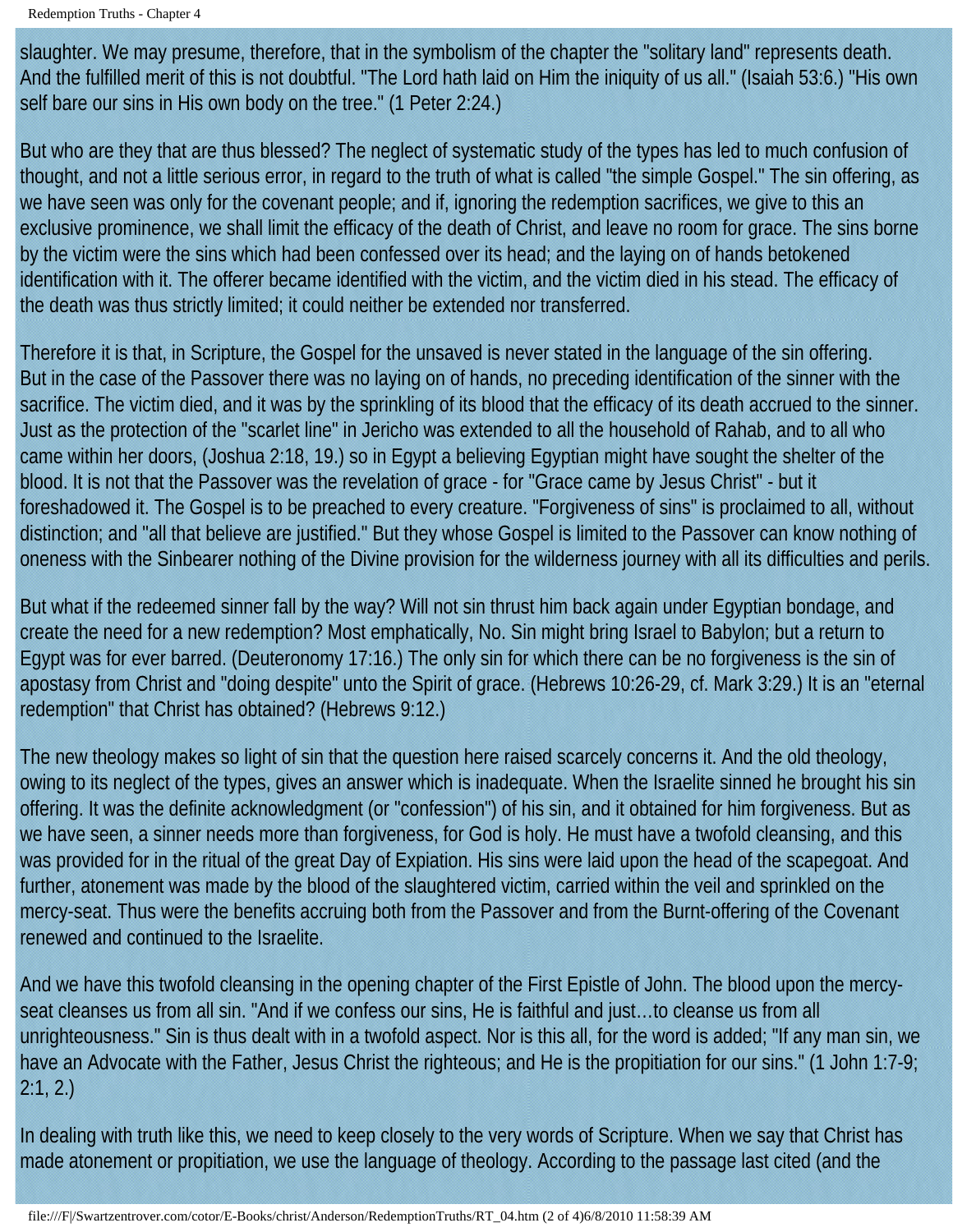statement is repeated in chapter 4:10) He is the propitiation. In our English Bible a similar statement occurs in Romans in 25; but the term there used is different; and our rendering of it, if not erroneous, is at least inadequate. Of Christ it is said, "Whom God set forth to be a mercy-seat through faith in His blood." It was by virtue of the blood of atonement that the cover of the Ark was the mercy-seat - the place where God and the sinner could meet. And it is because of His death on Calvary that the Lord Jesus Christ is both the mercy-seat and the propitiation.

The "merits" of the scapegoat were, as we have seen, strictly limited to those whose sins had been confessed upon its head. But if a heathen stranger, on hearing of the holiness and terribleness of the Jehovah God who "dwelt between the cherubim," demanded whether it were safe to sojourn in the camp of Israel, he would have been told of the blood-sprinkled mercy-seat. For the atonement of the mercy-seat was for all. And so, to the words already cited - "He is the propitiation for our sins" - the Holy Spirit adds, "And not for ours only, but also for the whole world."

Treating the words "atonement" and "propitiation" thus as synonyms is a concession to theology. And yet strict accuracy in our phraseology is most important. Indeed, no amount of accuracy can be excessive; nor need we shrink from insisting on it, in spite of the censures or the sneers of "superior persons." For while the use of the literary microscope is deemed "scholarship" and "modern criticism" - provided our purpose be to discredit Scripture it becomes "hyper-criticism" and "hair-splitting" if we thus seek to bring out the hidden harmony of Scripture, and to establish its truth and accuracy.

And no scholarship is needed to enable us to mark the kinship between words that are closely related, or to appreciate the significance of a change of terms.

The propitiation is *hilasmos*. This word occurs only in 1 John 2:2, and 4:10. The propitiation, or mercy-seat, is *hilasterion*, which word is used only in Romans 3:25, and Hebrews 9:5.

To make propitiation is *hilaskomai*, a word that occurs only in Luke 18:13 ("be merciful"), and Hebrews 2:17. As appears from the second passage, where this last word is used, making propitiation is a part of our Lord's present priestly work for His people. The rendering of our Authorized Version is unfortunate; for the phrase "making reconciliation" is elsewhere used to represent a wholly different Greek word. And the confusion is increased by rendering the kindred noun of this other word as "atonement" in Romans 5:11. Christ is the Propitiation, and as a continuing work He makes propitiation. But reconciliation is a work past and finished.

In his "Synonyms of the New Testament," Archbishop Trench brackets "redemption" with these two words, "reconciliation" and "propitiation "; and the opening passage of his treatise respecting them may fitly close this chapter. He writes: —

"There are three grand circles of images, by aid of which it is sought in the Scriptures of the New Testament to set forth to us the inestimable benefits of Christ's death and passion. Transcending, as these benefits do, all human thought, and failing to find anywhere a perfectly adequate expression in human language, they must still be set forth by the help of language, and through the means of human relations. Here, as in other similar cases, what the Scripture does is to approach the central truth from different quarters; to seek to set it forth not on one side but on many, that so these may severally supply the deficiency of one another, and that moment of the truth which one does not express, another may. The words placed at the head of this article, *apolutrosis*, or redemption; *katallage*, or reconciliation; *hilasmos*, or propitiation, are the capital words summing up three such families of images, to one or other of which almost every word directly bearing on this work of our salvation through Christ may be more or less remotely referred."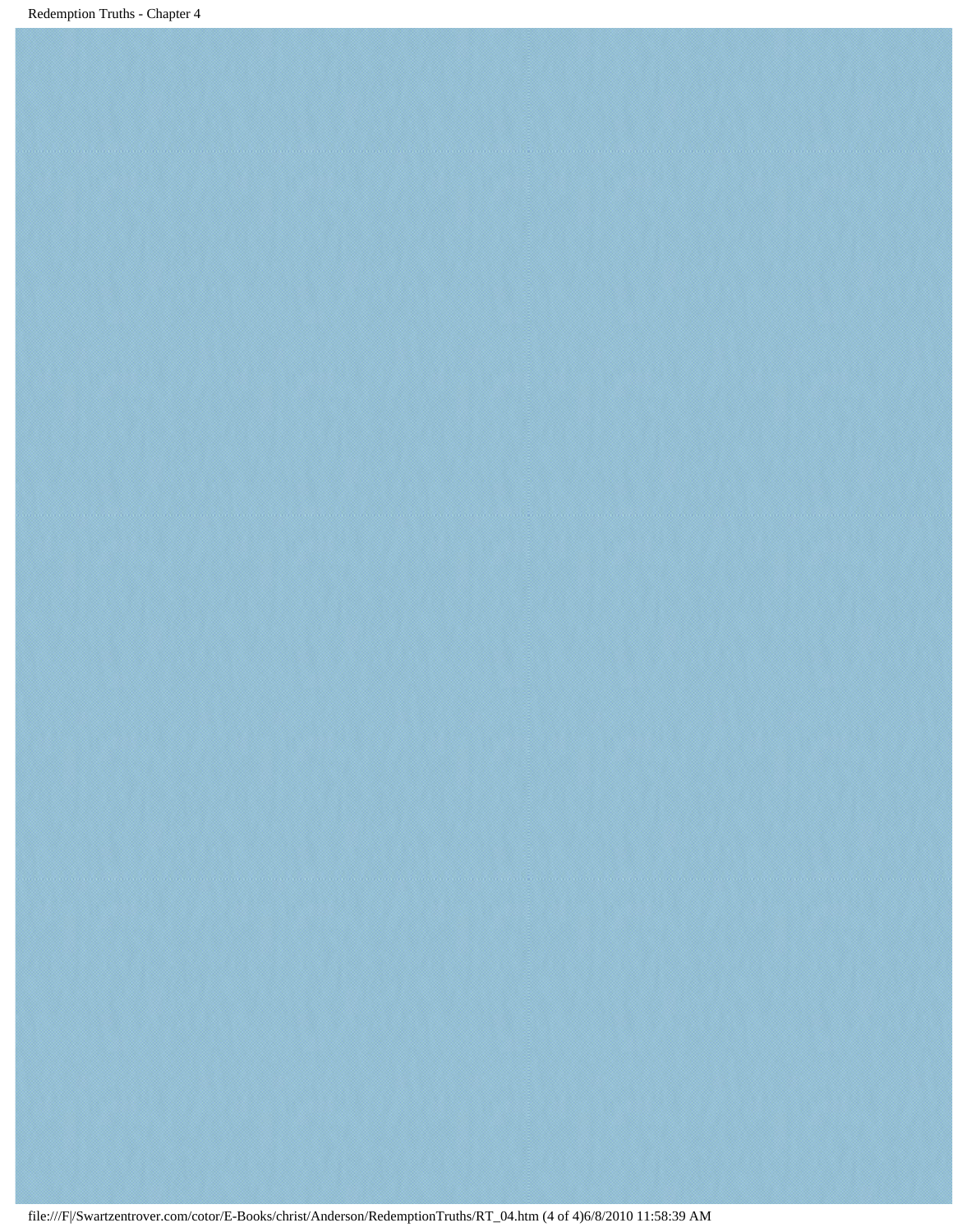### **Sir Robert Anderson**

## **Chapter 5**

### RECOGNIZING MY NEED

<span id="page-18-0"></span>"Lord, if Thou wilt, Thou canst make me clean. And He put forth His hand, and touched him, saying, I will; be thou clean. And immediately the leprosy departed from him." Luke 5:12, 13

THE ordinances of the Mosaic code formed part of the ordinary law of the Commonwealth of Israel. Owing to our ignorance of the "local colouring," and of the circumstances to which they were adapted, we are often unable to appreciate, sometimes even to understand them. But not a few of them had a typical and spiritual significance; they were "a shadow of the coming good things." The law of the leper is an instance of this; and it will usefully serve as a recapitulation of much that has been put forward in preceding chapters.

As with the parables, so also with the types; intelligence is needed in deducing the spiritual lessons they are meant to teach. In neither case should we force a meaning upon every detail. But the main outlines are always clear. In the symbolism of Scripture the connection between leprosy and sin is not doubtful. And what first commands our attention here is that it was the fact of the disease, which entitled the sufferer to the services of those who were Divinely appointed to deal with it. The fact of his sin is the sinner's sufficient warrant for coming to the Saviour. And the next fact is still more striking. It is stated thus - If the leprosy cover all the skin of him that hath the plague from his head even to his foot, wheresoever the priest looketh...he shall pronounce him clean that hath the plague."

If we dissemble and cloak our sins, we need not look for mercy. Divine forgiveness is for sinners as such. "Truth springeth out of the earth, and righteousness hath looked down from heaven." (Psalm 85:11, RV.) And the only truth which God requires from the sinner is the acknowledgment of what he is. "Faithful is the saying, and worthy of all acceptation, that Christ Jesus came into the world to save sinners." And with this confession of Christ must be joined the confession of sin and that must be in the spirit of the Apostle's words, "of whom I am chief." No false pleas based on supposed piety or penitence will avail; no pretence of being anything, or of having anything, to create a special claim for pardon. What God demands of us is truth - the self-abasement of the full and unqualified acknowledgment of what we are.

A man who pleads his piety or his penitence is like a candidate for admission to an asylum for the pauper blind, who borrows good clothes to hide his poverty, and coloured spectacles to conceal his blindness. Such was the spirit of the Pharisee's plea. And every student of human nature, knows that the publican could have made out as plausible a case as the Pharisee. But he, taking his true place, cast himself unreservedly upon Divine mercy "God, be merciful to me, a sinner." (Luke 18:13.) "The sinner" was what he really said. England has three-score gaols full of prisoners; but in a criminal court the prisoner in the dock is the prisoner. And such is the thought here such, the position of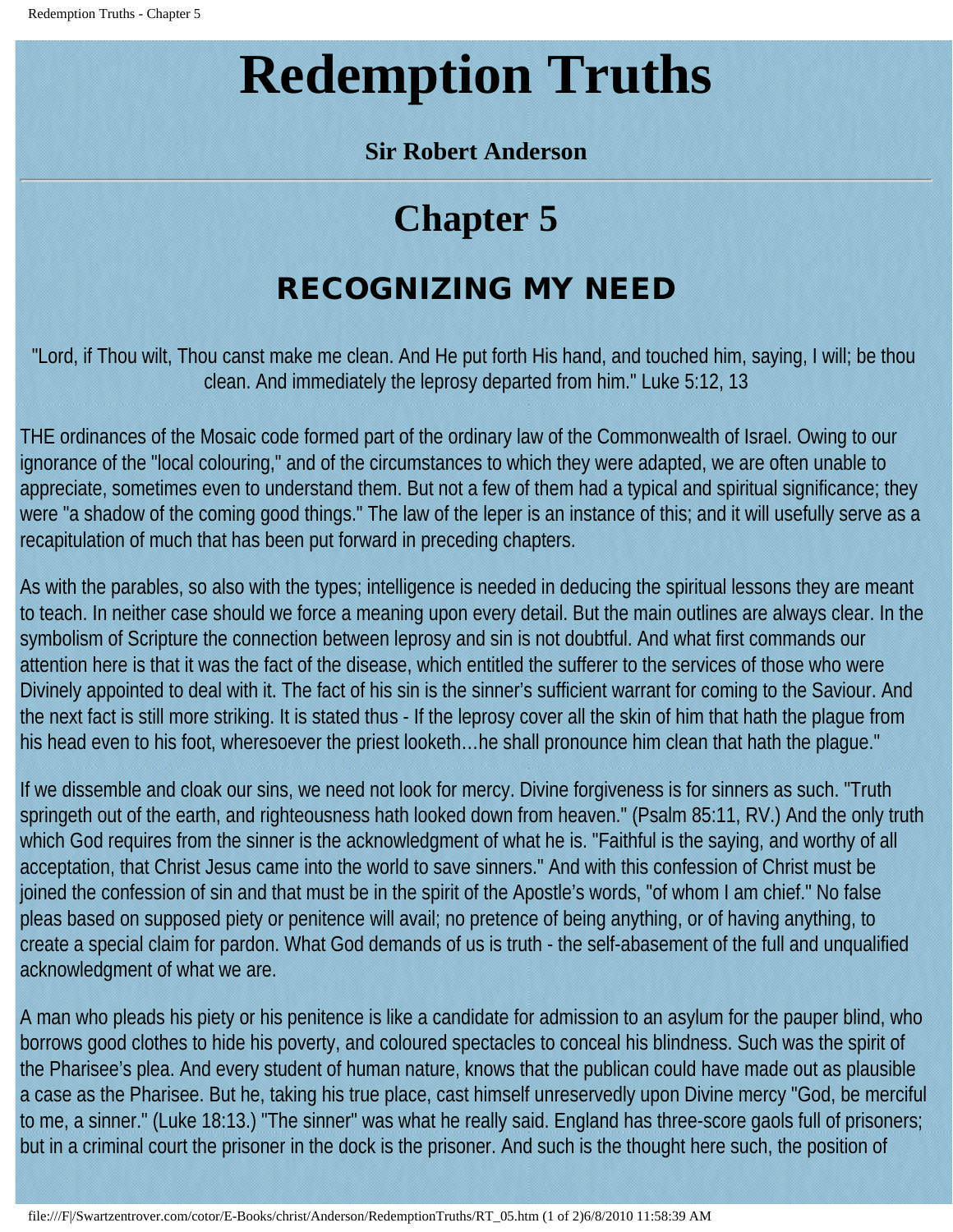every one who really comes to the Cross.

The leper's habitation, we read, was "outside the camp"; and there, with rent clothes, bared head, and a covered lip, he was to cry, "Unclean, unclean!" (Leviticus 13:45.) The type thus teaches us the Divine estimate of sin. It goes on to teach how the sinner may be cleansed and "made nigh." We have already noticed the striking ordinance that if the disease turned inwards the leper was unclean, but that he was to be pronounced clean if and when the leprosy was out over all his body. For sin cloaked or unconfessed there is nothing but banishment and wrath. But for the "humble, lowly, penitent, and obedient" there is no reserve in Divine "goodness and mercy."

Mark the words, "the priest shall pronounce him clean that hath the plague." He was to pronounce the leper clean; and to pronounce him clean. Not that he had not the plague, or that only a little of it showed; but if and when he was covered with disease from head to foot. The common belief is that Christ Jesus came into the world to save saints. But the right word is sinners. Pardon and salvation are for sinners. Not for sinners with a 28 qualifying adjective, but for the ungodly, the guilty, and the lost. He came "to seek and to save that which was lost."

Next let us mark the time and manner of the pronouncement. One of the birds was to be killed, and its blood sprinkled on the leper. Death thus passed upon him; for such is always the meaning of blood-sprinkling. The priest was then to take the live bird, and dipping it in the blood of the dead bird - thus identifying it with the dead bird - to let it loose as he uttered the word "clean." We now understand why two birds were needed to bring out all the truth. The Lord Jesus Christ "was delivered for our offences, and was raised again for our justification"; (Romans 4:25.) and the release of the live bird was the public fact which proved to the leper that he was clean. The resurrection of Christ is the public proof that sin has been put away.

Not that the leper felt he was clean, nor that the sinner feels he is forgiven. Some time since, an article appeared in The Fortnightly Review to prove that the feelings which usually accompany conversion may be produced by inhaling "laughing gas." And feelings, however produced, may be transient. But it is not on feelings that the believer rests, but on Divine facts, declared and, attested by "the living and eternally abiding Word of God."

A man who is content with "feeling happy" is a fool. Laughing-gas or opium will give him that feeling. And "peace in believing" is no better, unless what we believe is fact and truth, Men have been happy and at peace in believing that they were wealthy, when all the time their peace and happiness were due to ignorance of a disaster that had made them paupers. And the newspapers lately told the sad story of a man who killed himself to escape from the misery of dire poverty at the very time when he was being advertised for to inherit a fortune. What a parable to illustrate the case of "anxious sinners," who hug their misery while the Gospel is the Divine advertisement that a fortune awaits their acceptance of it!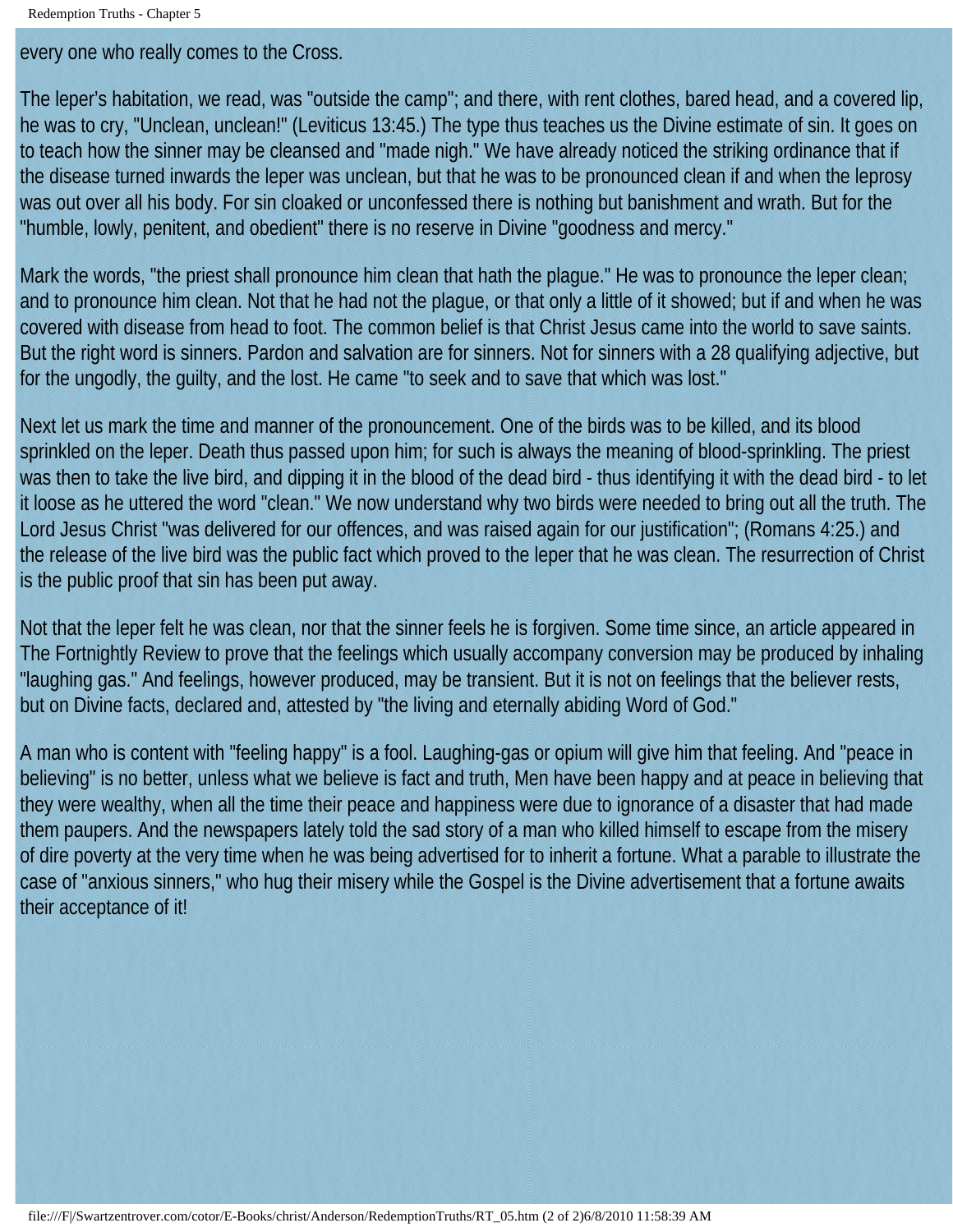#### **Sir Robert Anderson**

## **Chapter 6**

### <span id="page-20-0"></span>RECEIVING HIS PROVISION

"Ye are clean through the word which I have spoken unto you." John 15:3

IN the preceding chapters there are passages which may lead someone to ask despairingly whether a sinner's pardon depends on his mastering the theology of the Gospel as there unfolded. And the question claims an answer. "The Word was with God, and the Word was God,…and without Him was not anything made that was made." We cannot think too highly of the glorious Majesty of Him who was "the Mighty God, the Everlasting Father, the Prince of Peace." And yet, during His ministry on earth, He was within reach of the poorest and the worst of men, and "as many as touched Him were made perfectly whole." So in the type, "two sparrows," to be had for a farthing, were the leper's appointed offering. (Leviticus 14:4 (marg.) Our salvation depends on the Lord Jesus Christ; not on the measure of our appreciation of Him. The slenderest wire, may suffice to convey the current which floods our room with light. Not that there is any light in the wire itself. There is no merit in faith; yet the faith which, as it were, but touches the hem of His garment "makes the connection" which brings Divine light into the soul.

The farthing offering availed to introduce the outcast leper into the citizenship of the camp of Israel; but much more than this was expected of him as a citizen. He was then to bring all the great offerings of the law, every one of which typified some special aspect of the work of Christ. While "a farthing Gospel" will bring forgiveness, and make the sinner nigh, grace has failed of its due effect on him, if, as forgiven and made nigh, he is content with this. His new blessedness will create new desires and needs which Christ in all His fullness alone can satisfy.

In the seventh verse of Leviticus 14 the leper is pronounced clean, and yet in the next and following verses he is spoken of as "he that is to be cleansed." But there is no inconsistency in this. It is analogous to the completion of the Passover redemption by the burnt-offering of the covenant analogous to the double cleansing of 1 John 1:7 and 9.

Indeed there is a third cleansing here (verse 8); and it claims prominent notice. The offering gave ceremonial cleansing, but practical cleanness also was required. The leper was to wash himself. Washing by blood was one of the rites of pagan cults which had such a sinister influence upon the Church of the Fathers; but in Scripture - Old Testament and New, alike - washing is only and always by water, and its significance is only and always practical clearing ourselves from evil. Revelation 1:5, and 7:14 may seem to clash with this; but in the one passage the right reading is "loosed us from our sins." And in the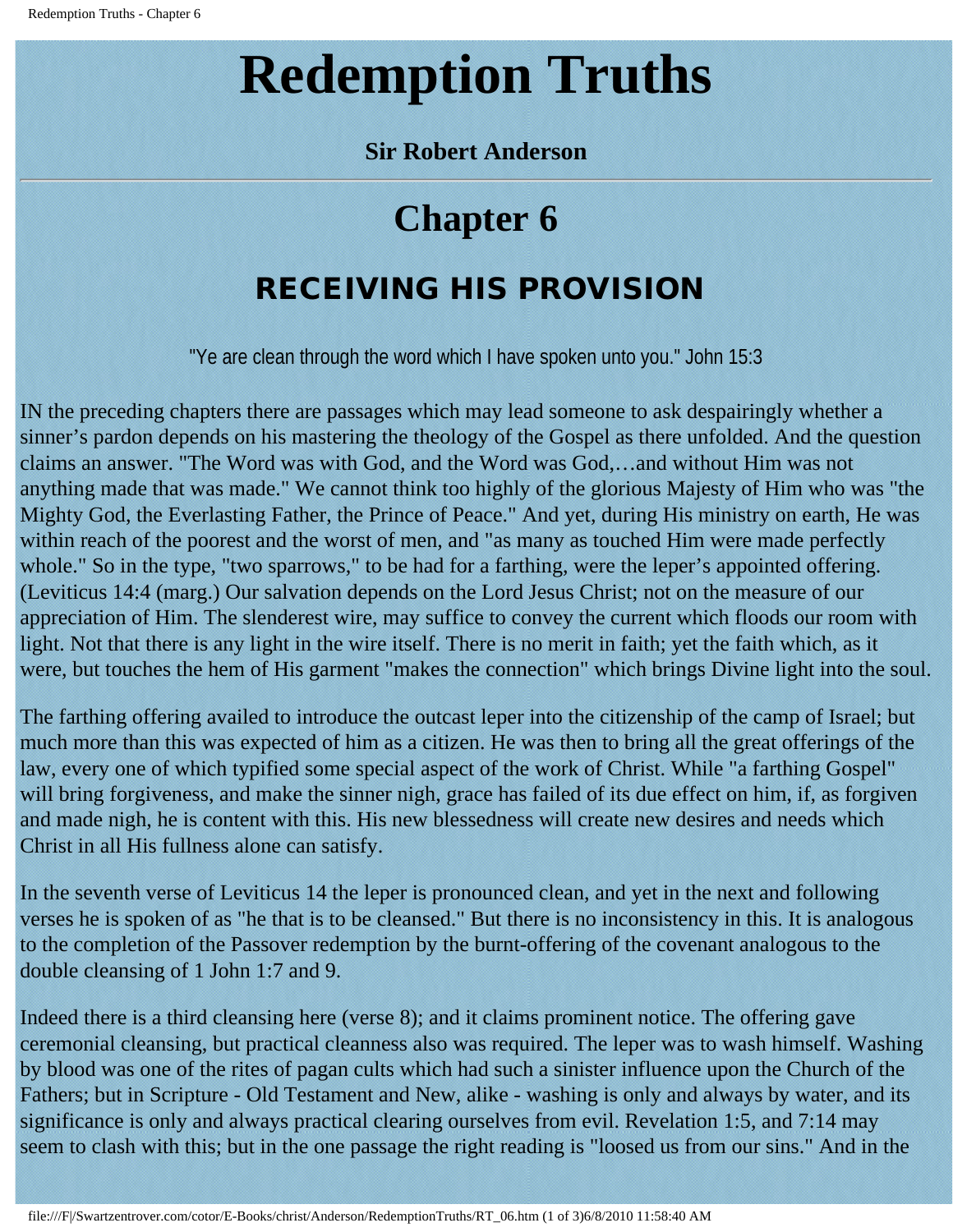other, right reading is popularly misread. It is "they washed their robes, and they made them white in the blood of the Lamb." The "righteous acts" of the saints are the fine linen of their robes. (Revelation 19:8, R. V.) But apart from Christ "all our righteousnesses (or righteous acts) are filthy rags." It is the blood that sanctifies which alone can make them "clean and white."

So in the First Epistle to the Corinthians, the Apostle Paul, after enumerating the sins and vices of their former life, adds words which our English versions, misunderstanding their symbolic meaning, have misread. "But," he writes, "you washed yourselves, but you were sanctified, but you were justified, in the name of the Lord Jesus Christ, and in the Spirit of our God."

And mark where the washing came in the ritual of the leper's cleansing. It was before his admission to the camp, but after the offering of the birds, after the sprinkling of the blood, and after the priest had pronounced him clean. Here is a great truth which men will not have, though God enforces it in ways unnumbered. There can be no recognition of good works or of amendment of life, and no citizenship with the saints, until after the sinner has, as a sinner, accepted Christ.

At this point the teaching of the type is of the highest practical importance. The Gospel is sometimes presented in such a way as to convey the impression that a cleansed life is of no account, and that Christ will receive sinners on their own terms. Others, again, in ignorance of grace, plainly assert that sinners must turn from the practice of their sins before they come to Him. But indulgence in sinful practices so degrades a man that after a time all power of recovery is gone. The drunkard, for example, will turn to the bottle, and the impure to his immoralities, no matter what the consequences. And is there no salvation for such. Most assuredly there is. If a man says, "I will not give up my sins," then indeed we must act as Moses did in the case of the sinner who "blasphemed the Name" - we must turn away and wait upon God. But to the poor wretch who says, "I cannot," it is our high privilege and duty to tell of a Saviour who is "mighty to save"

Just as there was cleansing for a leper as a leper, so there is salvation for a drunkard as a drunkard, for the sensualist as a sensualist. To make it a condition of pardon that men shall first extricate themselves from the horrible pit and the miry clay, is to deny grace altogether. It is utterly false. We cannot exaggerate the grace of God. But while the true minister of Christ, will preach a Gospel that will reach the lost sinner, no matter how far he is gone in sin, he will enjoin upon the believing sinner to "wash himself," nor will he forget about the sin-offering, and the burnt-offering, and the meat-offering.

The leper, as we have seen, experienced a twofold cleansing by blood. The blood of the dead bird was sprinkled upon him, and afterwards the blood of the trespass offering was placed upon his head and hand and foot, sanctifying every part of his person. And then, upon the blood, was put the anointing oil. (Leviticus 14:18.) This foreshadows the theology of the New Testament. Christ is made to the sinner both justification and sanctification - the sinner is justified by blood and sanctified by blood - and this full redemption is inseparable from the Spirit's work. But Christ is first. The oil was put upon the blood, not the blood upon the oil. It is idle for the sinner to claim the Spirit's presence or influence until, as a sinner, he comes to Christ. The witness of the Spirit to sonship is only for the believer. His witness to the person and work of Christ is for every sinner who, as a sinner, hears "the word of the truth of the Gospel." What a costly and elaborate ritual it was! "Two he-lambs without blemish, and one ewe-lamb of the first year without blemish, and three tenths deals of flour, and one log of oil." (Leviticus 14:10.) I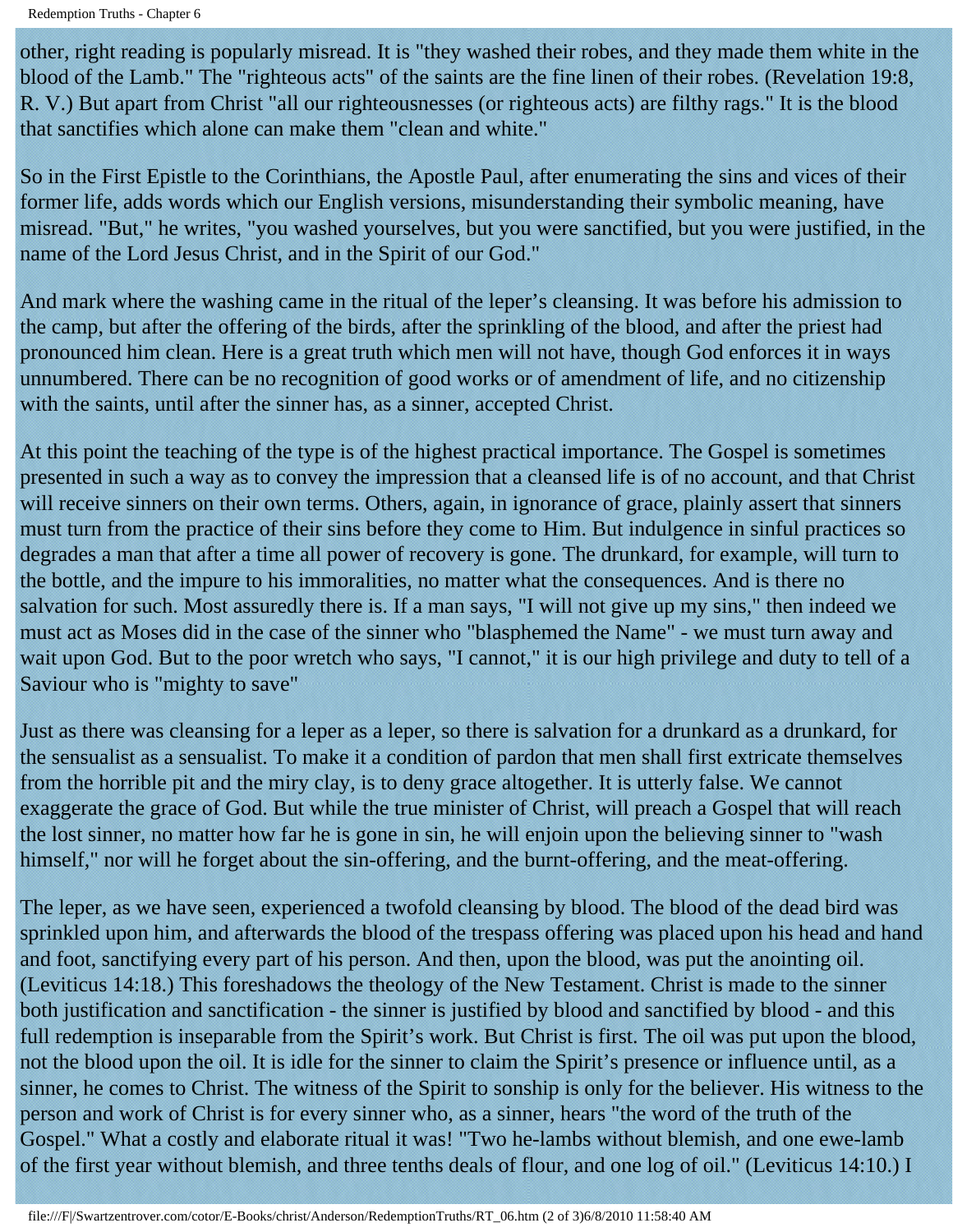have already sought to quiet the fears of some poor outsider coming to the Cross and here, perchance, some earnest, true-hearted believer may shrink back dismayed, exclaiming, "All this is above me! I can't rise to it, I am too poor." For such I would emphasize the words that follow -"And if he be poor, and cannot get so much," the chapter goes on to say, then let him bring one lamb and a pair of pigeons. And even this is qualified by the added words "Such as he, can get - even such as he is able to get." (Leviticus 14:21, 30, 31.) How infinite the kindness and love-toward-man of our Savior God"! (Titus 3:4.)

I heard a story long ago of a poor, half-witted creature, known to everybody in a certain town as "Silly Billy," a harmless wight and devout, withal in his own simple way. One day he was found in a conclave where "the wise and prudent" were discussing the doctrine of the Trinity, and to the amusement of some, he appeared to be taking notes. In a bantering way they asked to see his "notes"; and on the scrap of paper he produced, they found these words: -

"This can Silly Billy see,

Three in One and One in Three,

And One of them has died for me."

Here was the poor fellow's creed - his "such as he was able to get." And his "two mites that make a farthing" were possibly more acceptable to God than the seeming abundance of some of the wise and prudent. For with God the test is,

"According to that a man hath, and not according to that he hath not." (2 Corinthians 8:12.) But there must be "first the willing mind." For "God is not mocked." His grace is infinite to the humble and contrite, and to such as tremble at His Word. But ignorance begotten of indolence and willful neglect of His Word, grace will not condone. And ignorance due to sheer contempt of His Word, calls only for judgment. If these Books of Moses, God-given as a picture alphabet of the language in which the full revelation of Christianity is written, are despised as a farrago of old-word legends and priestly frauds, what room can there be for grace "Fools and blind" were epithets which the Lord reserved for men who, while boasting of superior enlightenment, were leading others into the ditch. For the poor and needy, the erring and the weak, he had infinite compassion.

In closing, I would notice that while the ritual for the leper's cleansing was an eight days' business, the Gospel brings fullness of blessing to the sinner on believing. This is one of the characteristic differences between law and grace. And, further, that the value of these ordinances as key-pictures of Christian truth, is greatly enhanced just because the several steps are so definitely marked. We are thus taught to seek, in the great reality of the redemption that is ours in Christ, for the fulfillment of every part. And though there is no chronological sequence in the believer's reception of these benefits, for all that Christ is to the sinner becomes his when he receives Him, there is none the less a moral order, as the teaching of the types so plainly indicates. And the ignoring of this has led not only to error but to strife. As we have already seen, the sin-offering does not precede, but follows the redemption sacrifices; and so in the law of the leper's cleansing, it comes after his restoration to the camp.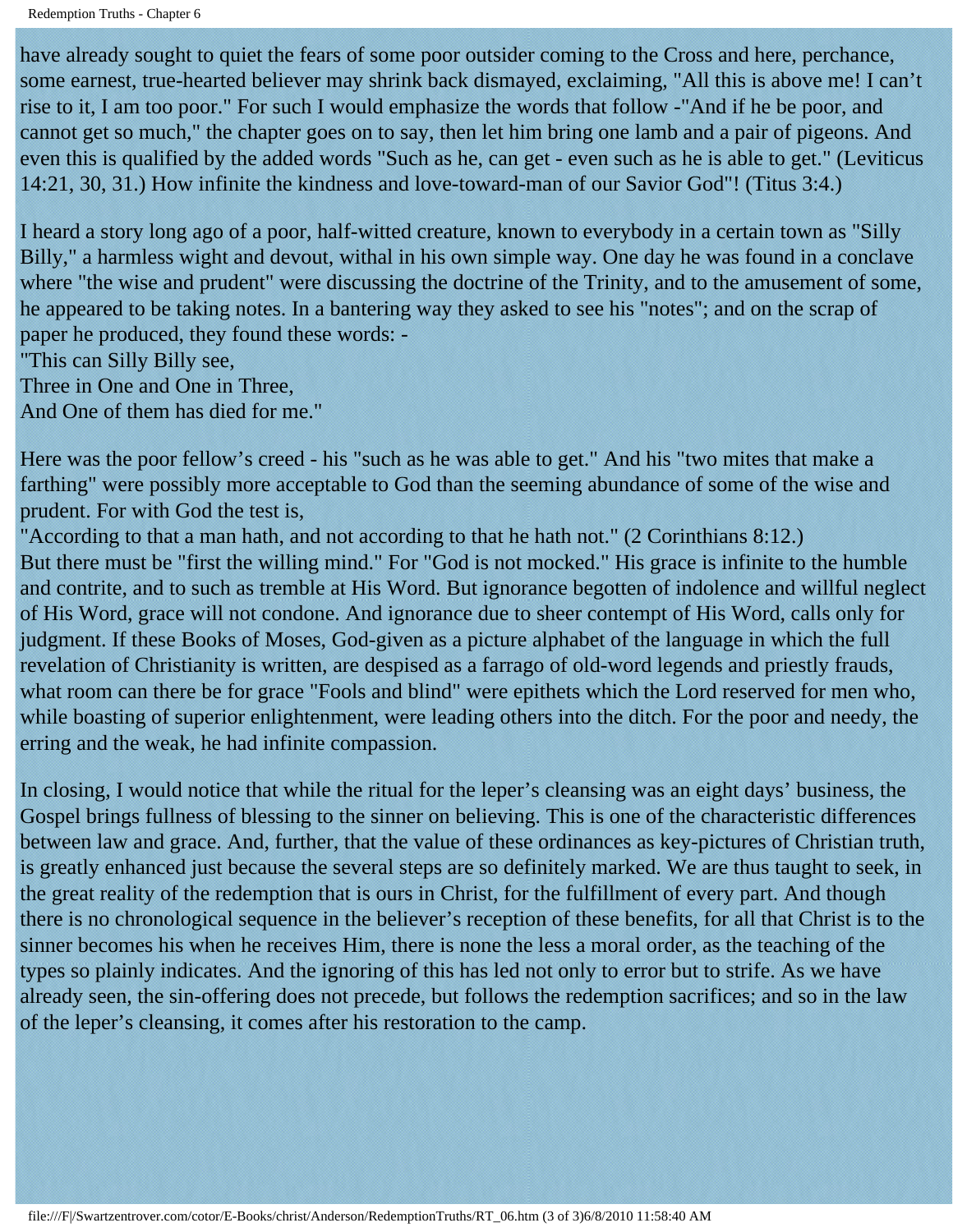### **Sir Robert Anderson**

## **Chapter 7**

### <span id="page-23-0"></span>JUSTIFICATION AND SANCTIFICATION THROUGH REDEMPTION

"Of Him are ye in Christ Jesus, who was made unto us wisdom from God, and both righteousness and sanctification, even redemption." 1 Corinthians 1:30 RV

A CONVERSATION with a brother barrister one morning long ago brought, very vividly before my mind the difference between the theology of Christendom and the truth of Christ on the doctrine of Justification. My friend began by taking me to task for preaching. He charged me with "usurping apostolic functions." Having my Testament at hand, I showed him from Acts 8 that, in the Stephen persecution, the Jerusalem Christians "were all scattered abroad, except the Apostles," and that "they that were scattered abroad went everywhere preaching the Word." The Apostles, therefore, were the only Christians who did not, at that time, go out preaching.

Baffled and silenced on this point, he tried to make a diversion by declaiming against Protestant misrepresentations of his Church's teaching, for he was a Roman Catholic. "You think," he said, "that we believe in salvation by works, whereas the Church teaches salvation through Christ. But Christ died for the whole world. How is it, then, that some are saved and others not? The Church and good works merely put people into the right position to get saved through Christ."

To which I replied, "There is one great truth of Christianity of which your Church knows absolutely nothing." "What is that?" he asked.

"Justification by grace," I answered.

"You mean justification by faith," said he.

"No," I said, "I mean justification by grace." After a little fencing, he told me plainly that he did not understand me; and, with frequent interruptions on his part, I went on to explain what I meant.

Between justification by faith and salvation by works, as explained by my friend, there is, in theory at least, no necessary antagonism. But the whole position is absolutely inconsistent with justification by grace. For if a sinner has a claim of any kind for blessing or mercy, there is no room for grace. Therefore it was that grace could not be revealed till Christ came. Till then, men held relationships with God, based either on creation, or on covenant, or on promise. But relationships are in their very nature twosided; and as the Cross of Christ outraged every claim which God had upon man, it destroyed every claim which man had upon God. The whole world now stands on a common level of sin and wrath. For neither Church, nor sacrament, nor personal effort, can avail to establish a difference, since God has declared that there is no difference. The Cross has levelled all distinctions, and shut men up to judgment; this is the dark background on which "the grace of God, bringing salvation to all men, has been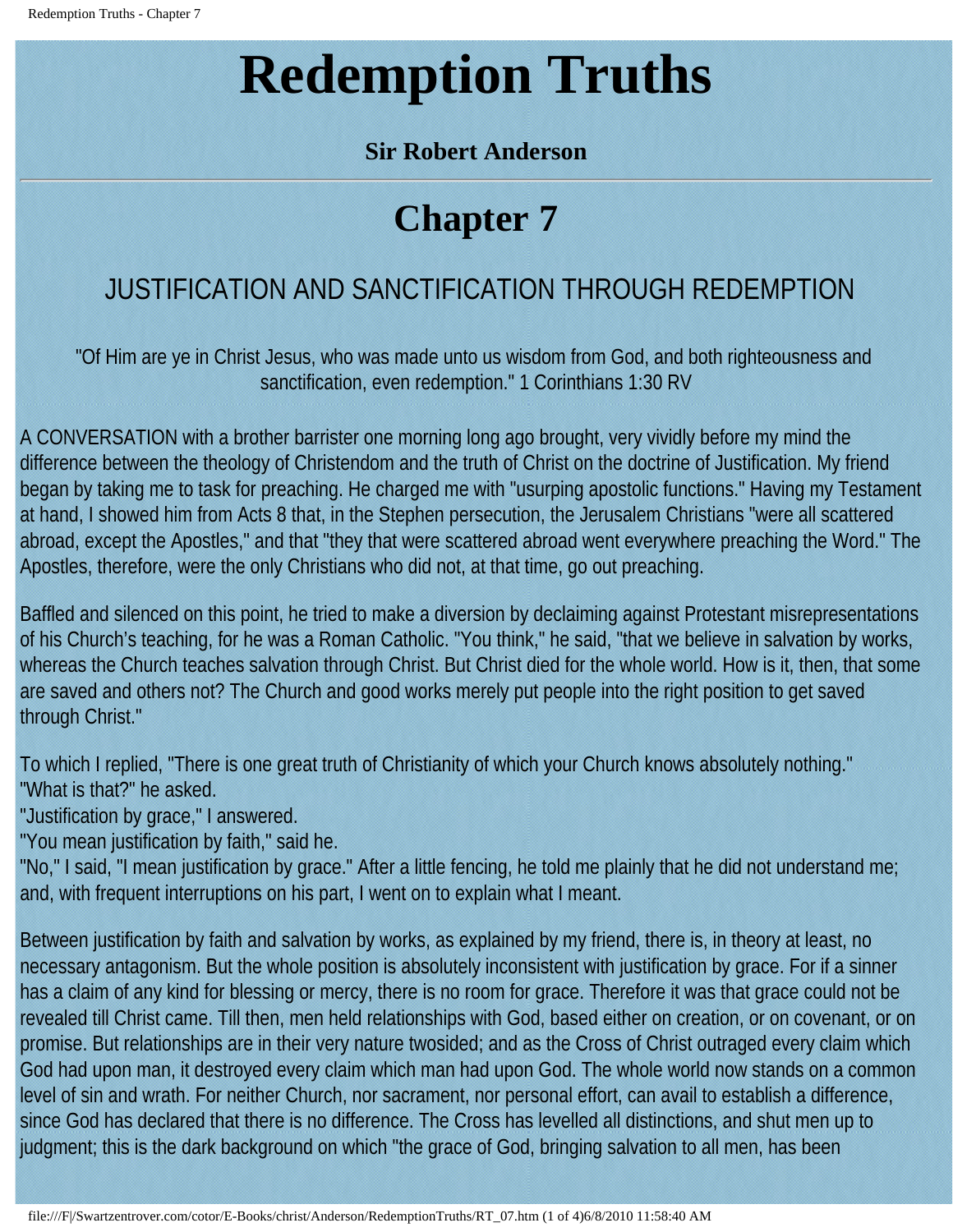manifested." (Titus 2:11.)

And the grace of God is not, as some seem to think, a kind of good influence imparted to the sinner to fit him to receive Divine blessing. It is the principle on which God blesses sinners in whom He can find no fitness whatsoever. And grace has now been manifested. In the Old Testament it was implied, indeed, but veiled; in the New, it is an open revelation. Grace was behind the promises. But neither in the case of God nor of man, is it grace to fulfill a promise. There is no grace in bestowing favour upon one who has a claim to favour, whether that claim depend upon promise or upon relationship. But when men became "the betrayers and murderers" of the Son of God, every promise was forfeited, every relationship sacrificed; sin reached its climax, and a lost world was shut up to judgment, stern, relentless, and terrible.

But now, judgment waits on grace. For all judgment has been committed to the Son; and He has been "exalted to be a Prince and a Saviour, to give repentance and remission of sins." All amnesty has been proclaimed, and during this day of grace the judgment throne is empty. GRACE is reigning through righteousness unto eternal life, by our Lord Jesus Christ. (John 5:24; Acts 5:31 (cf. 11:18); Romans 5:21.)

The sinner, then, is "justified by grace" because God can find no reason, no motive, save in His own heart, for blessing him at all. He is "justified by faith," because this is the only principle of blessing consistent with grace.

And, thirdly, he is "justified by blood," because the stern facts of Divine righteousness and human sin make blessing impossible, save on the ground of redemption.

And justification by blood is to be explained, not by the rites of ancient paganism, but by the teaching of the Divine religion of the Old Testament. For Scripture must be interpreted by Scripture. This caution is needed; for some men speak of the blood in such a way as to provoke the taunt that Christianity is "a religion of the shambles." In the symbolism of Scripture, "blood" means death applied. Therefore it is that we are said to be justified by the blood of Christ. Were it said to be "by His death," it would be true of every child of Adam. Such, therefore, is its scope in Romans 5:18, where the justification has reference to what theologians call "original sin." As wide as are the effects of Adam's "one offence," no less wide are the effects of that "'one righteous act,' the death of Christ viewed as the acme of His obedience."

The distinction here noticed is very marked in the ninth and tenth verses of this same chapter. The "justification" is, as we have seen, by the blood of Christ, for it is only for those who by faith become one with Him in His death. But "reconciliation" is by His death, for reconciliation was accomplished at the Cross, and is "received" by the sinner on believing. And the believer is not only justified, but sanctified, and on the same ground. Sanctification by blood is a lost truth. Not only in popular preaching and teaching, but even in our standard theology, the verb "to sanctify" is generally used to express only a progressive change in the Christian's life; and yet it is never once so used in the New Testament. Christ is made unto us both righteousness and sanctification; and the Corinthians, to whom these words are written, are addressed by the Apostle as "them that are sanctified in Christ Jesus, called saints." Not "called to be saints," but saints by their calling. To become a saint is the effort of the religionist; but the redeemed sinner is a saint in virtue of his redemption. The struggle of the religionist is to become what he is not; the aim of the Christian is to realize what he is - to "walk worthy of the calling wherewith he is called." "Saints and sinners" is an ignorant and false antithesis; for every saint is a sinner, though every sinner is not a saint. The Reformation has taught us how false is the teaching of the religion of Christendom as to justification; but seemingly we have yet to learn that its doctrine of sanctification is no less erroneous. The Divine grace which freely justifies a sinner, and then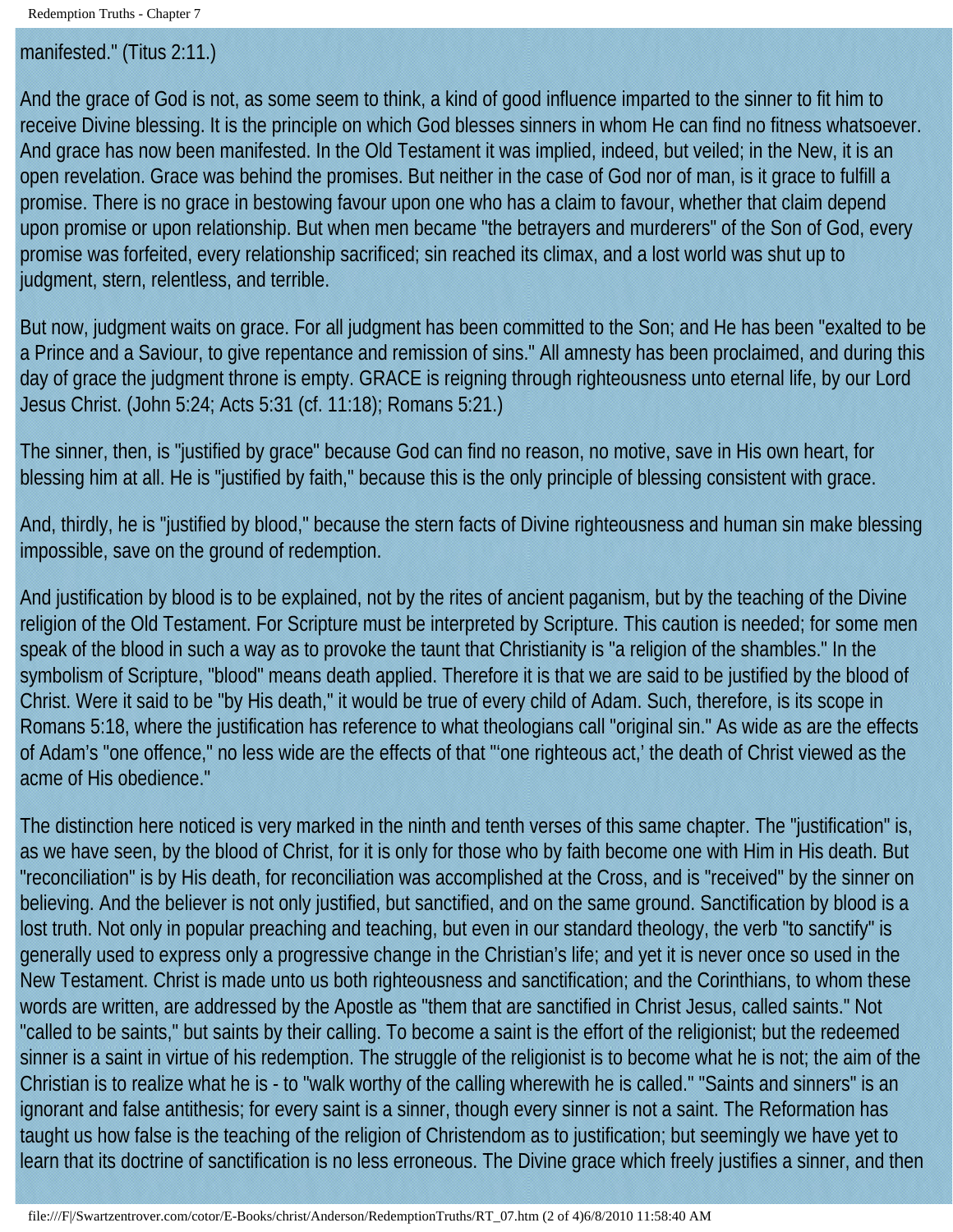teaches him to live righteously, also sanctifies and teaches him to live holily. He does not live righteously ill order to become justified, but because he has been justified; neither does he live holily in order to become sanctified, but because he has been sanctified.

And as he is justified, so also is he sanctified, by the blood of Christ. Or, to drop the language of the types, when the sinner, on his believing on the Lord Jesus Christ, becomes one with Him in His death, "the merits" of that death are his, and he stands before God both righteous and holy in Christ. This is not a mystical theory, but a glorious Divine fact. And in keeping with it, "saint" is the characteristic title usually given to the Christian in the Epistles.

And as with justification and sanctification, so also with redemption. "The redemption of the world" is a theological expression which has no sanction in Scripture. Most true it is that Christ "gave Himself a ransom for all "; but redemption includes not merely the payment of the ransom but the deliverance of the ransomed. Hence the language of Scripture, "In whom we have redemption through His blood." Not that we would set limits to the Gospel of the Grace of God. That Gospel is "preached in all creation under heaven." (Colossians 1:23.) The great amnesty is for all. But while the reconciliation of the world is a Divine truth, the redemption is only for those who "have received the reconciliation."

But this is somewhat in the nature of a digression, for salvation by grace is here my theme. And there is no truth which the natural mall, whether Christian or pagan, so resents. If "there is no difference" in God's sight between one man and another, what is the use of "religion"? The Pharisee is in as bad a case as the publican. Yes, so it is. Indeed, the Book says he is in a worse case. Not because there is any merit in the publican, but because he acknowledges his condition and throws himself on Divine mercy.

If, as in effect Paul said to the Athenians, men would but use their brains, they would understand that the God "who made the world and all things therein" cannot stoop to receive anything from men. (Acts 17:23-25.) He is the One who gives. But the great GIVER is "the unknown God" - unknown not only to Athenian idolaters but to multitudes who call themselves Christians.

A lady of my acquaintance, well known in the higher ranks of London society, called upon me one day to ask for police help, to relieve her from certain annoyances. Her evident distress at my inability to give her the protection she sought, led me to remark that the peace of God in the heart was a great antidote to trouble. "Ah," said she, "if I was only like you!" "If it depended on merit," I replied with real sincerity, "it is you who would have the peace, not I." Presently her manner changed, and with tears in her eyes she told me something of her spiritual struggles. If she could be more earnest, more devout, more prayerful, she was sure that God would accept her. "I was greatly interested," I remarked, "by what I heard about the supper you gave the tramps last week. Did they offer

you anything for it? Of course, they had no money, but they might have brought you some of their coats or shirts."

"If you had only seen their coats and shirts!" she exclaimed with a smile. "Filthy rags they were, I'm sure," said I, "and what you don't believe is that in God's sight all our righteousnesses are as filthy rags! '" But no, people will not believe it. And so they put from them the blessing that awaits every sinner who believes in the Lord Jesus Christ. "For by grace are ye saved, through faith," the Gospel declares. "Faith, yes; we must get faith "; this is the very last plank to which the sinner clings in his struggle to assert himself in some way. What good works are to the Roman Catholic religionist, faith is to the Protestant not, of course, a ground of salvation, but a means by which a sinner can raise himself above the common level, and thus obtain the good offices of the Saviour. But "it is of faith, that it may be by grace." (Romans 4:16.) Faith is not something which the sinner gives to God, but merely the receiving what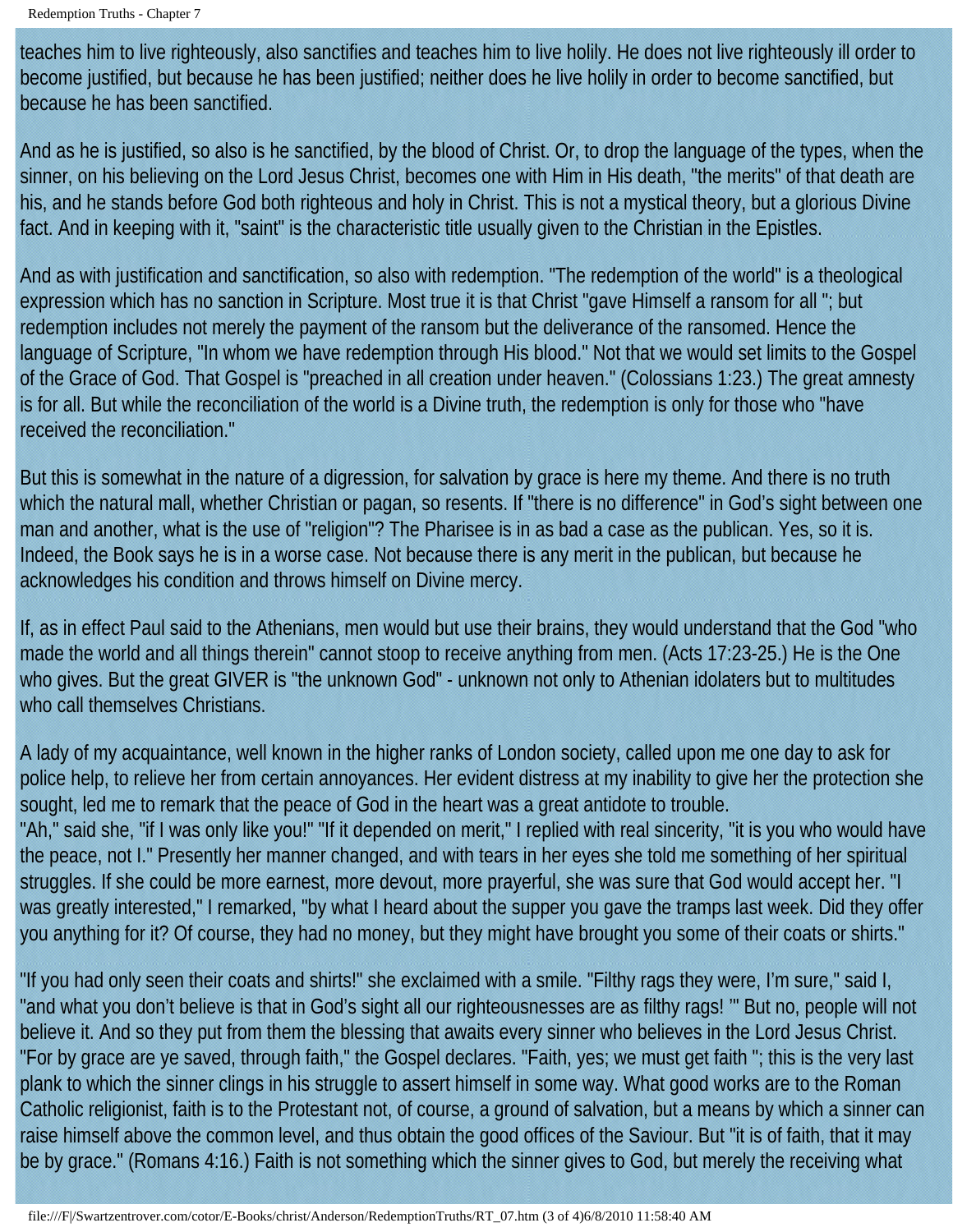God has got to give to him.

"By grace are ye saved, through faith." But error is so insidious and so vital that the Scripture does not stop at a positive statement of the truth, but adds the words, "and that (salvation) not of yourselves, it is the gift of God; not of works, lest any man should boast."

To speak of earning a gift would be a contradiction in terms; but though a gift can not be earned by works, it may be deserved on that ground. Men's gifts, indeed, are seldom bestowed upon the undeserving. Therefore it is that they so often give ground for boasting. But salvation is not only unearned, but undeserved; it is not only a gift, but a gift by grace. And so, in the passage already cited, words are piled up to describe the sinner's ruin and doom. By nature we are —

"Children of wrath," "Dead in sins," "Without Christ," "Aliens from the commonwealth of Israel," "Strangers from the covenants of promise," "Having no hope," "And without God in the world."

And mark the contrast: "But now in Christ Jesus ye who sometimes were far off are made nigh by the blood of Christ, for He is our peace.'" In ourselves nothing but evil, and absolute and utter ruin; in Christ all that we can need, and all that God requires.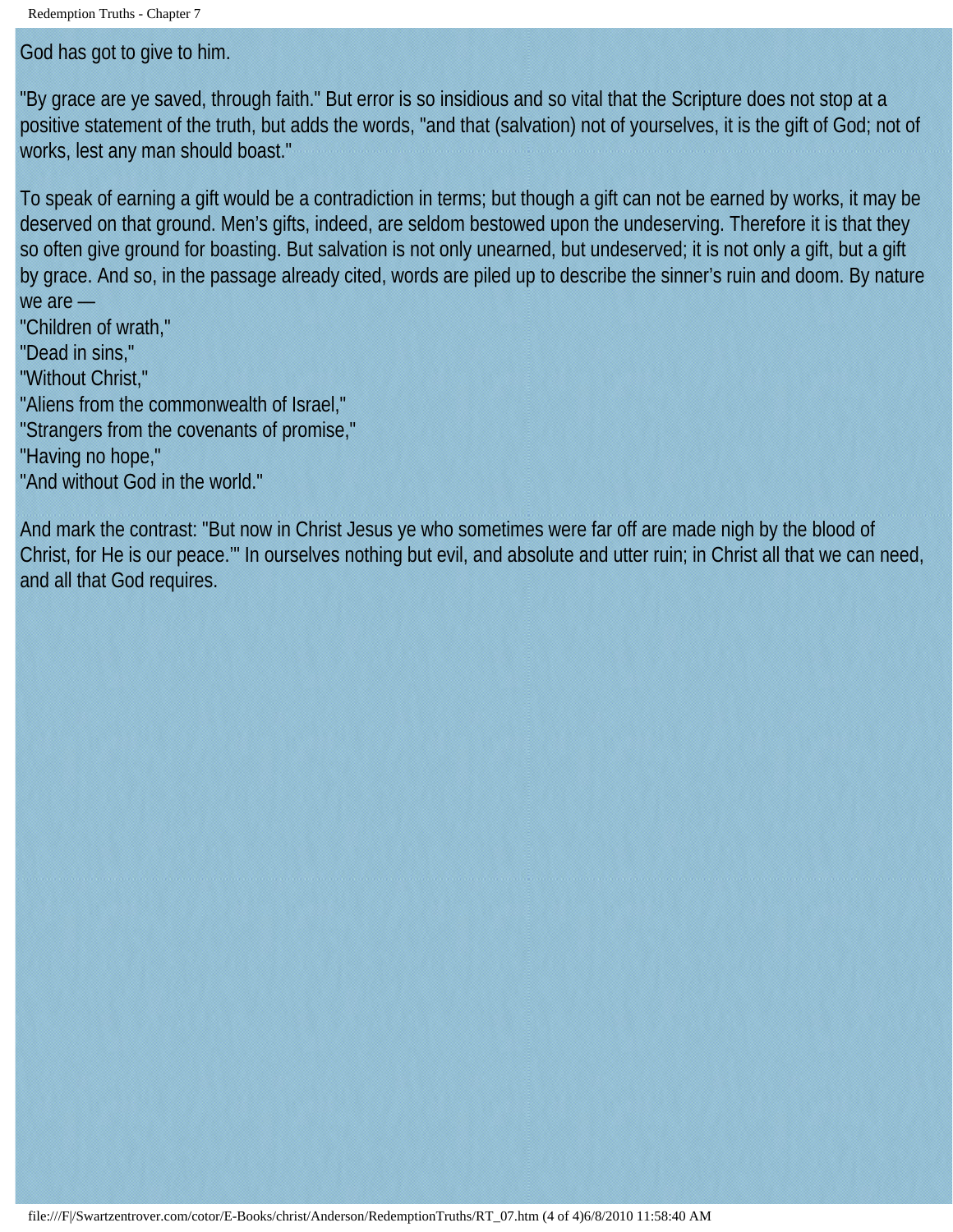#### **Sir Robert Anderson**

## **Chapter 8**

### CHANGE OF DISPENSATION

<span id="page-27-0"></span>"The law was given by Moses; grace and truth came by Jesus Christ." John 1:17

ONE evening, many years ago, when, during a summer holiday, I was holding meetings in a certain provincial town, I had an unexpected visitor. He was a medical practitioner in a neighbouring county, who had been converted the year before, and had already begun to tell the Gospel to others. He had come over, as he said, "to help me." As we sat at tea, he began to rail at what. he called "dispensational truth." I tried in vain to instruct him. I sought to show him, for example, that the death of Christ had made a change in God's relationships with men. But he would not listen. "He could not tolerate that way of cutting up the Bible, and setting one part against another," My thoughts were full of my evening meeting, and I dismissed the subject by saying that ignorance of "dispensational truth" would embarrass him in Gospel work.

In addressing the meeting he took Luke 14:16, 17, as his text, and with much iteration and earnestness he pressed upon the hearers that they were bidden to the great supper, and warned them against rejecting or neglecting the invitation. In conclusion, he read the following verses, one by one, commenting on each in turn. But when he came to the twenty-fourth - "I say unto you, that none of those men that were bidden shall taste of my supper," he naturally became confused; and at last, turning round to look at me, he collapsed altogether. I rose immediately, and, identifying myself with the spirit of his words, I explained that, as with many another sermon, the text was wrong. The mission of Christ was primarily to the covenant people. "I am not sent but to the lost sheep of the house of Israel;" "It is not meet to take the children's bread and to cast it to dogs;" "He came unto His own, but His own received Him not." As the parable tells us, the bidden guests -the 41 favoured people- made light of the invitation; and now, outcast sinners are called in - the waifs and paupers of "the streets and lanes of the city."

I have already called attention to the forgotten truth that the Bible is the history of the covenant people. In the great drama it unfolds there is a double interlude. The New Testament opens with "The book of the generation of Jesus Christ, the Son of David, the Son of Abraham." The Davidic covenant was put in abeyance when, because of their sins, the people were brought under servitude to Babylon. And then great Gentile empires appeared upon the scene. The Abrahamic covenant in its earthly aspect was put in abeyance when Israel rejected the Messiah. But neither covenant is abandoned. He has set aside His people, but He has not finally cast them away (for the seeming contradiction between the second and fifteenth verses of the eleventh chapter of Romans arises from the wording of our English versions). And the rejection, or setting aside, of them is "the reconciliation of the world." It is not that the world is brought within the covenant, but that grace is free to all alike. There is no difference between Jew and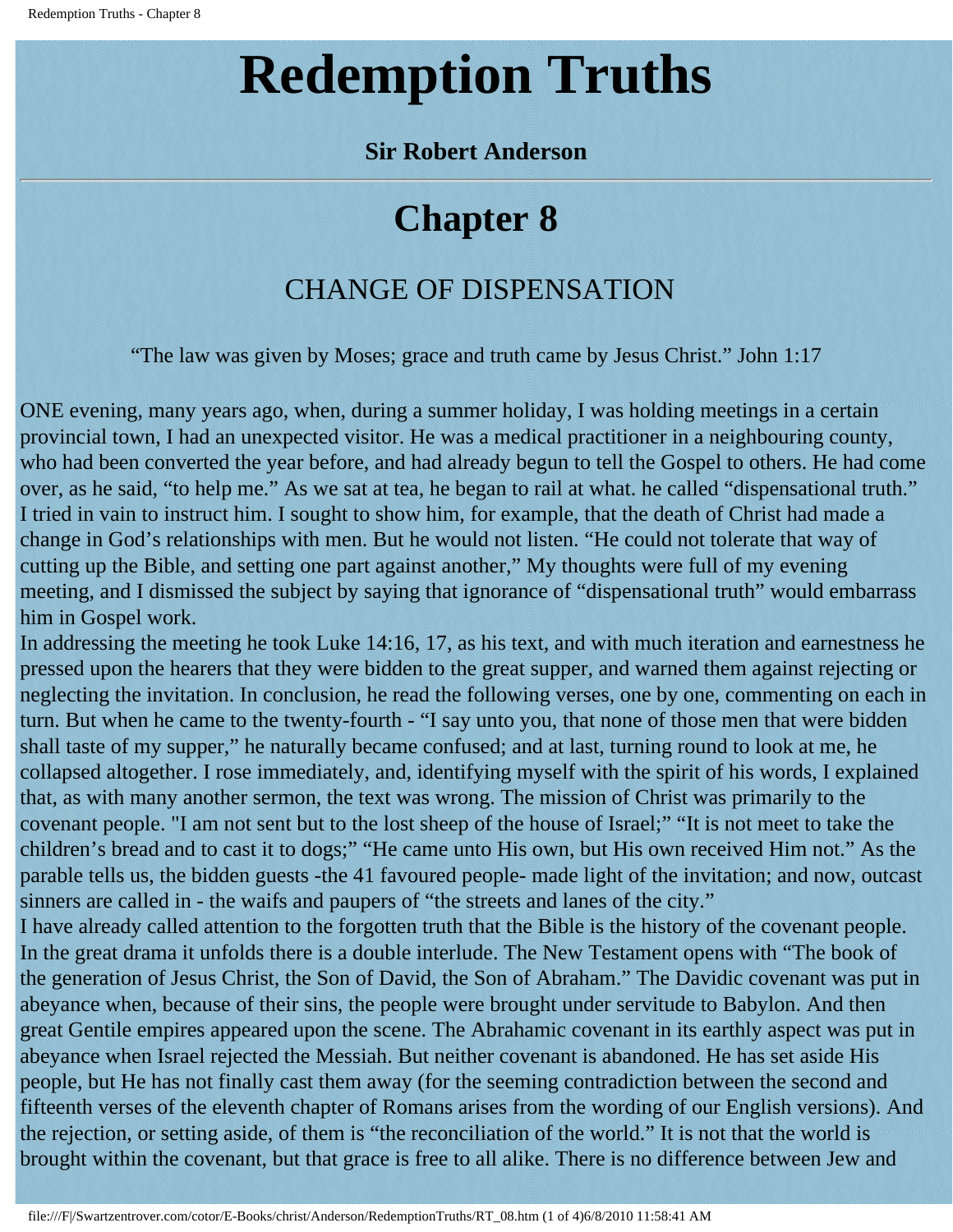Gentile as to condemnation, "for all have sinned;" (Romans 3:22,23.) nor yet as to mercy, "for the same Lord is Lord of all, and is rich unto all that call upon Him." (Romans 10:12, R. V.) Under the covenant the Jew had priority in blessing, but not a monopoly. The antediluvian apostasy was wiped out in the judgment of the Flood. The post-diluvian apostasy, which produced Babylon - the perversion of every truth in God's preceding revelations to the race - God met by making Abraham and his descendants His agents, as it were, on the earth. "Unto them were committed the oracles of God;" theirs were "the service of God, and the promises."

The Jew sought to treat the agency as a monopoly; but that it was agency is clear, not merely from the New Testament, but from the Old, - witness, for example, the words of the Covenant itself, or of Solomon's inspired prayer at the dedication of the Temple.

When an agent is false to his trust, the principal may change his system, and deal directly with all the world; but the suggestion that he would appoint all the world as his agents is grotesquely absurd. God has not raised the world to the position forfeited by the Jew, but He has relegated the Jew to the same level as the world. "To the Jew first" was the characteristic of the bygone dispensation; not "To the Jew only," for that was never true. "There is no difference,"' is the characteristic of the present dispensation. It is not that "the same Lord is rich unto all" - that is the false creed of one phase of the Christian apostasy - but that He is "rich unto all that call upon Him." "Salvation is of the Jews," the Lord Jesus Himself declared. (John 4:22.) But now it is, "Whosoever shall call upon the name of the Lord shall be saved." "Whosoever"

I remember a story of Harry Moorhouse's about that word. After his first visit to the United States an American gentleman sent him a typewriter. And typewriters were scarce in those days. But he had some difficulty in obtaining delivery of it. For it appeared that he had a namesake living near him; and he was put to the strictest proof that it was for him, and not for his namesake, that the gift was intended. "I am very glad," said he, "that the Lord made it 'whosoever' in John 3:16; for if He had put my name in the verse I never could have been sure that He didn't mean the other Harry Moorhouse!" But here, again, the blessing is only for "whosoever believeth." To suppose that the Gentile, as such, has attained to the place of favour formerly enjoyed by the Jew is sheer error.

The "olive-tree" position of Romans 11: (which must not be confounded with union with Christ as "the Vine") symbolizes the place of earthly privilege and responsibility, accorded to the Church of this dispensation, the Church designed by God to be His household upon earth, the sheepfold of the sheep, the nursery and home of His people during their sojourn here. But the maintenance of the "olive" relationship by the "professing Church" was made conditional upon faith and faithfulness. And how has that condition been fulfilled? In a passage of striking solemnity and force Dean Alford deals with this subject. The parable of the cast-out demon that returns with seven others to find the house empty, he refers primarily to the Jewish people. And he adds: - "Strikingly parallel with this runs the history of the Christian Church. Not long after the Apostolic times the golden calves of idolatry were set up. What the effect of the Captivity was to the Jews, that of the Reformation has been to Christendom. The first evil spirit has been cast out; but by the growth of hypocrisy, secularity, and rationalism, the house has become swept and garnished by the decencies of civilization and the discoveries of secular knowledge, but empty of living and earnest faith. And he must read prophecy but ill who does not see under all these seeming improvements the preparation for the final development of the Man of Sin, the great repossession which is to bring the outward frame of Christendom to a fearful end" (Greek Testament, Matthew 12:44).

"The Christian Church" soon ceased to be a company of Christian people. The real Christians within it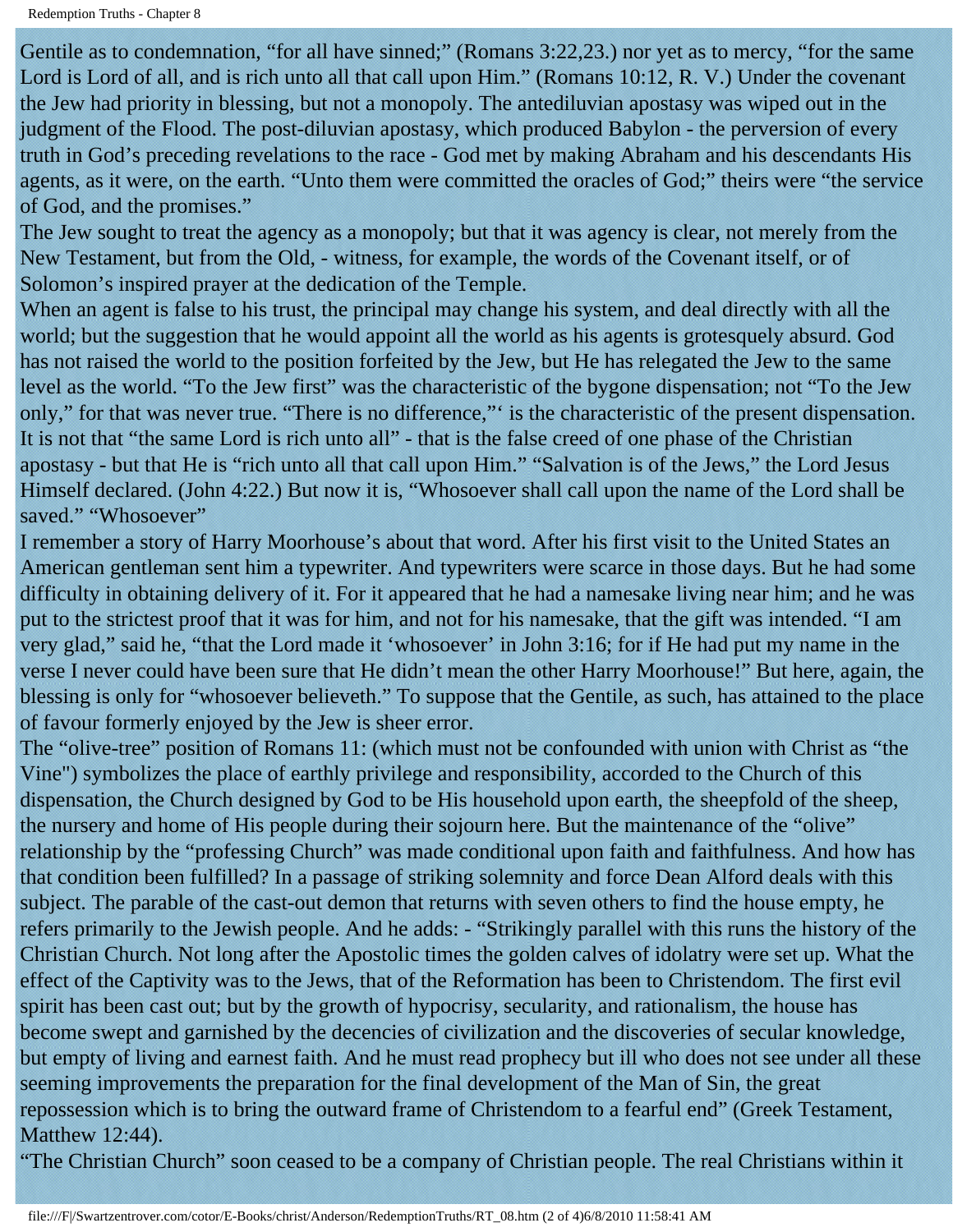became a petty minority. And "Church and World" has ever since been a false antithesis. The Church is itself the world, in a specially subtle and evil phase. Even while His Apostles were still on earth, the Lord uttered these solemn words of warning to the Church' "I will spue thee out of my mouth." (Revelation 3:16.) And the time seems hastening on when the further word will go forth "Come out of her, my people, that ye be, not partakers of her sins, and that ye receive not of her plagues." (Revelation 18:4; cf. Jeremiah 51:6.) Meanwhile, Christians can remain in "the professing Church." But let them, while using their several "denominations" in their Master's service, keep in mind the precept about "using the world as not abusing it" (that is, using it unduly). In days when the historic apostasy of Christendom has well-nigh captured the National Church, and the new infidel apostasy, hiding under the veil of "the Higher Criticism," is leavening all the churches, it behooves the Christian to "keep himself pure." For every true Christian will echo the words of the great Dr. Chalmers' "Who cares about any Church, but as an instrument of Christian good?" Have, then, the gates of hell prevailed against the Church? No spiritual Christian, - no man of intelligence, indeed - can

arrive at any other conclusion.

"But," it will be demanded, "does not this falsify the Lord's emphatic words?" Most assuredly not. When the Lord declared that the counsels of hell should not prevail against His Church, He was not speaking of "the outward frame," as Alford calls it - the professing Church on earth, entrusted to human administration. The apostasy of that Church is clearly foretold in Scripture. "I know not" - says Canon Bernard in the Bampton Lectures, 1864 - "I know not how any man, in closing the Epistles, could expect to find the subsequent history of the Church essentially different from what it is."

But the Lord was speaking of the Church of which He is the builder, "the Church which is His Body, the fullness of Him that filleth all in all." That Church, we know, can never fail His care for it can never cease, and His provision for its perfecting is assured? (Ephesians 4:11-13.) More than this, we have His promise, "Where two or three are gathered together in My Name, there am I in the midst of them." And the fact that this promise was given before the beginning of this Christian dispensation, is a further pledge that it will stand until the end. By its very terms, moreover, it is, as Dean Alford remarks, "independent of particular forms of government or ceremonies, and establishes a canon against pseudocatholicism in all its forms." Wherever two or three are gathered together in His Name, there His presence is assured.

Having regard to the incalculable importance of the subject, no apology is needed for this digression. Of the many who go over to Rome, and of the multitudes who are seeking to undo the work of the Reformation in England, there is not one who is not the dupe of false views about "the Church." And in other ways, and in wholly different spheres, Christians are misled or troubled by ignorance or error upon this subject. Do not such false beliefs lead many to "bite and devour" their fellow. Christians because of denominational differences, or to accept the ministry of false teachers, and even of unconverted men, because this Church or that accredits them, "Judge not, that ye be not judged," someone will exclaim. But the very chapter which opens with these words (Matthew 7.) contains the warning, "Beware of false prophets "; and upon us it casts the responsibility of detecting them. The precept against judging relates to motives; the injunction to judge refers to the life and teaching of men who claim to be His ministers. To combat these false beliefs is strictly germane to the purpose of these papers. "Salvation is of the Jews," the Lord declared at the time when the apostasy of the nation was near its climax. For theirs were "the adoption, and the glory, and the covenants, and the giving of the law, and the service of God, and the promises." But not even in the days of its pristine purity and power did the Christian Church hold a position analogous to that of Israel under the former dispensation. For the Israelites, as such, enjoyed a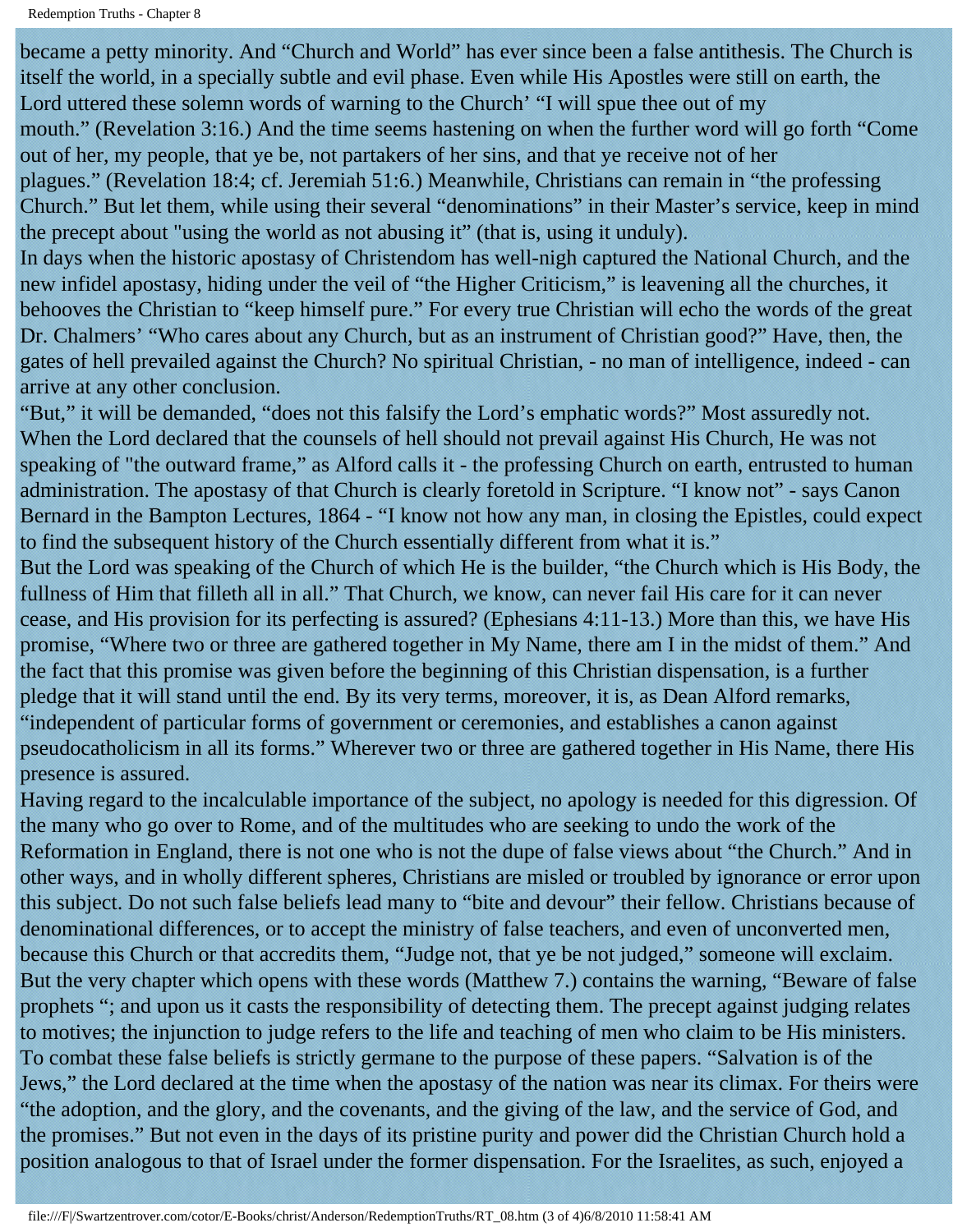vantage-ground of favour, in virtue of the Covenant. But in this dispensation the Church and its ordinances can do absolutely nothing to raise unregenerate men above the common level of sin and guilt and doom. Whether within the Church or outside the pale, they are "aliens from the commonwealth and strangers to the covenants." Salvation is only and altogether in and through the Lord Jesus Christ. "Salvation is of the Jews," was true in the former dispensation. "Salvation is of the Church" was never true; and any Church which makes such a claim is anti-Christian. With Cyprian, who championed the error, its falseness was modified by the fact that he meant the universal Church. But men soon forget "that there is a deeper unity than that of external form. For the true communion of Christian men - the communion of saints upon which all Churches are built - is not the common performance of external acts, but the communion of soul with soul, and of the soul with Christ…Subtler, deeper, Diviner, than anything of which external things can be either the symbol or the bond, is that inner reality and essence of union - 'the unity of the Spirit.'"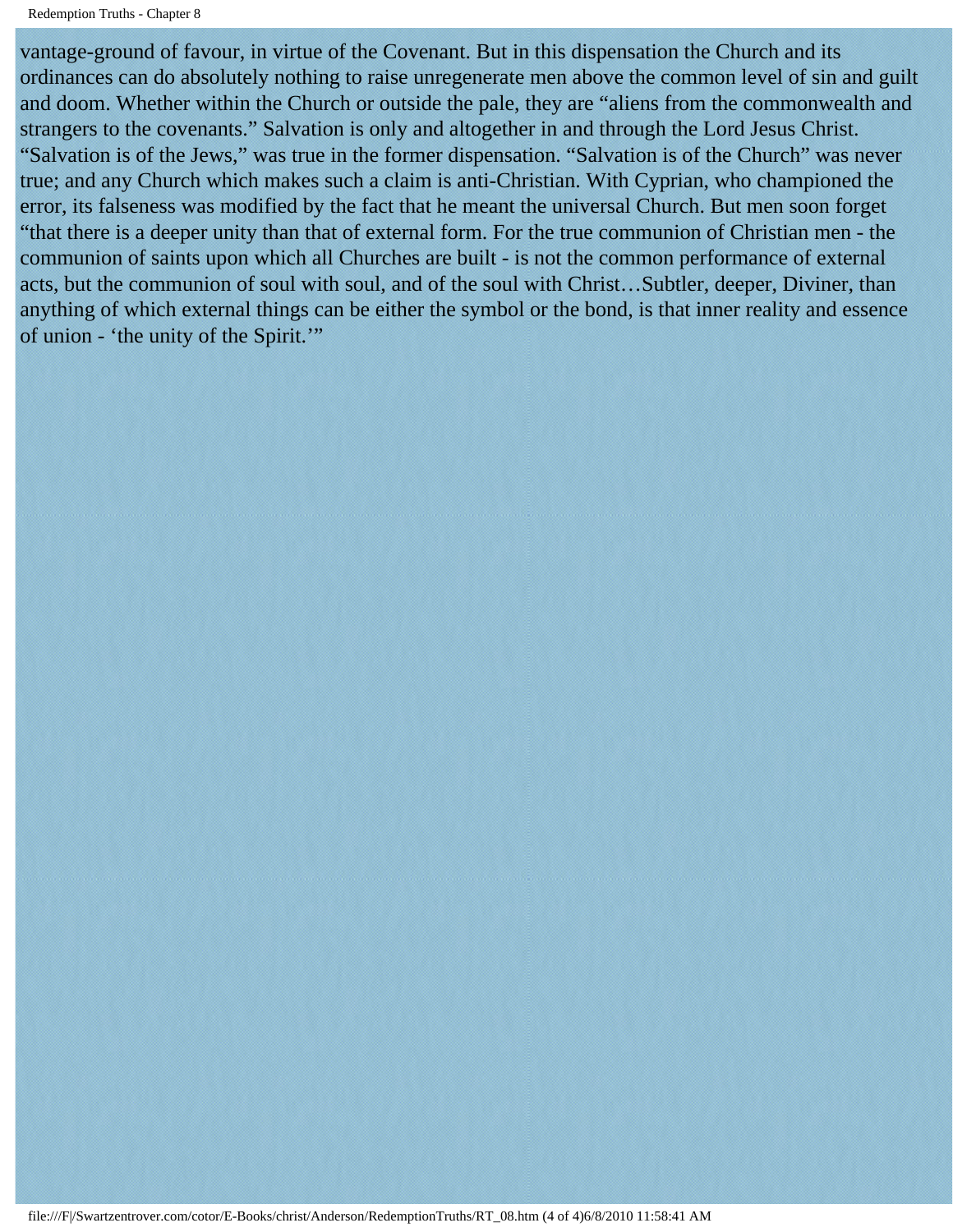#### **Sir Robert Anderson**

## **Chapter 9**

## DOCTRINE OF THE GOSPEL

<span id="page-31-0"></span>"Sanctify in your hearts Christ as Lord: being ready always to give answer (apologia) to every man that asketh you a reason concerning the hope that is in you, yet with meekness and fear." 1 Peter 3:15 RV

"IF Christ bore the punishment of my sins, how can I be punished for them?"

"And if He has not borne the punishment of my sins, how can I escape?" "And in either case, how can my belief affect the fact? Either He bore my punishment, or He did not if He did, my salvation is assured; and if He did not, my salvation is impossible."

When difficulties of this kind are raised by objectors or scoffers, they are best met by silence or rebuke. But when they are used to stumble ignorant but earnest inquirers after truth, it is but right that we should deal with them.

In common with many kindred difficulties, they spring from the prevailing habit of stating truth in language that has no express warrant in Scripture. And this habit is fostered by a popular misconception of the true character of faith.

In his "Historic Faith," Bishop Westcott marks the distinction between faith and both credulity and superstition, and then goes on to enforce the still more needed warning that conviction is not faith. When the Gospel is so stated that knowledge of salvation becomes the obvious conclusion of a syllogism, the sinner may "find peace" without ever being "brought to God" at all. Divine truth can never clash with reason, but it may be entirely opposed to experience, and, seemingly, even to fact. It was so in Abraham's case. He had nothing to rest upon but the bare Word of God, unconfirmed by anything to which he could make appeal. The Revisers' reading of Romans 4:19 presents this with striking definiteness and force. "He considered his own body now as good as dead, and the deadness of Sarah's womb." But, looking to the promise of God, he did not waver. Abraham believed God, and it was counted to him for righteousness. And Abraham is "the father of all them that believe." Distrust of God was the cause of the creature's fall; how fitting it is, then, that faith in God should be the turning point of his repentance! It is this very element indeed that makes the Gospel "the power of God unto salvation to everyone that believeth." With nothing to look back to but sin, and nothing to look forward to but wrath, the sinner, with facts and feelings and experience and logic all against him, accepts God's Word of pardon and peace. And he receives the blessing, not because he has mastered a syllogism, but because, like Abraham, he believes God. And he becomes a changed man, not because he has learned the shibboleths of a right creed, but because, by the truth of God, received in the power of the Spirit of God, he has been made "partaker of the Divine nature." He has been "born again, by the Word of God which liveth and abideth for ever." But someone will say; "This does not answer the question - Was Christ punished for my sins, or was He not?" No, but it explains what ought to be our attitude toward every problem of the kind. It may be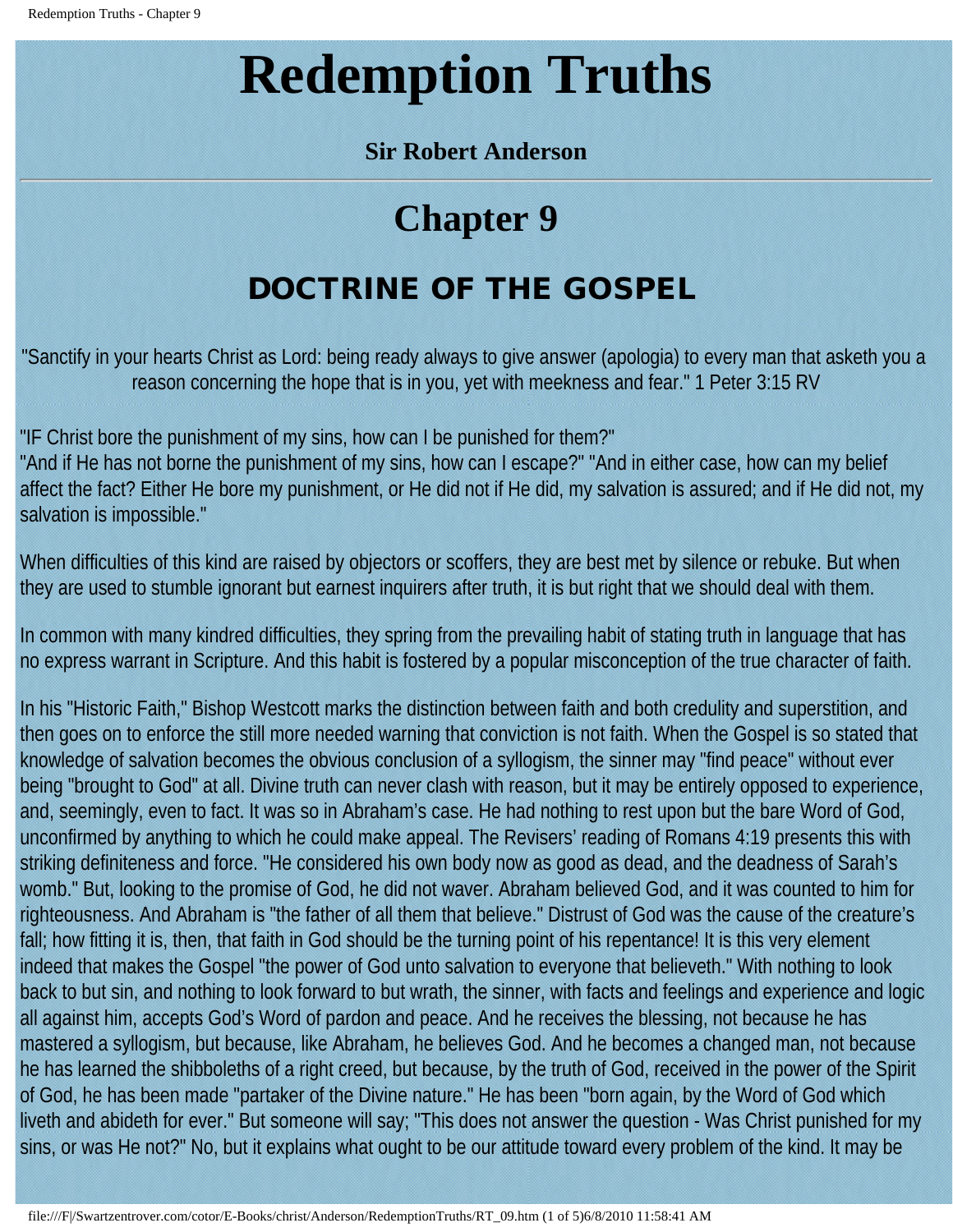doubted, moreover, whether anyone could intelligently explain the question. What do we mean by "punishment?" That we suffer for the sins of others, is one of the commonest experiences of life on earth. But this in no way lessens the burden of the guilty. Such suffering, moreover, is but a part of God's moral government of the world, whereas "punishment" - if we are to use words accurately and in a judicial sense- awaits the decrees of the great day. Does not the question confound punishment with judgment? A sentence of death, for example, is not the punishment for murder. It merely fixes the guilt and decrees the penalty.

First of all, let us take note of the fact that when we say that Christ bore the punishment of our sins, we are using language that is not found in Scripture. But someone will say "Though it may not be expressed, it is implied, as, for example, in Isaiah 53." Here we may learn a lesson from a recent incident in the French Chamber. The War Office issued an order to the troops. A certain officer communicated it to his command in his own words. The Minister of War was attacked in Parliament for punishing him,and he gave this striking answer' "He committed an offence, and I removed him; he paraphrased an order which it was his duty only to read."

What a lesson for the preacher of the Gospel! Some truths there are which we can make our own; and these we can distribute, so to speak, in our own coinage. But when we have to do with spiritual truths of a transcendental character, it behooves us to keep to the very words in which they are revealed.

Do we not use wholly undue freedom, bordering too often upon flippancy, in presenting "the glorious Gospel of the blessed God"? The true minister will never forget that he is a saviour either of life unto life or of death unto death, ill all those to whom he proclaims it.

Isaiah 53 is the utterance of the covenant people in the day of their repentance. The figurative language of the sixth verse is derived from the sin-offering; that of the fifth is borrowed from the prison-house. And to interpret either aright, we must have recourse to the typology of the Old Testament and the teaching of the New.

In the sin-offering of the great day of atonement, the sins of the people were laid upon the scapegoat, at the door of the tabernacle of the congregation; and then the victim, bearing those sins, was led away to the solitary land. And so in 1 Peter 2:24, 25 (which quotes Isaiah 53.), we read, "Who, His own self bare our sins in His own body to the tree." Bishop Ellicott's commentary suggests that the colloquial expression, "onto" the tree - that is, up to the tree and upon it -- would still better express the idiom of the original. But if theological reasons did not intervene, it would not be rendered "on the tree"; and if we have faith in the accuracy of Scripture, we shall fearlessly accept the inspired words. What light then will the narrative of the Gospels throw on them? That the night of the betrayal was a tremendous crisis that narrative affirms. "Save Me from this hour," was the prayer of the agony in the Garden. And when the Lord was surrounded by the priests and soldiers, He exclaimed' "This is your hour and the power of darkness." Till then no hand had ever been laid upon Him, save in loving service; but now He was "delivered up." The Divine power which till then had shielded Him, now left Him to the hate and violence of men.

It may be urged that this was a necessary step to the cross. Such no doubt it was; but was it only this. The shadow of the cross had darkened all His path. But now a cloud unknown before was about to cover Him. No reverent spirit will attempt to lift the veil which hides the unrevealed mysteries of Gethsemane and Calvary. For "the secret things belong unto the Lord our God. But those things which are revealed belong to us, and to our children"; and can we not learn the meaning of the record from the types and prophecies of the Old Testament, and the doctrinal teaching of the Epistles? Men have faced martyrdom in its most dreadful forms without flinching; and He was the pattern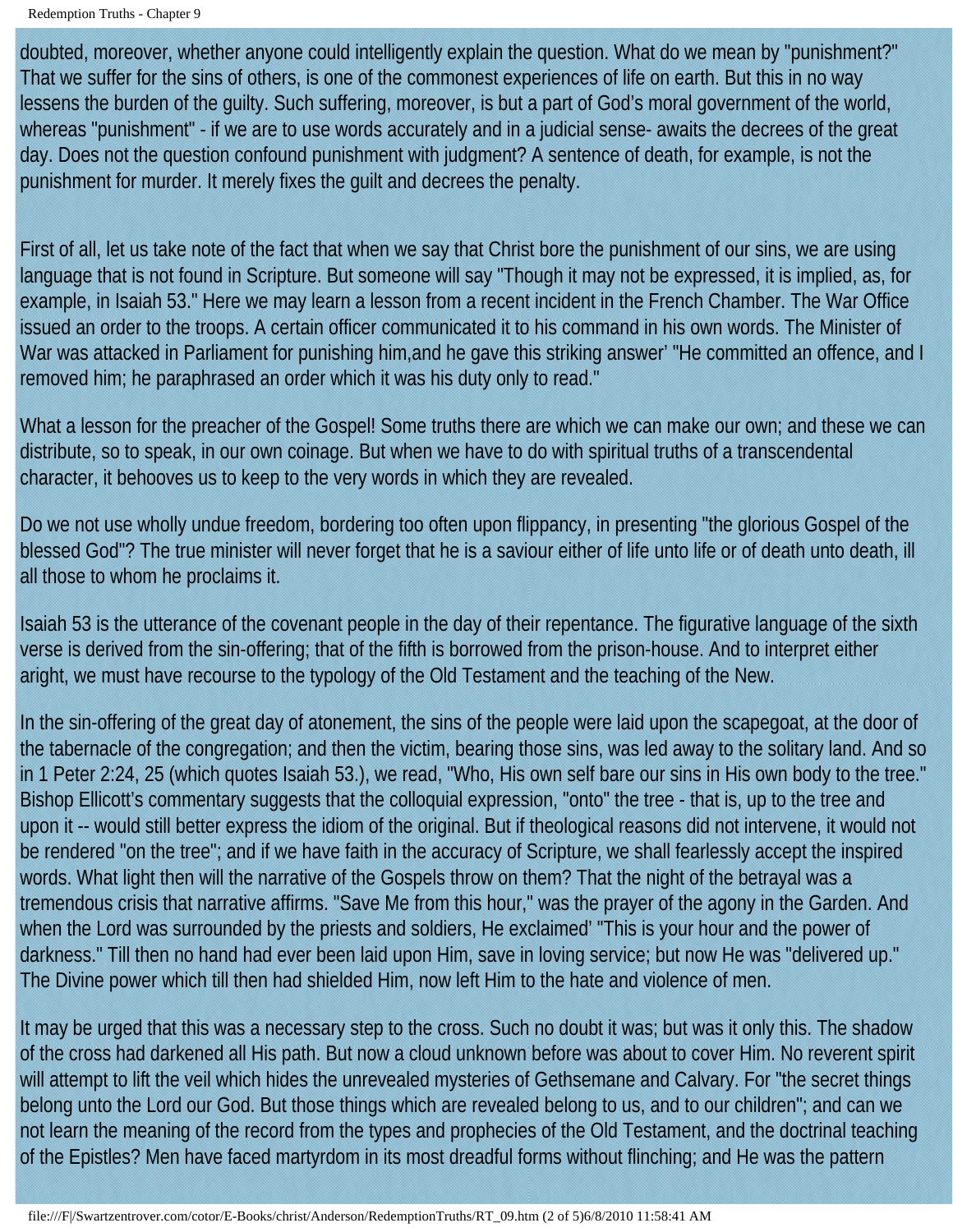Man. "He endured the cross, despising the shame." But that which crushed Him, that from which His whole being shrank with an intensity of horror and dread that we can never understand, was it not the imputation of sin.

We are in the habit of assuming that His work as the Sinbearer began when He was nailed to the cross. But that was the act of the Roman soldiers, whereas this depended on the decree of God. And this was the death He dreaded - not the yielding up of His spirit, for death in that sense was the close of His sufferings, the gate through which He passed to victory. The cup which the Father had given Him to drink was death in its primary and deepest sense, as separation from God. Scripture speaks of it as His "being made a curse for us." The meaning of such words is one of the mysteries of our redemption. And yet, with extraordinary levity and daring, we presume to enter this "holiest of all."

In infinite grace, God has used the imagery of the prison-house to give us as it were a glimpse behind the veil. But instead of falling on our faces in adoring worship, we sit down forthwith to translate the bruises which came of our iniquities, and the stripes which bring us healing, into the language of the police-court or the counting-house.

That there are great realities behind these words we know, for the figurative language of Scripture is never exaggerated or fanciful. And in respect of all that it concerns us to know, we have Divine certainty. It was not that the guiltless died, as guiltless, for the guilty, for that would be an outrage upon justice both human and Divine; but that "He who knew no sin was made sin for us." And sin being thus imputed to Him, He expiated it by His death.

If the inquiry be pressed "How could sin be so imputed to the sinless as to make a vicarious, death efficient, or even justifiable?" no answer may be attempted. As Bishop Butler says, "All conjectures about it must be uncertain." "Nor," he adds, "has he any reason to complain from want of further information, unless he can show his claim to it." If anyone can solve the mystery of the imputation of sin to Christ, he will be able perchance to solve the further mystery of God's imputing righteousness to the sinner. And when he has achieved this, his faith will stand in the wisdom of men and not in the power of God. God retreats upon His own sovereignty and the believing sinner is satisfied with the Divine "It is written." Reason bows before the God of reason, and the reasoner becomes a disciple and a worshipper.

he Revised Version reading of the fifteenth chapter of first Corinthians warrants our laying strong emphasis on what I am contending for. The inspired Apostle thinks it necessary to remind the Corinthians of the Gospel he had preached to them, the Gospel by which they had been saved. "I make known unto you," he says, "in what words I preached it unto you. And he adds that he had delivered to them what he had himself received of the Lord - the same solemn formula that he uses of the Lord's Supper. (1 Corinthians 11:23.) And here are "the words": "That Christ died for our sins, according to the Scriptures; and that He was buried; and that He rose again the third day, according to the Scriptures."

The public facts of the death of Christ would in themselves be no Gospel for a sinner. Indeed, they might well give rise to "a fearful looking, for of judgment." What makes the record of that death a "Gospel" is that He died for our sins, according to the scriptures. And here we, pass into a sphere where human testimony is not only inadequate but impossible; the sinner is shut up to accept, or to reject, the Word of God. And this it is, I again repeat, which makes the Gospel "the power of God unto salvation."

The Gospel is not a veiled or conditional promise, but a public proclamation to be "preached to every creature." For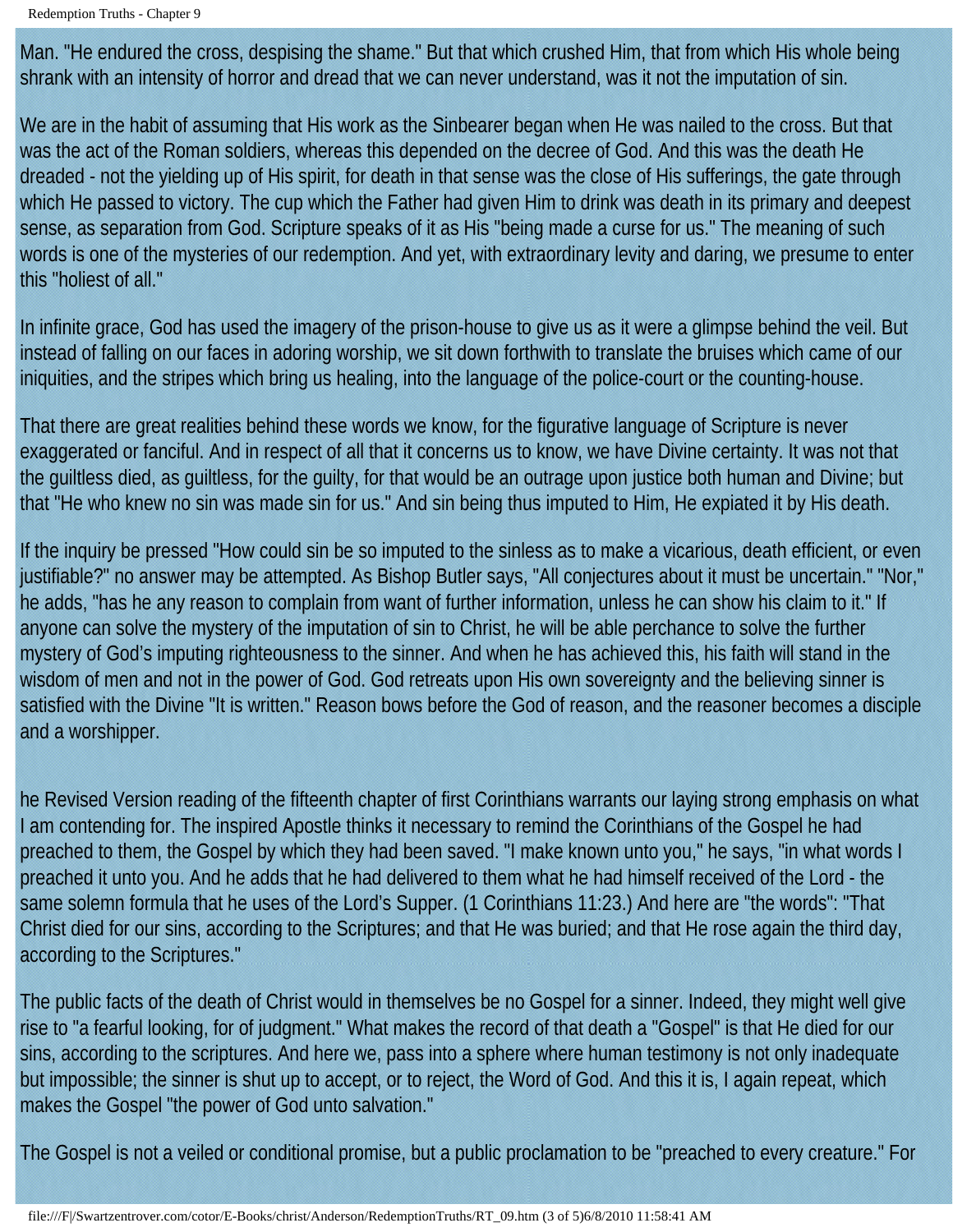"God was in Christ reconciling the world unto Himself"; and now grace is reigning. Christ "gave Himself a ransom for all." "He has put away sin by the sacrifice of Himself"; put away sin in such sense that God can now proclaim forgiveness to all, without distinction or reserve. And all that believe are 51 justified. For, in virtue of the cross, God can now be "just, and the Justifier of him that believeth in Jesus."

And if we are asked to translate this marvellous revelation of Divine grace into the language of criminology or commerce, and to say whether Christ has paid the sinner's debt, or borne his punishment, the answer that becomes us is a refusal "to paraphrase the order."

As I have already noticed, moreover, the Gospel to the unsaved is never stated in the New Testament in the language of the sin-offering. On believing, the sinner is brought within the Covenant. Then, and not till then, he becomes so identified with Christ in that death on Calvary that it is reckoned as his own. Hence the added words,"That we, being dead to sins, should live unto righteousness; by Whose stripes ye were healed." (1 Peter 2:24.)

When the preacher's theme is "righteousness, temperance, and judgment" - when he seeks to probe the conscience and stir the heart; when he appeals to men's better nature, and warns them of the consequences of their sins - he is master of his subject, and can choose his words. But when, as the ambassador of Christ, he comes to proclaim the message of the Gospel, let him speak with solemn reserve, and let him (unlike "the many") refrain from "corrupting the Word of God." (2 Corinthians 2:17 (R. V.).)

A closing word respecting this caution about the language of the sin offering. I deprecate the thought that we should be limited or hindered in using Holy Scripture. Only let us beware of huckstering it in phraseology of our own. As I crossed Hyde Park on my way to Whitehall one morning, some years ago, I was startled by a pistol shot near by. As I turned I saw a man roll off one of the seats upon the ground. The poor wretch had shot himself. I ran across the grass to where he lay, and plied him with questions. He was past speech, but I saw by his look that he was conscious and understood my words. His life was ebbing, and if a message was to reach him it must be brief and quickly spoken. And as, in that solemn moment, I lifted my heart for guidance, the words that came to my lips were these, and I repeated them to the dying man:

"Surely He hath borne our griefs, and carried our sorrows, yet we did esteem Him stricken, smitten of God, and afflicted. But He was wounded for our transgressions, He was bruised for our iniquities, the chastisement of our peace was upon Him; and with His stripes we are healed. All we, like sheep, have gone astray; we have turned every one to his own way; and the Lord hath laid on Him the iniquity of us all."

Were it not for the grace which condones the ignorance and error which mark our presentation of Divine truth, the ministry of the Gospel would be practically in abeyance. But let no man trade upon grace, and refuse to bring his thoughts and words to the test of Scripture. And above all, let everyone who claims to be a minister of the Gospel shun what savours of flippancy or levity in a sphere so solemn. Many a man who at heart is reverent and true falls into habits of speech about, our Divine Lord, and the Gospel of His grace, which belie and dishonour his ministry. Let us seek to be imitators of him who, looking back: upon a matchless life of service, in which he had received revelations beyond any entrusted to other men, wrote the words,

"Unto me, who am less than the least of all saints, is this grace given, that I should preach among the Gentiles the unsearchable riches of Christ." (Ephesians 3:8.)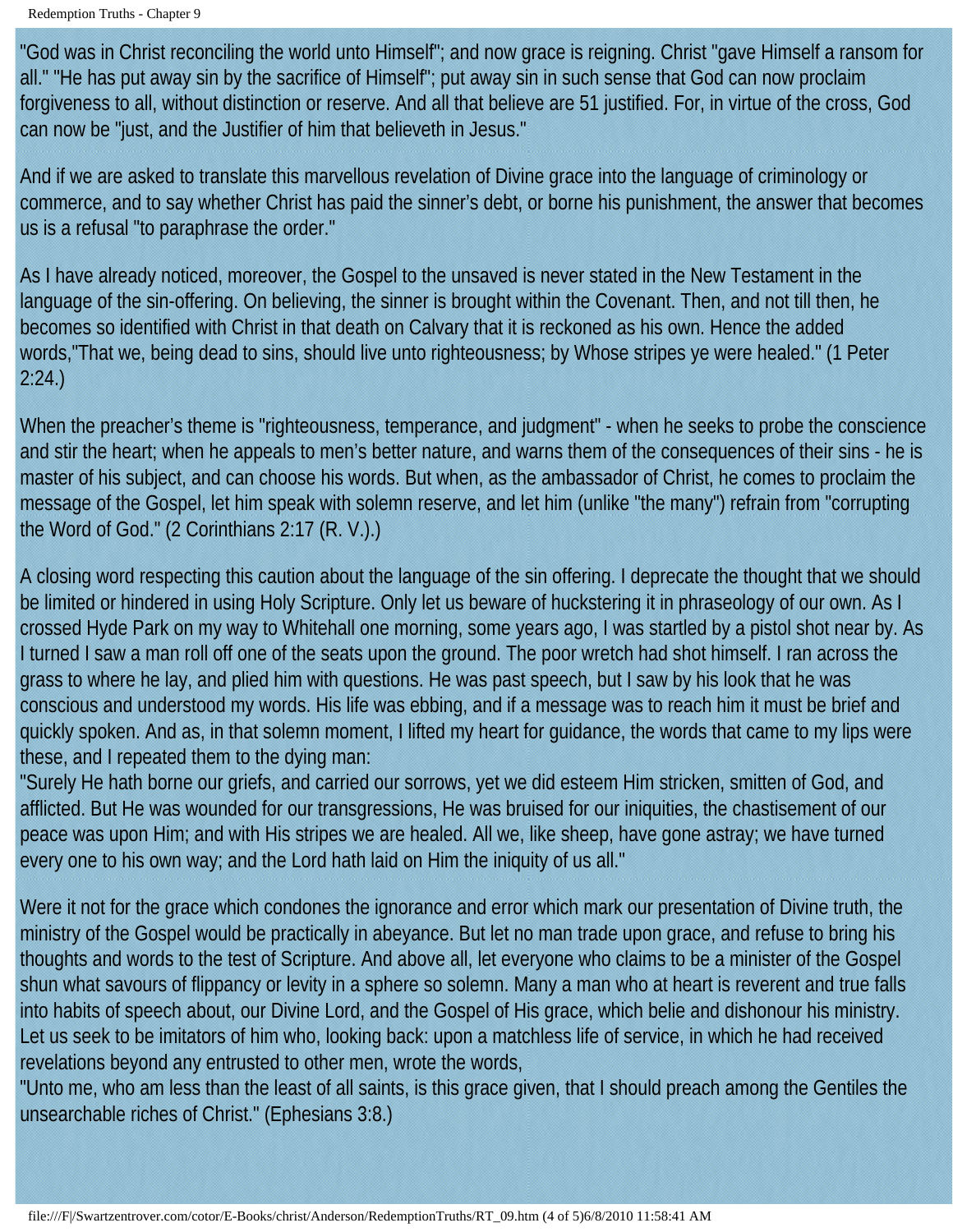file:///F|/Swartzentrover.com/cotor/E-Books/christ/Anderson/RedemptionTruths/RT\_09.htm (5 of 5)6/8/2010 11:58:41 AM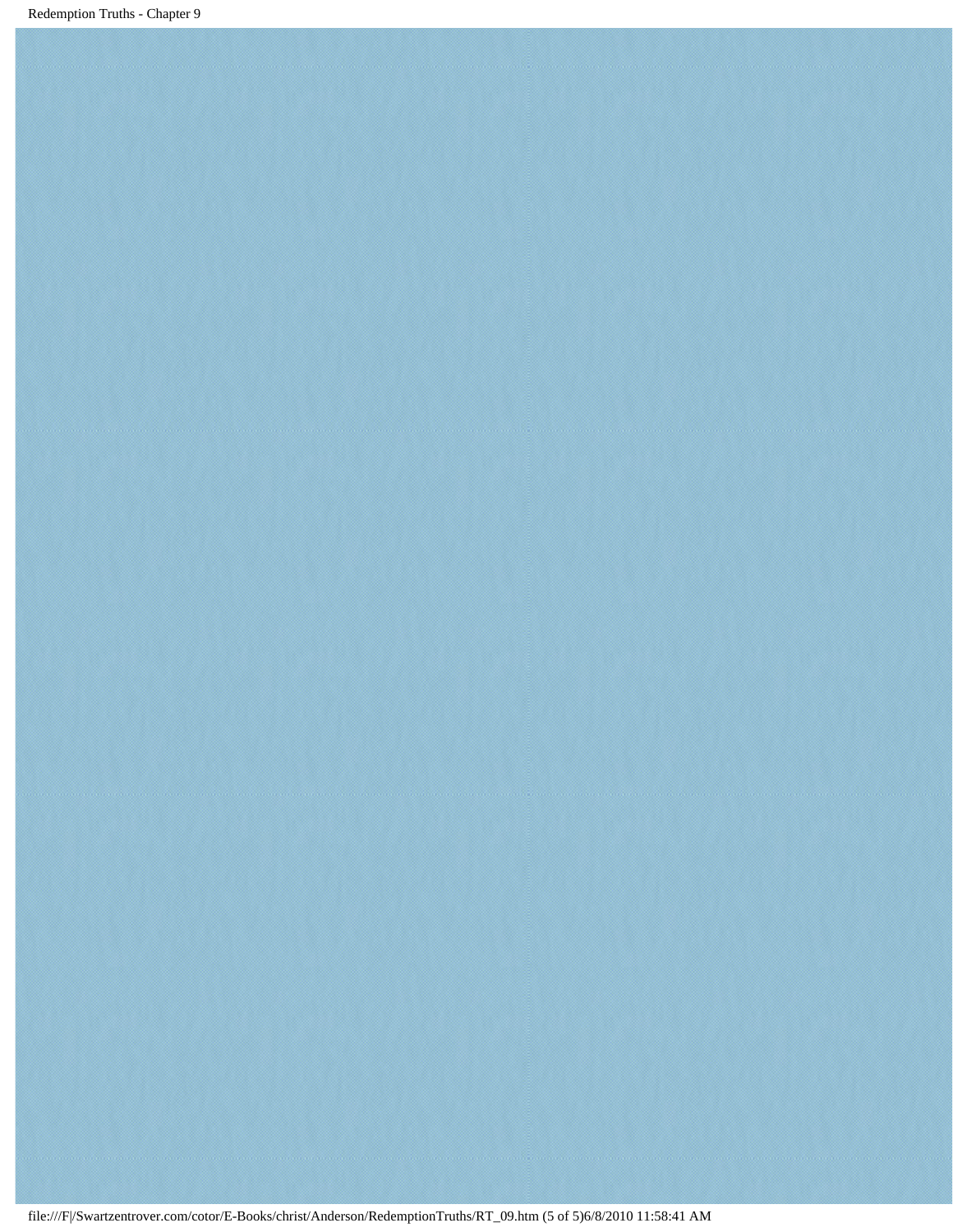#### **Sir Robert Anderson**

## **Chapter 10**

### SONSHIP AND THE NEW BIRTH

<span id="page-36-0"></span>"Being born again…by the word of God, which liveth and abideth for ever." 1 Peter 1:28 "As many as are led by the Spirit of God, they are the sons of God." Romans 8:14

"ADAM was the son of God; all men, therefore, must be sons of God." How eager men are to claim this relationship, while utterly indifferent to the responsibilities and duties which it involves! But it is a flagrant fallacy to argue that because unfallen Adam was the son of God, the descendants of fallen Adam are also sons. And Scripture knows no such sonship. Of the Lord Jesus Christ it is written:

"He came unto His own, and His own received Him not. But as many as received Him, to them gave He the right to become the sons of God, even to them that believe on His name: which were born, not of blood, nor of the will of the flesh, nor of the will of man, but of God." (John 1:11-13.)

True it is that, when preaching to Athenian idolaters, the Apostle Paul adopted the words of a heathen poet "For we are also His offspring." (Acts 17:28.) But no doctrine of sonship can be founded upon this. The word here used is one of wide significance; and the argument he based on it would be equally valid if the lower creation were included in it. The language of Hebrews 2:14 also is perverted to support this figment. But, as the sequel shows, "the children" there spoken of are the "seed of Abraham." Most certain it is that all men are God's creatures. But they only are children of God who have been begotten of God; and there is only one way in which sinners can be thus begotten.

This truth has always been resisted by the professing Church. The profane heresy of "the brotherhood of Jesus," so popular to-day, is but a phase of the old heresy of redemption by the Incarnation, which, under the influence of pagan philosophy, leavened the teaching of some of the greatest of the Fathers. Not that they were so heretical as their modern disciples and imitators. For while with them Calvary was indeed overshadowed by Bethlehem, it was not reduced to being merely a display of heroic self-sacrifice. They did not deny the Atonement.

And the Western Church, though refusing saintship to those who thus erred, took refuge in a heresy more evil still. The great Augustine of Hippo was its most distinguished exponent. While rejecting the Alexandrian conception of a God "immanent" in human nature, he and his school were no less corrupted by Greek philosophy. The Deity of their theology was an alienated and angry God, between Whom and men depraved and doomed, the Church was a mediator. For "the bosom of the Church" afforded the only refuge from Divine wrath; and to bring men within that shelter was their aim.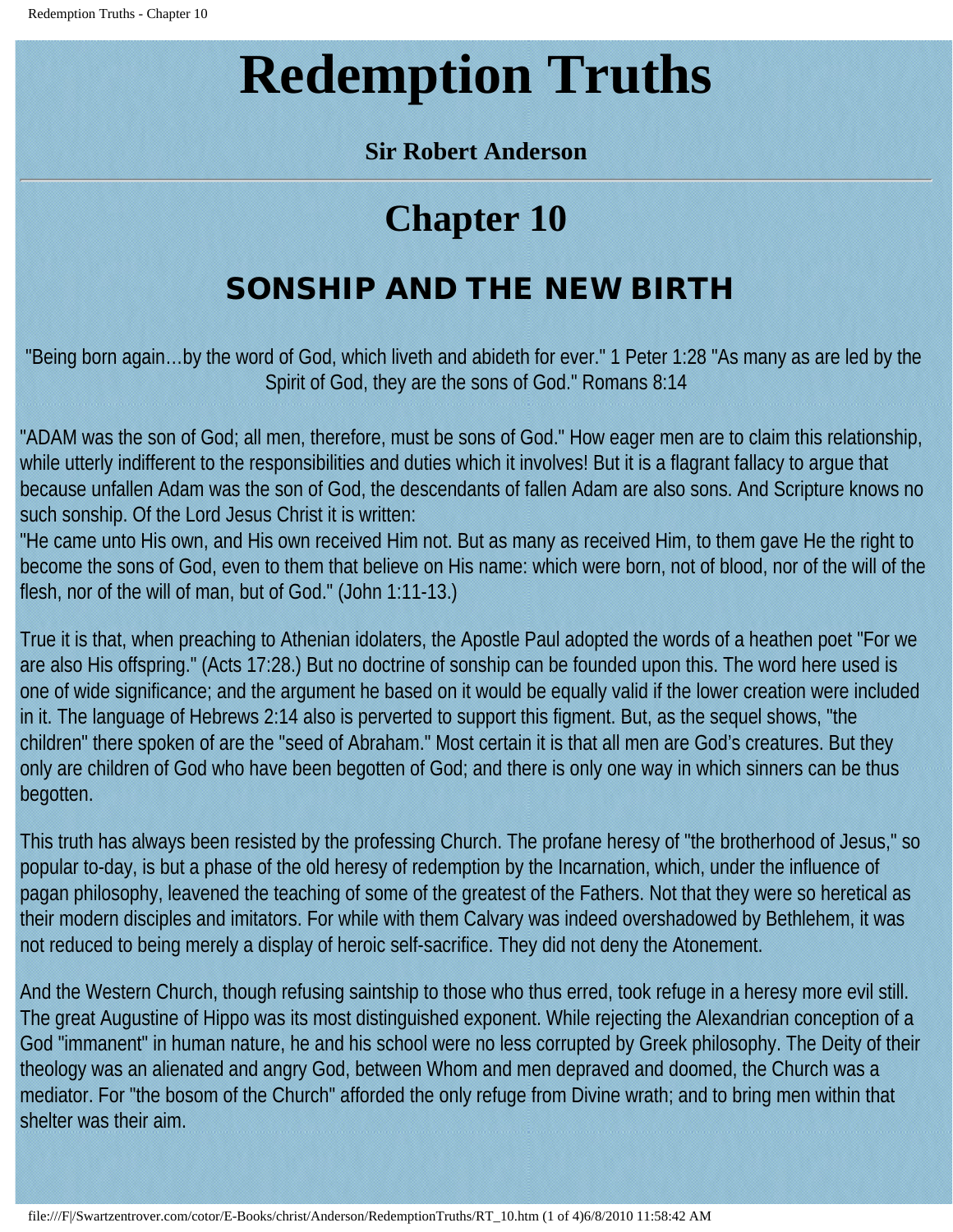To this end, the simple baptism of the New Testament - a public confession of Christ by those whom the Gospel had won - was remodeled on pagan lines as a mystical regeneration and cleansing from sin, bringing the sinner into a sphere where a mystically-endowed priesthood could minister to him further grace.

But some one will exclaim' "Why speak of these heresies? Positive truth is what is wanted." Yes, in these days people are intolerant of all denunciations of error. The seeming triumph of Satan, from the day of the Eden Fall to the present hour, has been largely due to his skill in using "positive truth." Men would be startled by a direct denial of Divine truth; so he adopts the very words in which it is revealed, and then corrupts them, or explains them away. Take, for example, the Lord's explicit declaration "Ye must be born again." He does not challenge this it is the creed of Christendom. But what does it mean? Baptismal regeneration! And the other "sacrament" will satisfy the Master's words about eating His flesh and drinking His blood. Thus the Word of God, while formally accepted, is made of none effect by the traditions of men.

It cannot be asserted too plainly that no one is a child of God who has not been born of God; and that no sacrament, no ordinance of religion, can procure the new birth in any sense, or in any degree. The salvation of a sinner is God's work altogether. Baptismal regeneration was a doctrine of ancient paganism, but it has no place in Christianity. Scripture knows nothing of it. Never even once in the New Testament is water baptism mentioned in connection with the new birth, or with the Spirit's work. This is not an expression of opinion, but a statement of fact which anyone can test with the aid of a concordance.

That baptism is referred to in "the Nicodemus sermon" is, no doubt, the traditional view of the third chapter of John. But the judgment of a weighty minority of theologians, from Calvin to the late Bishop Ryle of Liverpool, bars the assertion that this is the "orthodox" interpretation of the passage. Dr. Ryle's "six reasons" for rejecting it seem to me indeed to make an end of controversy upon the subject. The traditional view is practically vetoed by the glaring anachronism it involves. For the Lord reproved Nicodemus for his ignorance of a birth by water and Spirit. But how could he have known anything of Christian baptism? It had not yet been instituted, and even the Apostles themselves knew nothing of it. To fall back upon John's baptism only makes matters worse. For what relation had John's baptism to the new birth? But, we are told, the Jewish baptism of proselytes was a baptism of regeneration. Are we then to hold that the Lord's teaching about the Kingdom was based on a mere human ordinance, which had no Scriptural warrant, and which the Jews in days of apostasy derived from ancient paganism? The suggestion is positively profane.

We stand upon certainty when we aver, first, that the truth to which the Lord appealed was truth Divinely revealed, and that therefore it is in the Scriptures of the Old Testament that we must seek for the meaning of His words; and, secondly, that His words must imply redemption by blood, for on no other ground can anyone enter the Kingdom. In the sequel, recorded in verses 14-18, the Lord is not unfolding an alternative way of obtaining life; the birth by water and Spirit must, like the serpent lifted up, point to Calvary.

Lastly, the water of John 3:5 must have the same significance as the water of 1 John 5:6, 8" - This is He that came by water and blood, even Jesus Christ; not with the water only, but with the water and with the blood". And let us not forget the words which follow, "There are three who bear witness - the Spirit, and the water, and the blood." What then does the water signify? No one whose mind is not steeped in sacramentalism can imagine that in the three-fold "witness of God," baptism is here sandwiched between the Holy Spirit and the blood of Christ. And the attempt to explain the words by the fact recorded in John 19:34 savours of a materialism that is wholly foreign to Christianity. Such an explanation, moreover, is utterly inadequate. The force of the language is that the mission and ministry of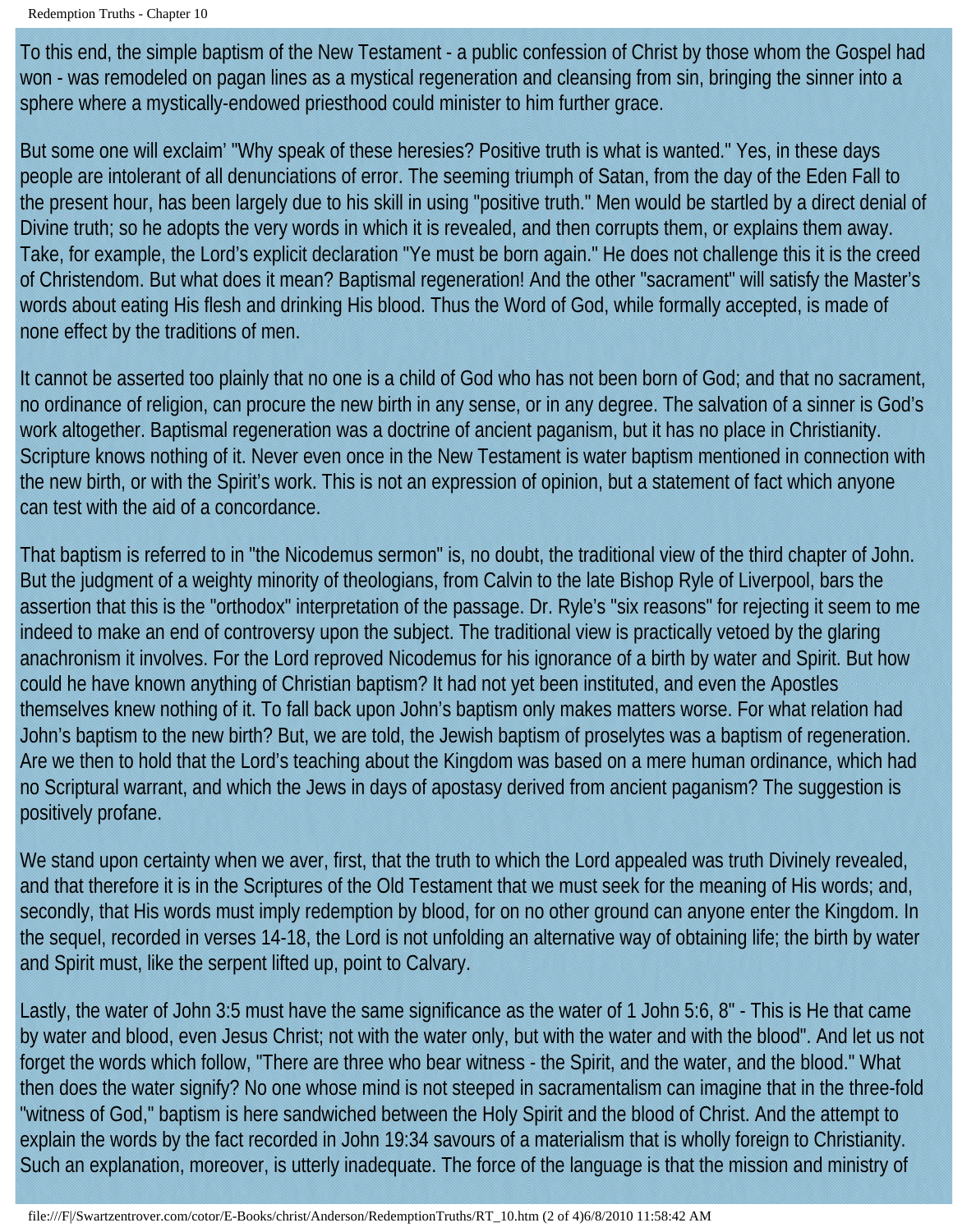Christ were characterized by water and blood. It was not that at the death of Christ blood and water flowed from His pierced side; but that His coming, regarded as a whole, was "with the water and with the blood." This, which is plain even in our English version, is made very emphatic in the original by the change of the preposition in the sixth verse.

But what is the significance of this? The statement that the advent of Christ was characterized by blood is to be explained, not by the shambles, but by the types. It shuts out the "brotherhood of Jesus" lie, that He took flesh and blood in order to raise humanity by the splendid example of a perfect life and a martyr's death. It tells us that redemption was the great purpose of His coming. And this implies a ruin that allowed of no other remedy. Hence the emphasis with which it is asserted; hence, also, the hostility which it provokes in the human heart. The answer of the Jews was to crucify Him, thus aiding unwittingly in the fulfillment of His mission. His rejection by the Christianized Sadducees of to-day is as definite though not as brutal.

The Christian understands "the blood" by reference to the Hebrew Scriptures, which spell out for him the great truth of redemption. His thoughts turn back to the Passover, and with humble joy his faith finds utterance in the words, "Redeemed by the precious blood of Christ, as of a lamb without blemish and without spot." But so profound is the prevailing ignorance of the types that we fail to understand "the water." As we have seen in preceding chapters, a redeemed sinner needs cleansing as really as a lost sinner needs redemption. And the sin-offering and the water of purification were for a redeemed people. And they cannot be separated; for it was to the sin. offering that the water of purification owed its ceremonial efficacy. It was because it had flowed over the ashes of the sacrifice that it availed to cleanse.

The sin-offering of Numbers 19 was as necessary to the Israelite as was the Passover. And Christ is the fulfillment of all the types. To the contemporaries of the Apostle, moreover, who, unlike ourselves, were well versed in Scripture, the meaning of all this was both clear and profound. For them such a phrase as that He "came with the water" needed no explanation. And, as Ezekiel 36 tells us, when Christ returns in blessing to Israel His coming will be "with the water only." But this is because His first coming was "not with the water only, but with the water and with the blood." Redemption is already accomplished.

That rite and that prophecy filled a large and prominent place in Jewish theology and Jewish hopes and for a Rabbi to be ignorant of them was as extraordinary and as inexcusable as it would be for a Christian minister to be ignorant of "the Nicodemus sermon." Hence our Lord's indignant remonstrance "Art thou the teacher of Israel, and knowest not these things?"

The wording of our A V, "Except a man be born of water and of the Spirit," lends support to the error of supposing the new birth to be twofold. But the birth "of water and Spirit" is so essentially one that in the next verse, and again in verse 8, the Lord omits the water, and in speaking of the same birth describes it simply as "of the Spirit." The time when the prophecy of Ezekiel 36 and 37 shall be fulfilled is called by the Lord Himself "the regeneration." (Matthew 19:28.) The only other passage where that word occurs is Titus 3:5 "He saved us, by the washing of regeneration, and renewing of the Holy Ghost." The word here rendered "washing" is *loutro*n. It is a noun substantive, not a verb. To render it "laver" would suggest a false exegesis, for a different, though kindred, word is used for "laver" in the Greek Bible. But it is a significant fact that in the only passage in that version where it is used in relation to sacred things it refers to the "water of purification."

"The loutron of regeneration" therefore does not speak to us of the river or the font, but of the great sin-offering. And this gives us a clue to its meaning in the only other passage where, it occurs in the New Testament.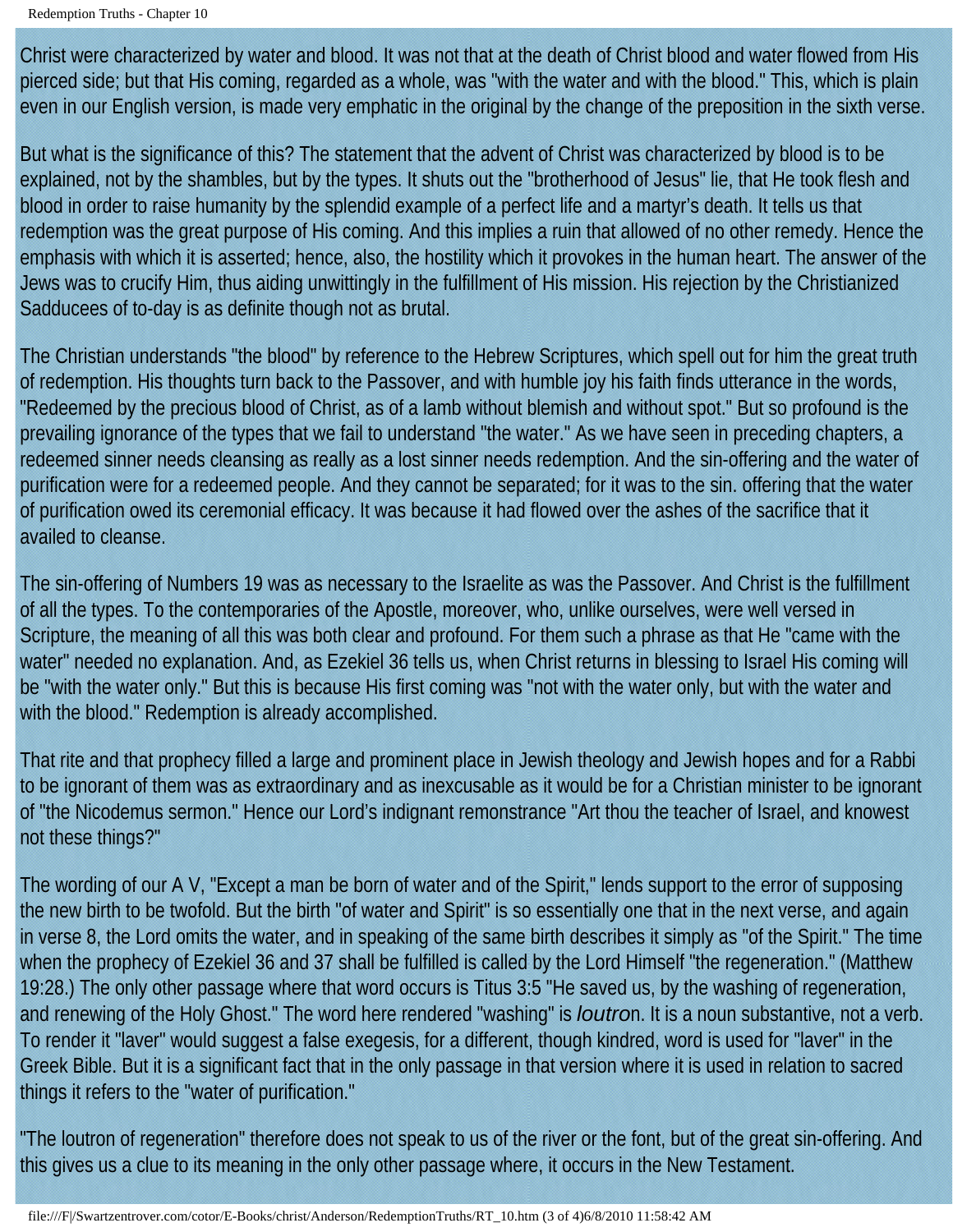I refer to, Ephesians 5:26, where we read that Christ gave, Himself for the Church" that He might sanctify and cleanse it with the loutron of water by the word."

By the word, mark. As we have seen, "the water of purification" owes its efficacy to the sin-offering. It is not to sacraments or human ordinances of religion that the Christian owes his cleansing, but to Calvary. In the type the Israelite obtained the benefits of the sacrifice by means of the water, and it is by "the word" that the believing sinner obtains the blessings of Calvary. Hence the language of the Epistle, "the loutron of water in the word."

The water of purification was, as we have seen, the water of regeneration; and it is by "the word" that the sinner is born again to God. The new birth has nothing to do with mystic acts or shibboleths after the pattern of ancient paganism. As Scripture declares, "we are born again by the word of God" - "the living and eternally abiding word of God." And to bar all error or mistake, it is added "And this is the word which by the Gospel is preached unto you" preached, as the Apostle has already said, "with the Holy Ghost sent down from heaven." (1 Peter 1:12, 23, 25.) Not the Spirit without the word, nor the word without the Spirit, but the word preached in the power of the Spirit.

Men can fix time and place for ordinances:, for ordinances relate to earth; but the new birth is from above. As the Lord said to Nicodemus - referring to the Ezekiel prophecy - "The Spirit breathes where He wills." (John 3:8.) In Ezekiel 36 we have the promise "I will sprinkle clean water upon you, and ye shall be clean" - water, that is, which owes its cleansing efficacy to the sin-offering. And then, "I will put My Spirit within you."

The vision of the dry bones follows. You ask, how can sinners, helpless, hopeless, dead - as dead as dry bones scattered upon the earth - be born again to God. "Can these bones live?" is the question of Ezekiel 37: And the answer comes "Prophesy unto these bones, and say unto them, O ye dry bones, hear the word of the Lord." Preach to dead, lost sinners call upon them to hear the word of the Lord. This is man's part. Or if there be anything more, it is, "Prophesy unto the Breath. Pray that the Spirit may breathe upon these slain that they may live." The rest is God's work altogether, for "the Spirit breathes where He wills." Not that there is anything arbitrary in His working. God is never arbitrary; but He is always Sovereign. Men preach; the Spirit breathes; and the dry bones live. Thus it is that sinners are born again to God.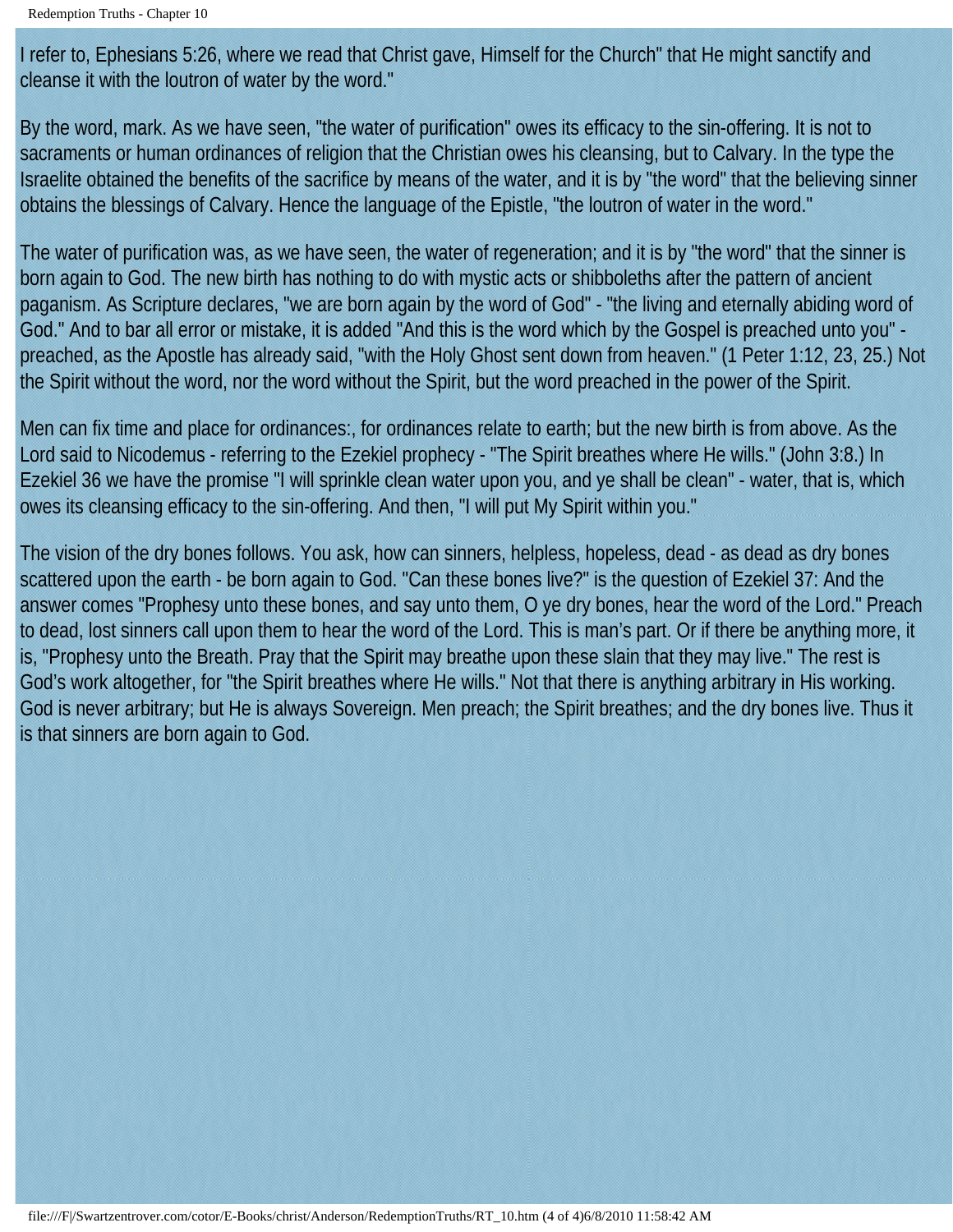### **Sir Robert Anderson**

## **Chapter 11**

### <span id="page-40-0"></span>CHRISTENDOM AND THE JUDGMENT

"The foundation of God standeth sure, having this seal, The Lord knoweth them that are His. And, Let every man that nameth the name of Christ depart from iniquity." 2 Timothy 2:19

MOST of the superstitions of Human religion may be traced ultimately to a Divine revelation. The pagan conception of atonement by blood, for example, could never have been evolved from the human mind. It comes from ancient Babylon; and Babylon was to the Old World what the apostasy of Christendom is to the New - the Satanic corruption of God's revelations to men.

Though it has borrowed much from Babylon, the "Christian apostasy," being nearer to the truth than the pagan, is on that very account more dangerous. But there are two main characteristics, which mark off the true, in Christian doctrine and Christian life. Grace, as we have seen, has no counterfeit even in the so-called "Christian religion." And another characteristic of Christianity is its distinctive hope.

The common belief that the errors of the Christian apostasy had their origin in the darkness of the Middle Ages is a mischievous delusion. They originated with the "orthodox" Fathers in the halcyon days of the "Primitive Church." The great Chrysostom - the most eminent of the early martyrs to the persecuting spirit of the "Catholics" - lamented that "all things which are Christ's in the truth - nay, even Christ Himself," were counterfeited in the heresies which even then prevailed. And, as the Christians only safeguard, he urged "that they should betake themselves to nothing else but the Scriptures." What wonder then if in our own day the devout but uninstructed Protestant differs from an equally devout Romanist mainly in this, that he has a somewhat clearer view of the Cross of Christ. Both alike are in a position akin to that of men awaiting trial for a crime, but who are happy in expecting an acquittal. They are looking forward to death and judgment to decide their destiny.

But the believer in the Lord Jesus Christ "cometh not into judgment, but hath passed out of death into life." (John 5:24, R. V.) He has forgiveness of sins here and now. And he is not only forgiven, but justified. And he has peace with God; and instead of looking forward to the day of wrath, he is called to "rejoice in hope of the glory of God." (Romans 5:1, 2.) With the religion of Christendom, the salvation of the soul is a prize to be won by saint-ship; but the Scripture represents it as a blessing which grace bestows upon the sinner who believes. It is the startingpost and not the goal of the Christian's course.

Upon two main points which concern us here, the teaching of Christ is clear and explicit. The first is that, in the case of those to whom the Gospel comes, the consequences of accepting or rejecting Him are immediate and eternal.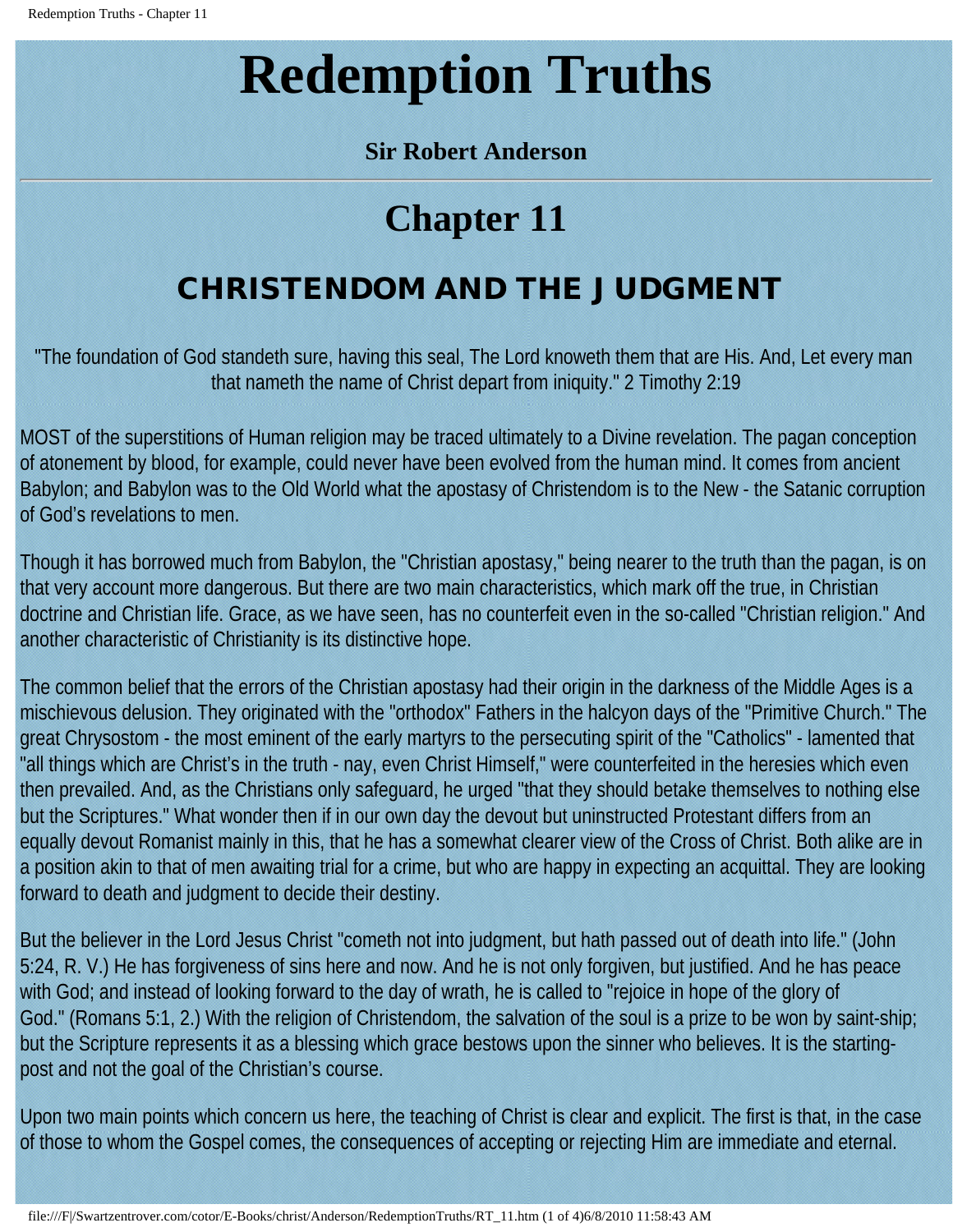And, secondly, the final destiny of all will be decided prior to the resurrection. For the resurrection will be either "unto life," or "unto judgment." (John 5:29, R. V.) And the redeemed will be raised in bodies like His own - "fashioned like unto His glorious body." This and not death, is the true hope of the Christian. Death is not the goal of life. It is rather a disaster and an outrage. And if faith can meet it without flinching, it is because God has "given us the victory through our Lord Jesus Christ."

These Gospel truths have been brought into fresh prominence in the Revival of the last half century. But it is to be feared that correlative truths which bear upon the Christian life have been somewhat overlooked. The Gospel of the religion of Christendom finds a fitting symbol in the crucifix. It leads its rotaries to hope for the salvation of their souls through the merits of a dead Christ, and the mediation of the Church. But the Christian's faith rests upon the living Lord, in whom we are bidden to rejoice, receiving now "the end of our faith, even the salvation of our souls." But we must not forget that there is another salvation yet to come - "a salvation ready to be revealed in the last time." This is the "living hope" to which we have been "begotten by the resurrection of Christ from the dead." (1 Peter 1:3, 5, 9.)

And we are thus brought into a new position, with new privileges and new responsibilities. The pardoned sinner can say with the Psalmist "I sought the Lord, and He heard me, and delivered me from all my fears." But let him not forget the words which follow

"Come, ye children, hearken unto me, I will teach you the fear of the Lord." (Psalm 34:4, 11.)

If he has present and full deliverance from all his fears, it is that he may learn the fear of the Lord. We have been redeemed from the law "that we might receive the adoption of sons." (Galatians 4:5.) And to such the exhortation comes, "If ye call on Him as Father, who, judgeth according to each man's work, pass the time of your sojourning here in fear;" not because redemption is in doubt, but because of the tremendous price which it has cost -"the precious blood of Christ." (1 Peter 1:17-19.) Though the redeemed shall never be arraigned before the dread tribunal of the great white throne, "every one of us shall give account of himself to God." (Romans 14:12.) For "we must all be made manifest before the judgment-seat of Christ; that each one may receive the things done in the body, according to what he hath done, whether it be good or bad." And the Apostle adds, "Knowing, therefore, the fear of the Lord, we persuade men." (2 Corinthians 5:10, 11, R. V.) "Terror" is a sheer mistranslation. Fear of that kind, love casts out; but, "knowing the fear of the Lord" is one of the characteristics of the child of God.

Just as in the hell of traditional theology all distinctions of responsibility and guilt are lost in the horrors of a common doom, so its heaven is but a fool's paradise, where the memories of earth will be so entirely effaced that all on which our personality depends will disappear. What wonder is it if men revolt against belief in such a hell, and the realities of the world to come are losing their influence upon the Christian life If the judgment-seat of Christ be not quite forgotten, it is regarded as a function resembling "speech day" at school, when industry and talent are rewarded, and the idle and disobedient are kept in the background, So forgotten is it, indeed, that this simple statement of the plain teaching of Scripture will cause bewilderment and distress to many.

"But, will our sins be remembered?" some will ask. That no question of guilt can ever arise, we may be assured. In that sense the believer "shall not come into judgment," and his sins shall be remembered no more. For 63 him death and judgment have their counterpart in Christ's appearing as a sin-bearer, and His appearing again "without sin unto salvation." (Hebrews 9:27, 28.) No less definite, however, is the statement that in that day one "shall receive a reward," while another "shall suffer loss." (1 Corinthians 3:14, 15.) "Yes," someone will say, "but that relates to service." Precisely so. And this principle, perhaps, underlies the whole judgment of the redeemed. Only let us avoid the error which so soon corrupted the early Church, of separating off the "religious" from the "secular" element in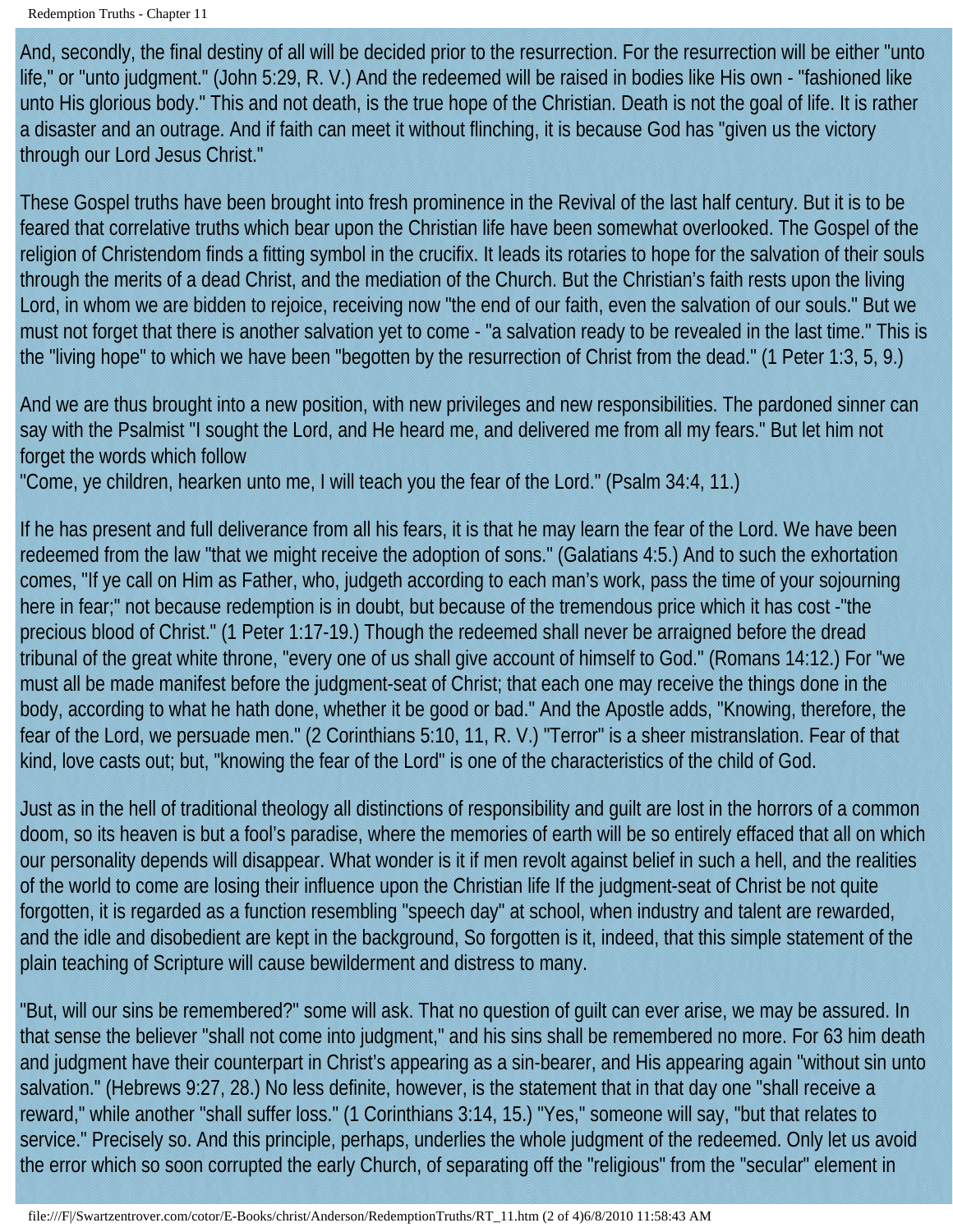Christian life. In all his relationships, and in the discharge of all his duties in life, the Christian is the servant of God, and as a servant he shall give account of himself to God.

"If this be true," I hear someone exclaiming, "I never can be happy again." The statement is deplorable. Unless the redeemed in glory are to sink to a lower level both morally and spiritually than that on which they stand on earth, happiness based on ignoring facts will be impossible. Moreover, the Divine purpose in redemption is the glory of the Lord Jesus Christ; and the happiness of the redeemed cannot but be increased by everything which "manifests" what they are in themselves, and magnifies the grace of their salvation.

"The brotherhood-of-Jesus" cult has so corrupted us that we need to be reminded that our Saviour is the risen and glorified Lord, whose eyes are as a flame of fire, whose face is as the sun shineth in its strength, and out of whose mouth proceeds a sharp two-edged sword. A false peace may be attained by bringing Him down to our own level. But if, like "the beloved disciple," we have known what it means to see Him thus in His glory, and falling at His feet as dead, to hear Him say, "Fear not,…I am He that liveth, and was dead, and behold, I am alive for evermore, and have the keys of death and of hell," we have a peace which neither death nor hell can shake. (Revelation 1:12-18.)

The solemnity of being a Christian in a world that has rejected Christ, is growing deeper as the last apostasy develops. The Buddha of the popular religion of the day is the "brotherhood of Jesus" myth, and its devil is the obscene monster of ancient Babylonian paganism. But the Christian's Christ is "the Lord of glory," and his Satan is the god of this world - that awful being who "fashioneth himself into an angel of light." The "seducing spirits" of the last apostasy are not unclean spirits. They inculcate a more fastidious morality than Christianity itself will recognize; and under their influence Satan's ministers "fashion themselves as ministers of righteousness." (2 Corinthians 11:14, 15, R. V.; 1 Timothy 4:1-3.)

The test of the true minister, therefore, is not zeal or piety, earnestness or purity of life; for under these evil spiritual guides, even "Christian Science" and "Spiritualism" excel in these respects. "Whosoever goeth onward [takes the lead, as a shepherd going before his sheep], and abideth not in the teaching of Christ, hath not God." (2 John 9, R. V.) This is the only sure and vital test. And the same inspired Apostle demands "Who is the liar but he that denieth that Jesus is the Christ?" (1 John 2:22.)

That He is "THE CHRIST." It is not that He died, nor even that He died for our sins, for demon doctrine will accept this, and dwell upon it with exquisite feeling. But that "He died for our sins according to the Scriptures"; died to make atonement for our sins; died as the fulfillment of the typical teaching of the Divine religion of Judaism - the fulfillment of "all things which were written in the law of Moses, and in the Prophets, and in the Psalms, concerning Him." This is "the doctrine of the Christ", and if a man has it not, then, no matter how beautiful his teaching in other respects, no matter how beautiful his character and life, the Holy Spirit declares that "this is the anti-Christ, even he that denieth the Father and the Son." And let Christians who are trifling with these false gospels, and recognizing these false ministers, bethink themselves that they shall have to give account of themselves to God.

It is always sad when Christians fail to live the Christian life, but the failure becomes disastrous in presence of this latter-day development of evil under the guise of good. For if the life of those who have the doctrine of Christ compares unfavourably with the life of men who ignore or deny the doctrine, the doctrine itself becomes discredited. But we must not lower the standard of the Gospel. The remedy is not to veil the truth that God is love, but to proclaim anew the truth that God is light. Not to make less of the truth that Christ is Saviour, but to make more of the truth that He is Lord. We need to be ever reminded of the solemnities of Divine judgment, both in this "time of our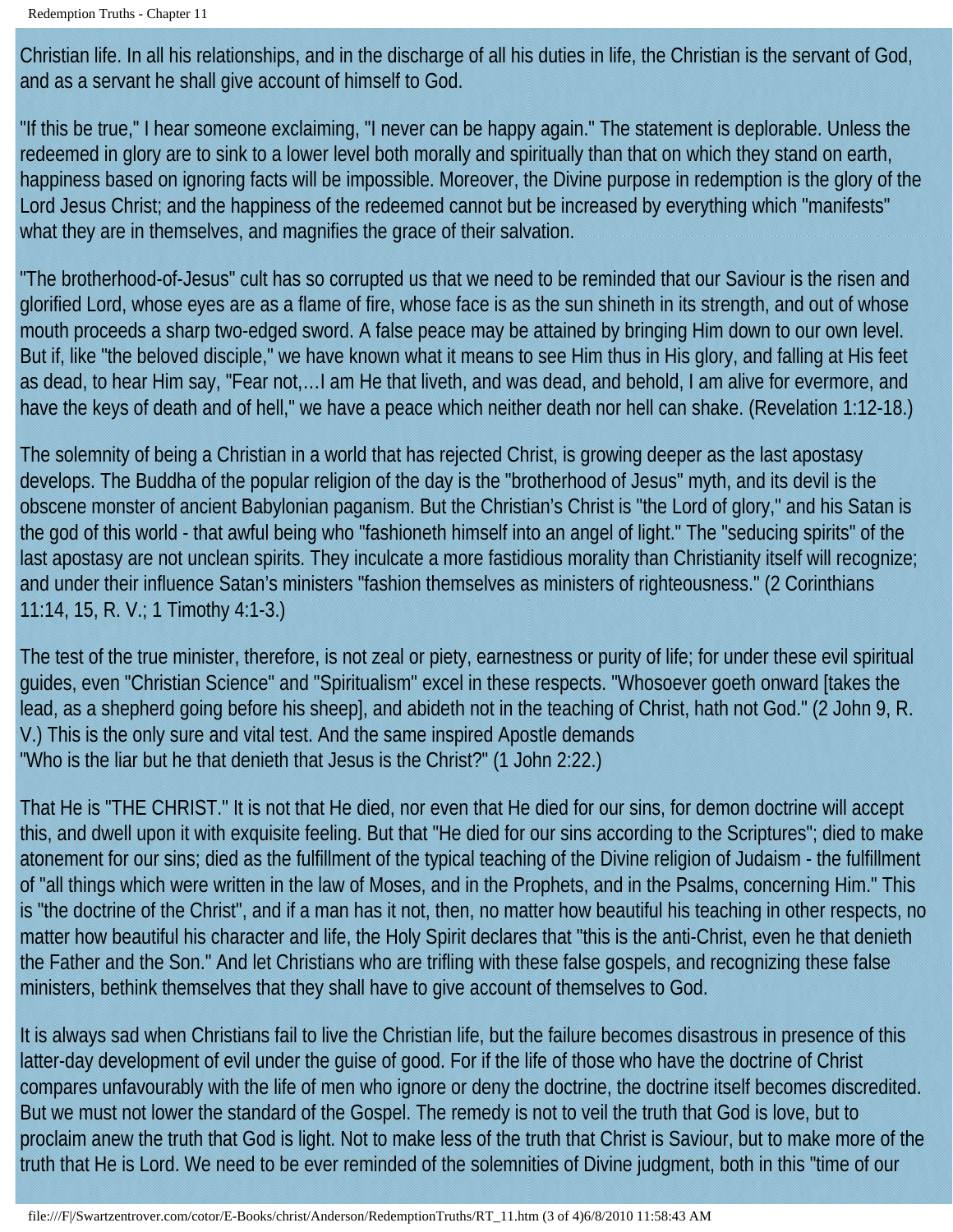sojourning," and at the judgment-seat of Christ.

"This man receiveth sinners" was the indignant protest of the Pharisees when the Lord called the fallen to His side. And if the Sadducees of our own day have different thoughts, it is not because they know more of grace, but because they have discovered, as they think, that there is no impassable gulf between sinful men and God. Theirs is the "gospel" which led to the Eden Fall - a "gospel" which attributes human qualities to God and latent divinity to man. And these prevailing currents of error have an influence on the thoughts and lives of Christians. "Revivalism," moreover, in some of its phases, leads in the same direction, though by another road. For though it has no real affinity with the "brotherhood-of-Jesus" cult, it encourages it, and seems allied to it. But if "the days are evil," let us give the greater heed to the Divine injunction, "Sanctify Christ in your hearts as lord." And let the glory vision of the first chapter of the Revelation be kept more prominently in view. For Divine truth is the antidote to human error.

The Gospel brings peace to the sinner, not because it makes light of his sin, or lowers the inexorable claims of Divine perfection, but because it tells how Christ has made it possible for an absolutely righteous and thrice holy God to pardon and save absolutely sinful and evil men.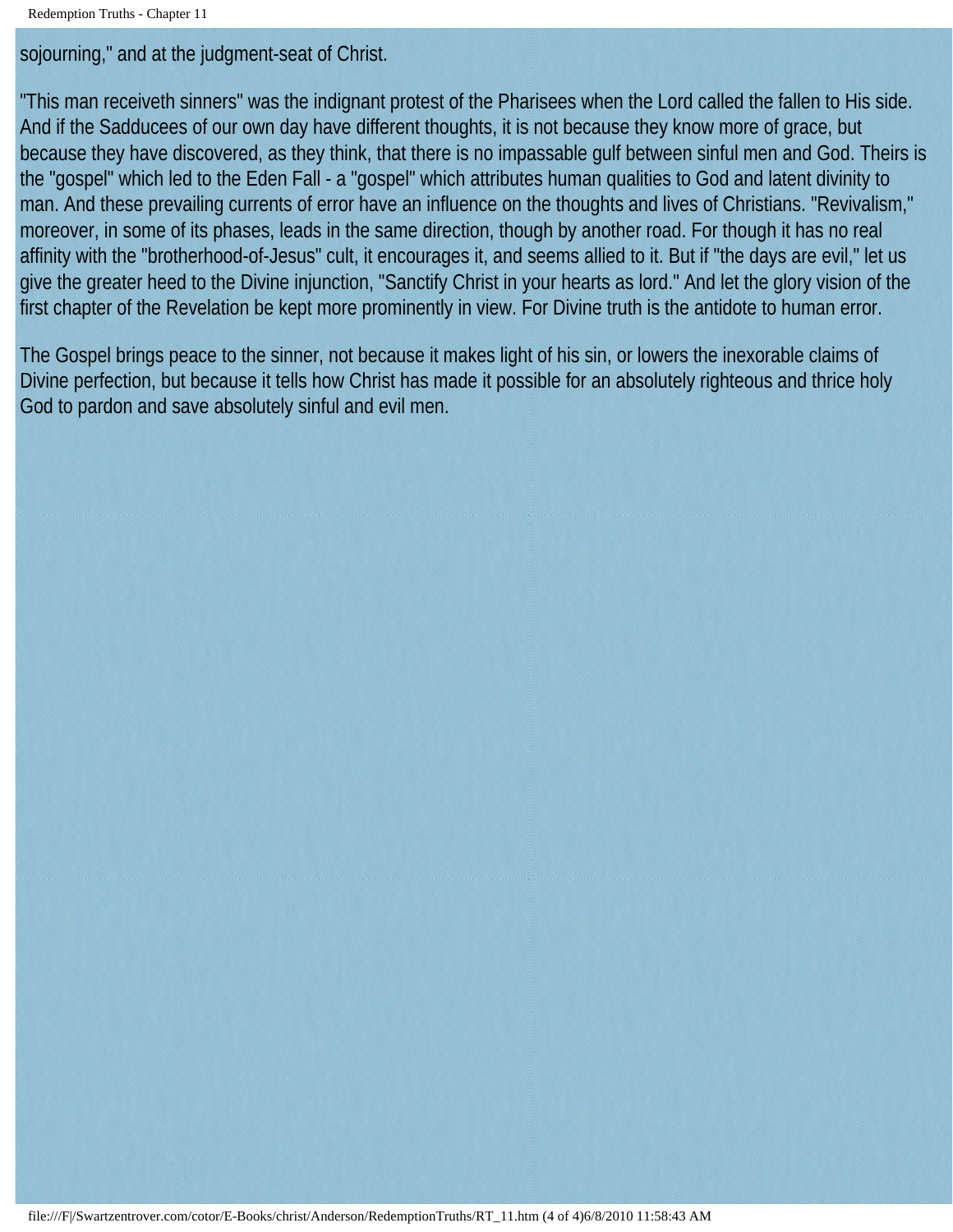#### **Sir Robert Anderson**

## **Chapter 12**

## HOPE OF THE CHRISTIAN

<span id="page-44-0"></span>"Blessed be the God and Father of our Lord Jesus Christ, who according to His great mercy begat us again unto a living hope by the resurrection of Jesus Christ from the dead." 1 Peter 1:3 RV

THE figment of "baptismal regeneration" assumes that the new birth is peculiar to the Christian dispensation. But the striking fact that the new birth is never mentioned in the writings of the Apostle Paul, makes it plain that there is nothing distinctively Christian in the doctrine. No one who has not experienced the new birth can ever see the kingdom of God. This is a truth for all time, from the Eden Fall down to the judgment of the Great Day. But in this Christian dispensation it is merged in the higher truth of the baptism of the Holy Spirit, by which the sinner who believes becomes one with Christ.

And this truth of the oneness of the believer with Christ reminds us that the teaching of the types is in part by contrast. The sin-offerings of the law could neither take away sin, nor effect any change in the offerer. But "He was manifested to take away sins"; and the truth that Christ died for us has, for the believer, another side, namely, that "we died with Christ." (Romans 6:8, R. V.) And let no one suppose that this is an experience to be attained by a life of special saintship. The chapter from which the words are quoted was addressed to those who knew so little of grace that they could raise the question, "Shall we continue in sin, that grace may abound?" (Romans 6:1.) It is not an experience, but a truth to be made the basis of all experience in a grace-taught life.

But there is yet another contrast here. Synonyms are few in Scripture, and the Cross means more than the death of Christ. Death was the Divine judgment upon the sin-bearer; but "the Cross" speaks also of shame and the contempt of men, poured out without measure upon Him who died. And this is the separating power of Calvary. The Israelite returned from his sin-offering to his life in the camp. To, the Christian, the exhortation comes, "Let us go forth therefore unto Him without the camp, bearing his reproach." (Hebrews 13:13.)1 They who "mind earthly things" are "the enemies of the Cross of Christ." (Philippians 3:18.)

But this is forgotten to-day, and the words that follow those last quoted remind us of a truth which is but little known. The pagan asceticism which corrupted the Church of the Fathers was due in part to the Gnostic error of regarding the body as an evil thing. And this error has so permeated the theology of Christendom that our translators misread the Apostle's words, "Who shall change the body of our humiliation?" (Philippians 3:21.) "The body of our humiliation" - this outward tabernacle of God begotten - is not "vile," but holy, and should be "yielded to God as an acceptable sacrifice."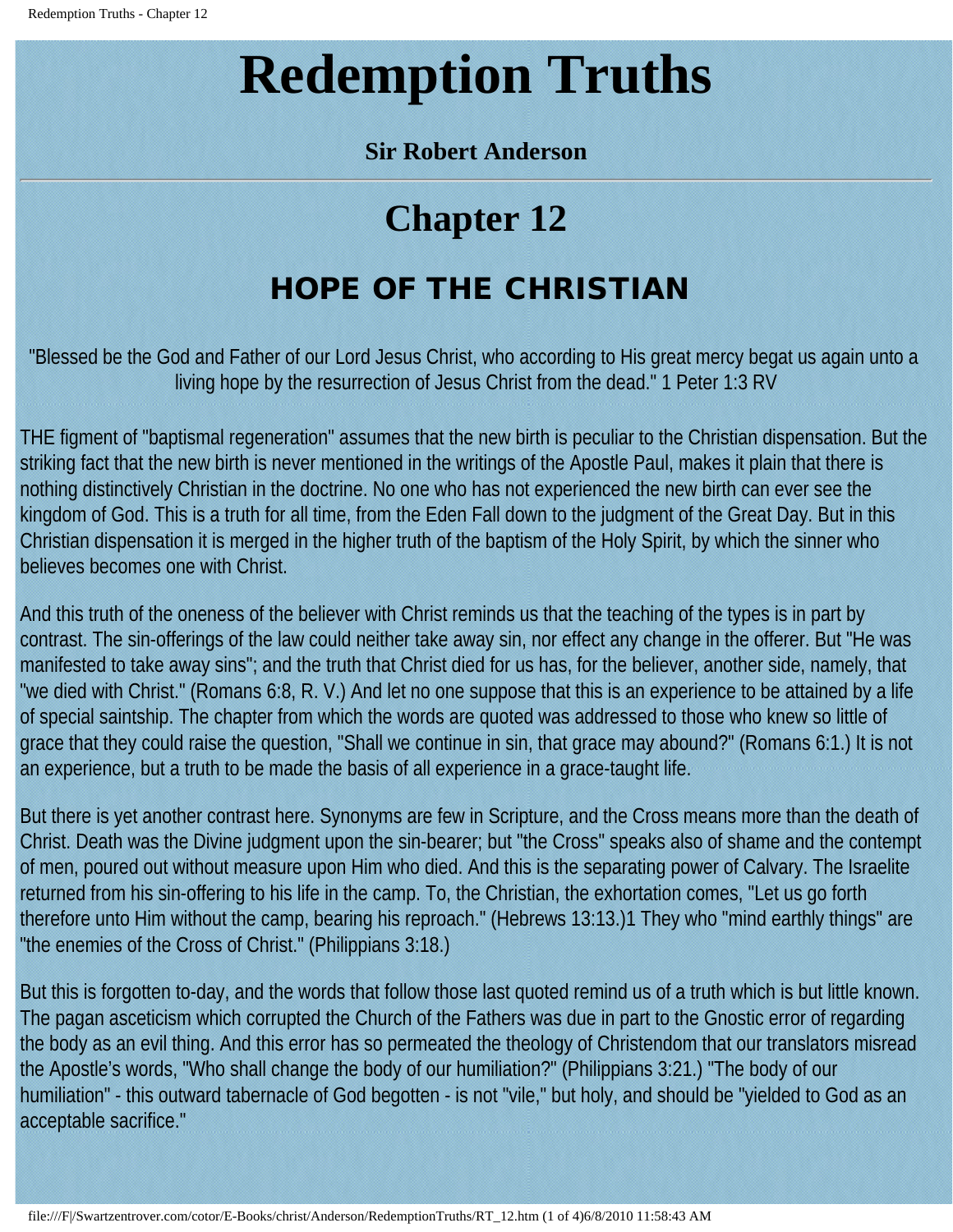Scripture distinguishes between the sin of Eve and the sin of Adam. Words that have been used unnumbered times in every age might be applied in a special sense to the Eden Fall "The woman was weak, and the man was wicked." For, we are expressly told, "Adam was not deceived" - he sinned with his eyes wide open. But though the woman fell into transgression, she was "thoroughly deceived." (1 Timothy 2:14.)2 The devil beguiled her into believing wrong was right, as he still beguiles so many of her children. What interval elapsed before Adam fell we know not. And it is idle to speculate what might have been had he stood true to God. But this we know, that sin meant not only death and judgment for man as a moral being under responsibility to God, but that it meant also his ruin as God's creature. And our bodies are involved in this creature ruin. And though they are within the ransom already paid, their redemption is still future. Our bodies belong to the Lord Who died for us, and they are yet to be "fashioned like unto His glorious body."

Man may thus be regarded either as a doomed sinner, or as a ruined creature. He is not only Adam's son, but Eve's. And while death and judgment are past for the believer in Christ, and the salvation of the soul is a present blessing, yet, as a creature, the Christian still groans under the ruin. "Even we ourselves groan within ourselves, waiting for our adoption, to wit, the redemption of our body."

This is "salvation by hope." But the hope is far removed from doubt. For God has promised, and the work is His. The redeemed sinner is "foreordained to be conformed to the image of His Son." (Romans 8:20-29.) "What, then, shall we say to these things? If God be for us, who can be against us? He that spared not His own Son, but delivered Him up for us all, how shall He not with Him also freely give us all things? Who shall lay anything to the charge of God's elect? It is God that justifieth. Who is He that condemneth? It is Christ that died, yea, rather, that is risen again, Who is even at the right hand of God, Who also maketh intercession for us. Who shall separate us from the love of Christ? Shall tribulation, or distress, or persecution, or famine, or nakedness, or peril, or sword? As it is written, For Thy sake we are killed all the day long; we are accounted as sheep for the slaughter. Nay, in all these things we are more than conquerors through Him that loved us. For I am persuaded, that neither death, nor life, nor angels, nor principalities, nor powers, nor things present, nor things to come, nor height, nor depth, nor any other creature, shall be able to separate us from the love of God, which is in Christ Jesus our Lord." (Romans 8:31-39.)

But this is by no means what men "say to these things." The inspired Apostle goes on to speak of great dispensational problems, mysteries of the Divine purposes for earth. He tells of the goodness and severity of God; how Israel, the covenant people, has been set aside, and Gentiles, who have no covenant, have been called to the highest place of privilege and blessing. But Israel fell through unbelief, and the Gentile stands by faith. The Gentile, therefore, shall be "cut off," and Israel grafted into the olive tree again. The devil sometimes wins the skirmish; God always wins the battle. And God's purposes, that have seemingly been thwarted by sin, shall at last appear as part of one great plan which includes the fulfillment of them all. And the contemplation of this leads the Apostle to fall upon his knees in adoring wonder, as he exclaims,

"O the depth of the riches both of the wisdom and knowledge of God! how unsearchable are His judgments, and His ways past finding out!" (Romans 11:33.)

But there are pulpits without number in this "Christian" land that know nothing of these great dispensational truths. And even men who are Bible students, and spiritual withal, blindly pervert them into a denial, or at least a weakening: of the great revelation of grace of which they are a part. How different the Divine purpose with which they have been given us, witness the words that follow: —

"I beseech you therefore, brethren, by the mercies of God, to present your bodies a living sacrifice, holy, acceptable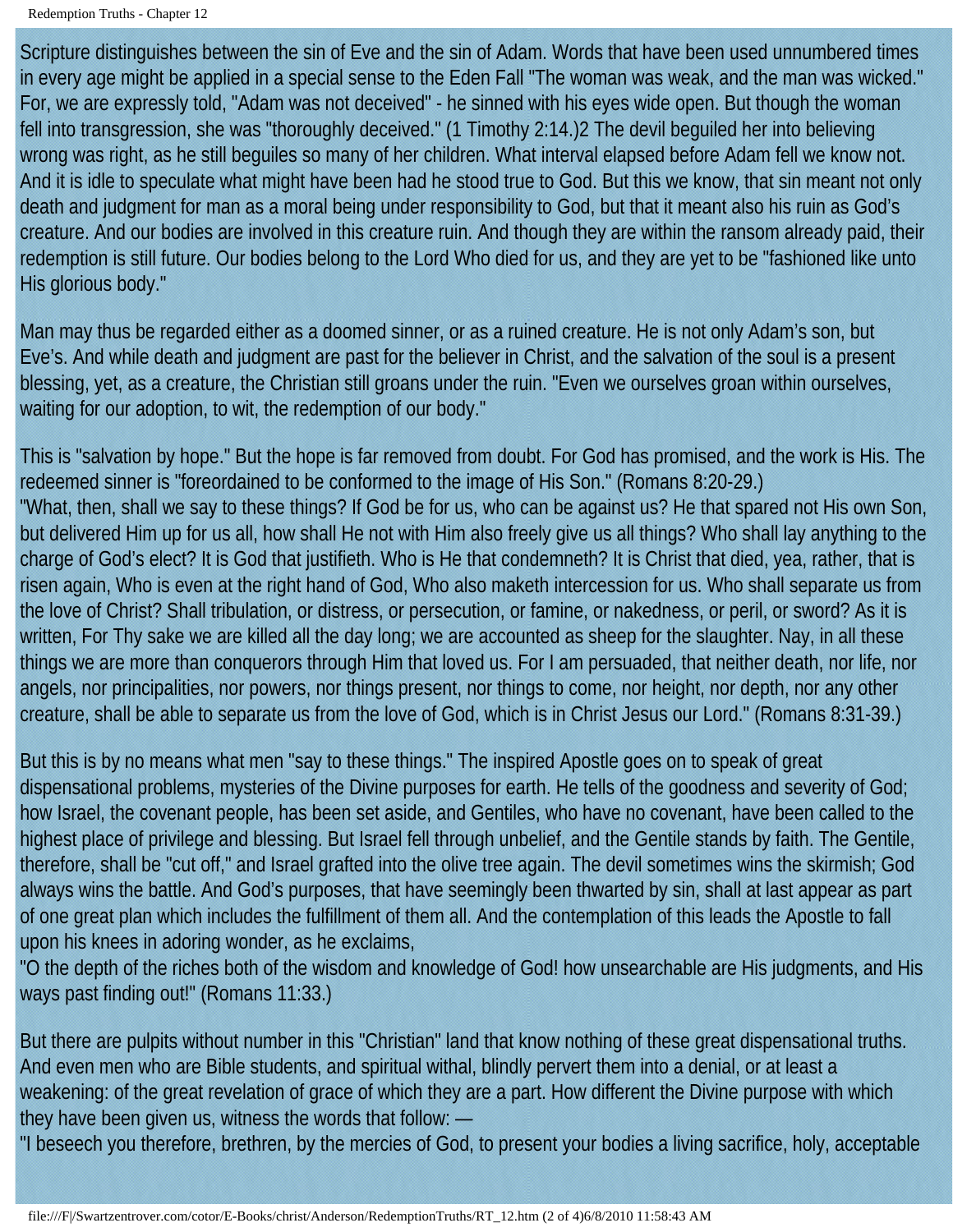to God, which is your reasonable service." (Romans 12:1.)

Your bodies, mark, He would thus stamp out the pagan heresy of the "vile body," which is so natural to us. For even "the body of our humiliation" is holy, and will prove an acceptable sacrifice. And the exhortation is not based upon terror or doubt, but upon "the mercies of God." For while Law thunders forth, "Thou shalt not," and points to the great white throne and the day of wrath, Grace speaks with the voice of entreaty, and appeals to "the mercies of God."

And yet a warning is needed here. Grace is not a display of Divine weakness; nor does it lead to levity in those whom it blesses. It is the crowning revelation of God's sovereignty, and it trains men for a life of self-control and righteousness and godliness. And, as we have seen, the record of each life is yet to be unfolded at the judgmentseat of Christ. The practical exhortations which follow the entreaty lead up to the solemn warning that "Each one of us shall give account of himself to God." (Romans 14:12.) Our apprehension of the dignity and blessedness of the Christian life must not make us forget its solemnities.

But the redeemed are "fore-ordained to be conformed to the image of His Son, in order that He might be the firstborn among many brethren." (Romans 8:29.) The glory of Christ is the supreme purpose in our redemption. While this fact brings confidence and joy to the Christian, unbelief resents it. In all "humanity gospels" man is first, not God, and redemption is only a fitting act of reparation upon God's part for permitting sin to come into the world, or at best a sublime scheme for the elevation of the race. Such is the teaching which is popular today.

Unlike these false evangels, the Calvinistic gospel is, on its positive side, both true and Scriptural. But though Calvin's apprehension of truth was far in advance of modern "Calvinism," it was narrowed by the theology of the Latin fathers, and especially of Augustine, by whom the great revelation of grace was never grasped. Universal redemption is utterly false; but universal reconciliation is a Divine truth. It is indeed an accomplished fact. And in virtue of it, the (lower) creation shall yet be delivered from the bondage of the corruption (to which man's sin has subjected it) into the liberty of the glory of the children of God. But the deliverance of the creature is still future. For while the sinner receives the reconciliation when he believes in Christ, "the earnest expectation of the creation waiteth for the revealing of the sons of God." (Romans 19:21.) And in contrast with the unintelligent groan of the creation, the groan of those "who have the first-fruits of the Spirit" is instinct with hope. And both the blind expectation of the creature and the intelligent yearning of spiritual men shall be satisfied in the day of "the manifestation of the sons of God." "Beloved, now are we the sons of God," a further word declares, "And it doth not yet appear what we shall be; but we know that when He shall appear, we shall be like Him; for we shall see Him as He is." (1 John 3:2)

"When He shall appear." Here the ways divide, and what passes for "the Christian religion" definitely parts company with Christian truth. That "He shall come to judge the quick and the dead" is, no doubt, an article in the creed of Christendom. But with most men even this is unreal. And how, moreover, can it be described as a hope? The Christian has been "begotten to a living hope." And this hope is no mere dogma, no vague forecast, no "cunningly devised fable." It molds character and controls conduct." He that hath this hope set on Him purifies himself, even as He is pure." (1 John 3:3.) The grace of God that brings salvation teaches those whom it saves, and its teaching leads them to live "soberly, righteously, and godly in this present world; looking for the blessed hope and appearing of the glory of our great God and Saviour Jesus Christ." (Titus 2:11-13)

"I will come again and receive you to Myself" was His parting promise on the night of the betrayal. Does this point to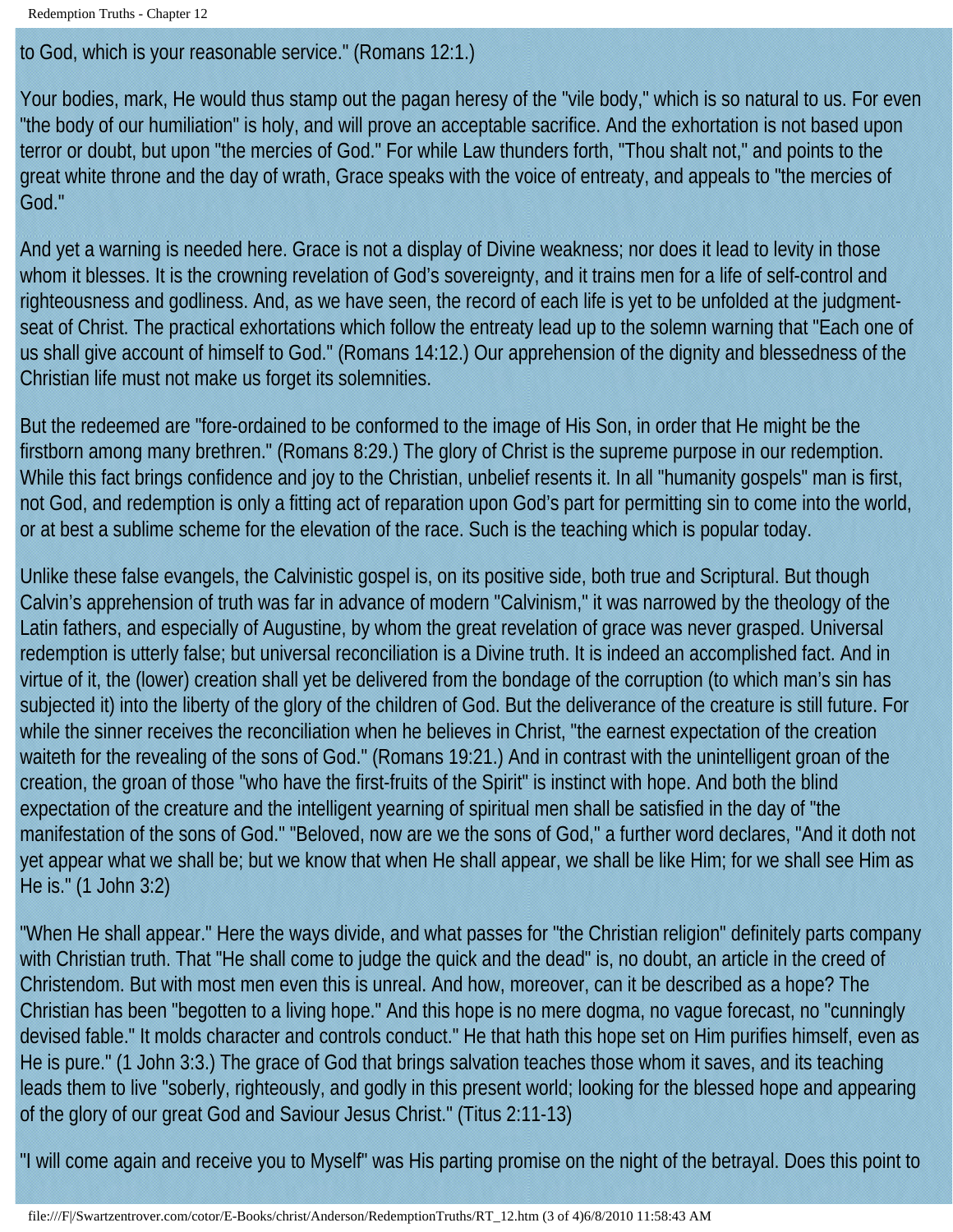the great day of wrath? The suggestion is absurd. But, we are told, it means the death of the believer. Here we may sadly admit that such a belief is not more false and foolish than many another that is popularly held. Death is not His coming again to us, but our going to Him. And while, for the Christian, death has no terrors - for sin is gone, and therefore it has lost its sting - it is none the less an outrage, bringing home to us the fact of our still unrepaired ruin as fallen creatures.

And while the "intermediate state" is one of rest and blessedness, consciously enjoyed with Christ, we must guard against the sentiment which connects it with thoughts of glory and "the activities of higher service above." The condition of the dead in Christ is as definitely one of expectancy as is that of the living Christian here. There can be no glory and no service until the realization of the hope to which they were begotten by His resurrection from the dead.

For the dead in Christ, resurrection is the crown and climax of redemption. The Lord Jesus Christ has triumphed over death. But more than this, He "gives the victory to us." Death therefore has no longer any claim upon His people. It is one of the "mysteries" of the faith that, at the coming of the Lord, His people then living on earth shall pass at once to glory, "with death untasted and the grave unknown." The corruptible shall put on incorruption, the mortal immortality. And "then shall be brought to pass the saying that is written, Death is swallowed up in victory." (1 Corinthians 15:51-57; 1 Thessalonians 4:15-17.)

Such, then, is the distinctive hope of Christianity, not pardon, not peace, most certainly not death, but the appearing in glory of Him Whom the world last saw as "the Crucified Jew," whom His people worship as enthroned at the right hand of God. For what constitutes a Christian is not accepting the Christian's creed, but accepting Christ as Saviour and Lord. It is a question of personal loyalty and love. When the Apostle Paul took up the pen to sign the Epistle to the Corinthians, he added the solemn postscript, "If any man love not the Lord Jesus Christ let him be accursed. The Lord is coming." And to those, "who have loved His appearing" will be given "the crown of righteousness" in that day.

Although this is in the very warp and woof of the Christian revelation, it has, I repeat, no place in the creed of Christendom, and it is generally ignored in the teaching of the pulpit. For while the pulpit is much concerned with the Christian life and the ordinances of religion, it is strangely economical of truth that is the power of the Christian life, and to which ordinances owe their significance and value.

Even the Lord's Supper, designed to link the coming with the Cross, is reduced to the level of the cult of the crucifix. With the majority of Christians it is nothing but a memorial of a dead Christ. It is most truly a showing forth the Lord's death, but it is a showing forth His death till He comes. It is not with a dead Christ that we have to do. Our Lord and Saviour is the Christ who died, but who rose again, and who is alive for evermore. "Do this in remembrance of ME" is His word to all who mourn His absence and long for His return. "Surely I come quickly" are the last words that have reached earth from heaven; and "Even so, come Lord Jesus," is the response He looks for from His people. (Revelation 22:20.)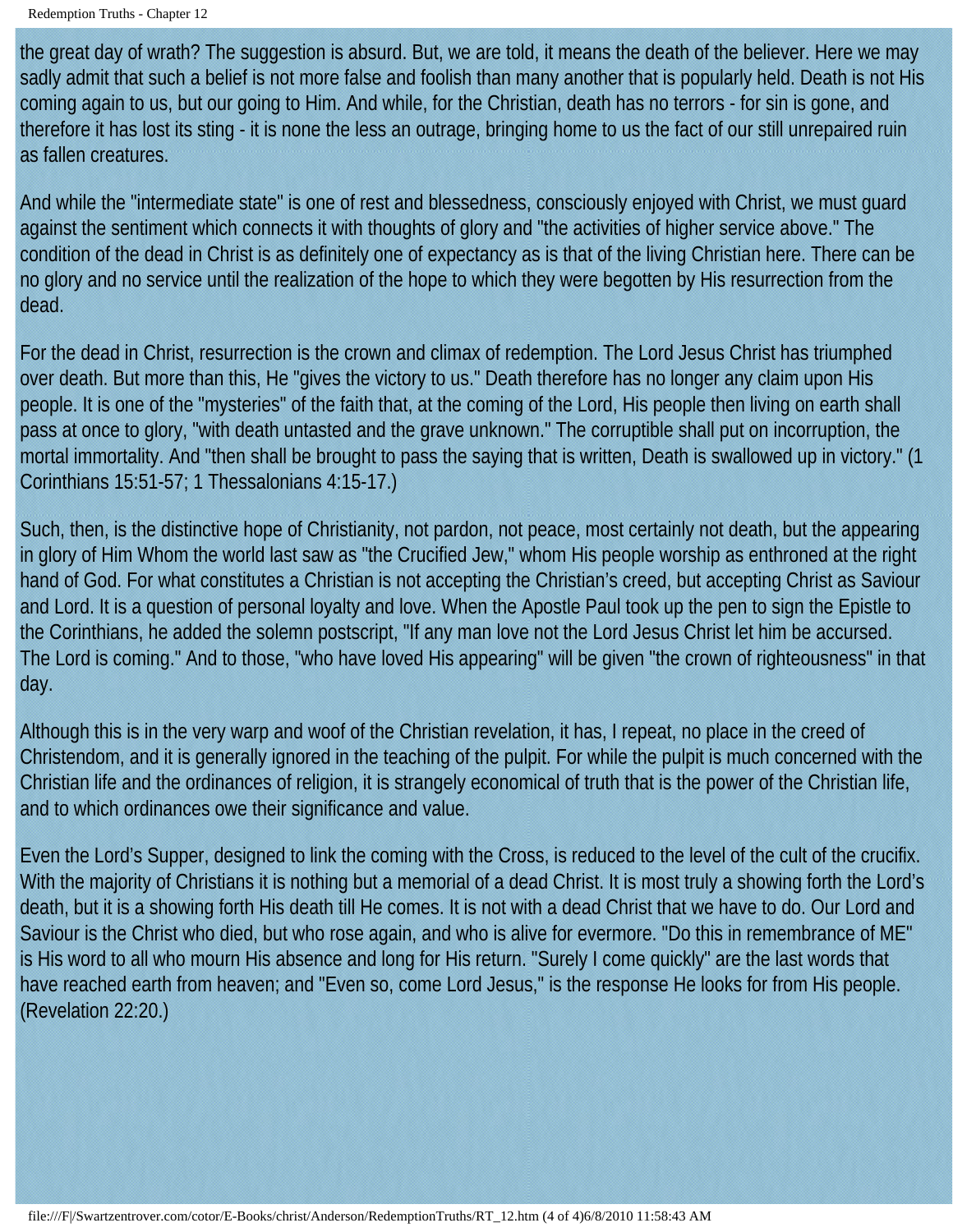#### **Sir Robert Anderson**

## **Chapter 13**

### THE NEW APOSTASY

<span id="page-48-0"></span>"I am…the truth." "Believest thou not that I am in the Father, and the Father in Me? The words that I speak unto you I speak not of Myself." "The word which ye hear is not Mine, but the Father's which sent Me." John 14:6, 10, 24 "Heaven and earth shall pass away, but My words shall not pass away." Matthew 24:35

HERE are two sources to which we can look for light as to the character and ways of God - Nature and Revelation. If God has spoken - if the Bible be what the Master declared it to be - the Divine light of Nature must pale before it, and we need no other guide. But if the new and seemingly popular estimate of the Bible be accepted, it is blindly stupid to appeal to that sort of book against the clear testimony of Nature. And what will Nature tell us about God? Trumpet-tongued it will proclaim His goodness and His severity. "He that cometh to God must believe that He is, and that He is a rewarder of them that diligently seek Him." His existence Nature proclaims, and Revelation assumes. "The fool hath said in his heart, there is no God." In his heart, mark, he whispers it to himself in secret. The crass folly that would announce it openly is not even contemplated. There is no darkness like that which covers us when a strong clear light is quenched. And the only atheists are the apostates, men who have turned away from Christianity.

But the teaching of Nature is that He is a rewarder of them that seek Him. His goodness is for those who merit it; for the rest there is nothing but severity. As an infidel writer puts it, "Nature knows no such foolery as forgiveness of sins." Nature is stern, unpitying, remorseless in punishing. And Nature is but another name for God.

If any one disputes this, it is easily put to the test. Outrage the laws of health, and you will suffer to your dying day. Inflict a wound upon your body, and you will carry the scar to your grave. Seize the hot bar of the fire grate, and as you writhe in pain go down upon your knees and with deepest penitence and agonized earnestness make your prayer to Nature's God. Your prayer will bring you no relief. You have sinned against Nature and you will seek forgiveness in vain, for Nature is relentless. But you exclaim, "This is not my God." Are there two Gods then? The God - by whose inexorable laws your burnt hand will cause you excruciating pain, and bear wound-marks while you live - is the same God who rained fire and brimstone upon the Cities of the Plain; Who gave up the old world to the destruction of the Flood; Who, because of a single sin, passed the awful death-sentence under which the teeming millions of earth still groan. There is but one God. The God of the Bible is the God of Nature.

"But," you say, "the Bible speaks of His infinite love and mercy, and His readiness to forgive." Yes, but Nature has no such voice; and I ask again, what is the Bible to which you appeal? Is it the Christianized sceptic's book of piety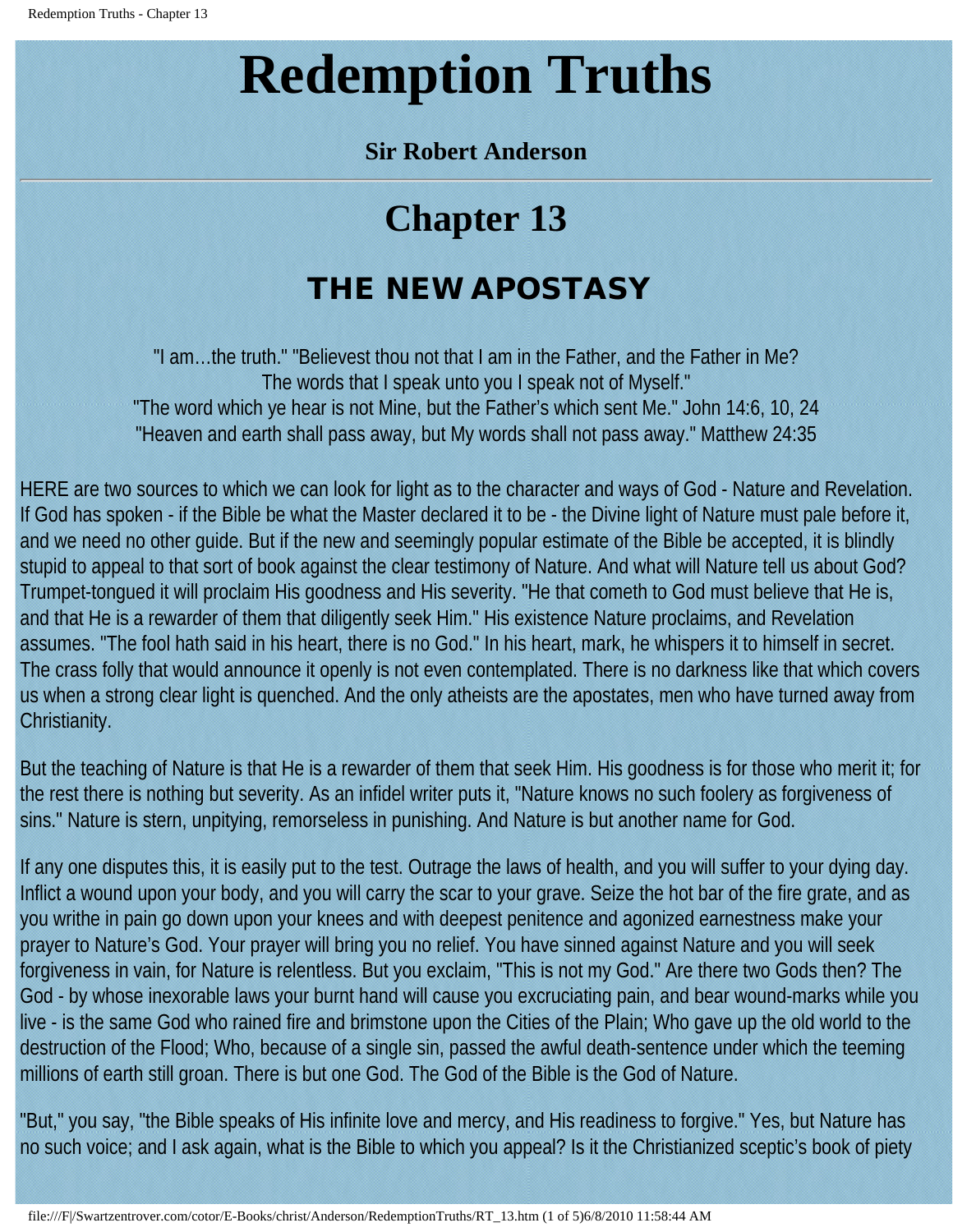or is it the Scriptures which the Lord Jesus described as "words proceeding out of the mouth of God"?

You will plead, perhaps, that it is upon the New Testament you rely, whereas this teaching of Christ related to the Hebrew Scriptures, and belonged to the ministry of His humiliation, when He had so "emptied Himself" that He spoke only as a man. But your allegation of fact is entirely contrary to fact. In His ministry after the resurrection, and on the eve of His ascension to the right hand of God, the Lord Jesus, speaking with full Divine knowledge, accredited the Hebrew Scriptures in the plainest and fullest way. The old Kenosis heresy, therefore, is of no avail whatever here.

The following is the record and description of His ministry after He was raised from the dead. Referring back to His teaching in the days of His humiliation, when, according to the critics, He spoke as a blind and ignorant Jew, He said to the disciples,

"These are My words which I spake unto you, while I was yet with you, how that all things must needs be fulfilled, which are written in the law of Moses, and in the Prophets, and in the Psalms, concerning Me." (Luke 24:44.)

And the record adds, "Then opened He their mind, that they might understand the Scriptures." The Epistles of the New Testament give proof that He taught them to accept and revere the Books of Moses as Godbreathed Scripture; and, as the result of their teaching, every Christian Church for eighteen centuries thus accepted and revered them. But the Higher Critics tell us that His teaching was false, and that these beliefs of His disciples were a delusion.

Now mark what this involves. Evidence, whether of witnesses or of documents, is tested before we accept it. To require confirmation of every statement would, of course, be unreasonable. For if every statement could be proved independently, further evidence would be unnecessary. But we deal with such portions as admit of being tested, and if these prove unreliable we reject the whole as worthless. Yet the critics tell us that in the sphere in which alone the Lord's teaching admits of being thus tested, it is unreliable and false; and yet they call upon us to accept His teaching in the sphere of transcendental truth.

Take the case of the Pentateuch, for example. The Lord spoke of forgiveness and life for sinful men. But these blessings were declared to be dependent on His Person and work, as the anti-type and fulfillment of "all that Moses in the Law and the Prophets did write." Therefore, to reject the scheme of redemption by blood, as unfolded in the Books of Moses, and yet to believe in redemption by Christ, is intellectually contemptible. And remember the Lord's teaching about the Books of Moses is opposed merely to the theories and assumptions of the critics; whereas, His teaching about forgiveness is opposed to the clear and emphatic testimony of Nature; and Nature is a synonym for God. For the great wonder - the mystery - of the Christian faith is not punishment, but pardon.

And yet this is the attitude of many an eminent scholar, and the testimony of many a popular pulpit, in these strange days of intellectual conceit and spiritual apostasy. If the "critical hypothesis" is wrong, the rejection of one important part of the Lord's teaching is sheer blasphemy; if it be right, the acceptance of the other part of His teaching is sheer credulity. For the test of credulity is not the truth or error of what is believed, but the grounds on which the belief is based. I repeat, therefore, that if the Lord was deceived in relation to matters within our competence to test, it is folly to accept His teaching in a higher sphere. Here, as in mechanics, nothing is stronger than its weakest part. Judged out of their own mouths, the "Higher Critics" are chargeable either with blasphemy or credulity. Just as with the old apostasy of Christendom, so is it with the new; its most successful champions are men whose piety and zeal command respect. But the Christian who knows "the fear of the Lord," and who looks forward to the judgment-seat of Christ, will not be betrayed by Church ties or personal influence into acknowledging the ministry of any man who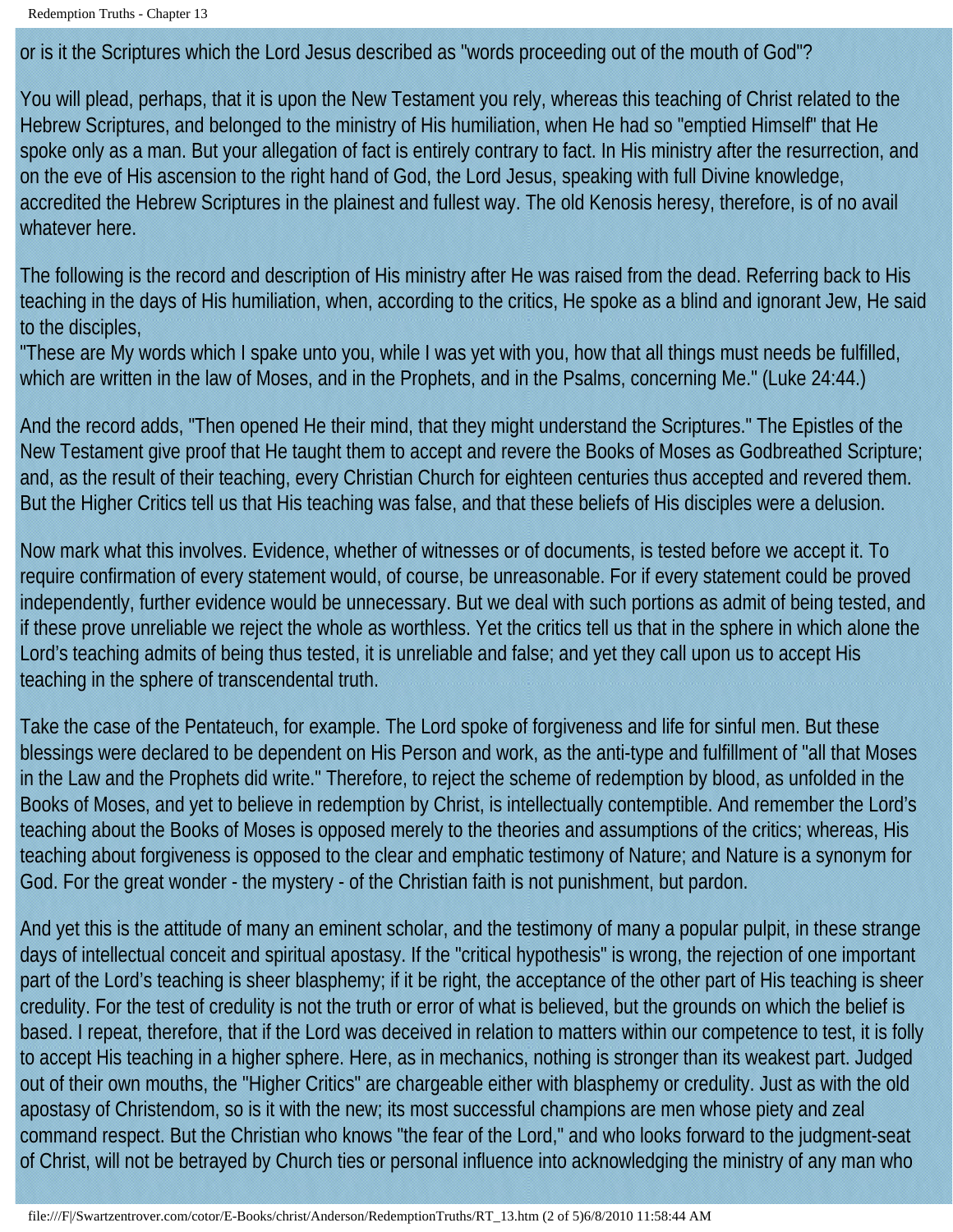is on the side of either apostasy.

And in writing thus I am not unmindful of the difficulties which beset the student of Scripture, difficulties, some of which are as perplexing as those which mark the ways of God in nature. The question at issue, moreover, is not whether Moses wrote the Pentateuch in the sense in which Paul wrote the Epistle to the Romans, or whether earlier documents may not have been incorporated. These are questions within the legitimate scope of criticism, and I am neither an enemy of criticism nor a champion of traditional "orthodoxy."

But in spite of the continually accumulating mass of evidence in favour of their authenticity, "the Mosaic Books" are held to be literary forgeries of the Exilic era. In proof of this the German rationalists have put together evidence which is deemed full and clear, and their English disciples assume that therefore it must be true. But no one who has any experience of proceedings in our courts of justice - no "man of affairs," indeed - could be duped by a blunder so puerile as that of supposing that a case is necessarily true because evidence which is full and clear can be adduced in its support. The genuineness of the Pentateuch is clearly established by positive proofs which are incontestable; and the "critical hypothesis" of its origin not only dislocates the whole framework of Scripture, but is utterly destroyed by the single fact that the Books of Moses constituted the Bible of the Samaritans.

This so-called "Higher Criticism," indeed, outrages every principle of true criticism. Most of its English exponents limit its operation to the Hebrew Scriptures, but Professor Cheyne's Encyclopedia Biblica gives proof of what Baur established half a century ago, that it is equally successful when applied to the New Testament. As for Hastings' Bible Dictionary, the organ of the Driver School, the book has not even the merit of consistency. For while in its contemptuous repudiation of the teaching of our Divine Lord it is as profane and evil as the Encyclopedia, the unwary are deluded by the quasi-Christian tone which pervades it. It is a stupid and impossible compromise between rationalism and faith.

The consistent rationalist is entitled to respect, for his position is intellectually unassailable. But those who accept the rationalist's estimate of the Bible and yet maintain its inspiration are deficient either in honesty, in courage, or in brains. "In the hands of Christian scholars," Professor Driver tells us, "criticism pre-supposes the inspiration of the Old Testament." But criticism is unprejudiced. It pre-supposes nothing. Men who have reached faith through scepticism counted the cost when entering the path of criticism. But men who pose as critics and yet pre-suppose the Divine authority of the Bible, are like fraudulent company promoters, who lead the public to believe their fortune is staked upon the venture, when, in fact, they are insured against the risks of it. Their attitude betokens the weakness of superstition, rather than the fearlessness of criticism.

One writer holds Oliver Cromwell to have been a saint, another holds him to have been a fraud, but what would be thought of a writer who maintained that he was both! And from an intellectual point of view, the position of the Hastings' Dictionary school of critics is equally impossible.

And it is not as though these men had the field to themselves. They have been refuted again and again by scholars as competent as themselves - Hebraists, archaeologists, theologians. No one who has studied the Divine scheme of prophecy or the typology of Scripture, no one who is versed in the science of evidence, would accept the "critical hypothesis" of the Pentateuch. But, like the Jesuits, the critics never discuss, never reply. They ignore everything that is urged by their opponents; and, with the dull tenacity of fetish worshippers, they keep to reiterated appeals to "modern criticism." We can understand why Paul wrote of the critics of Apostolic days: "Professing themselves to be wise they became fools!" But some who will read these pages will plead that they have not the opportunity, and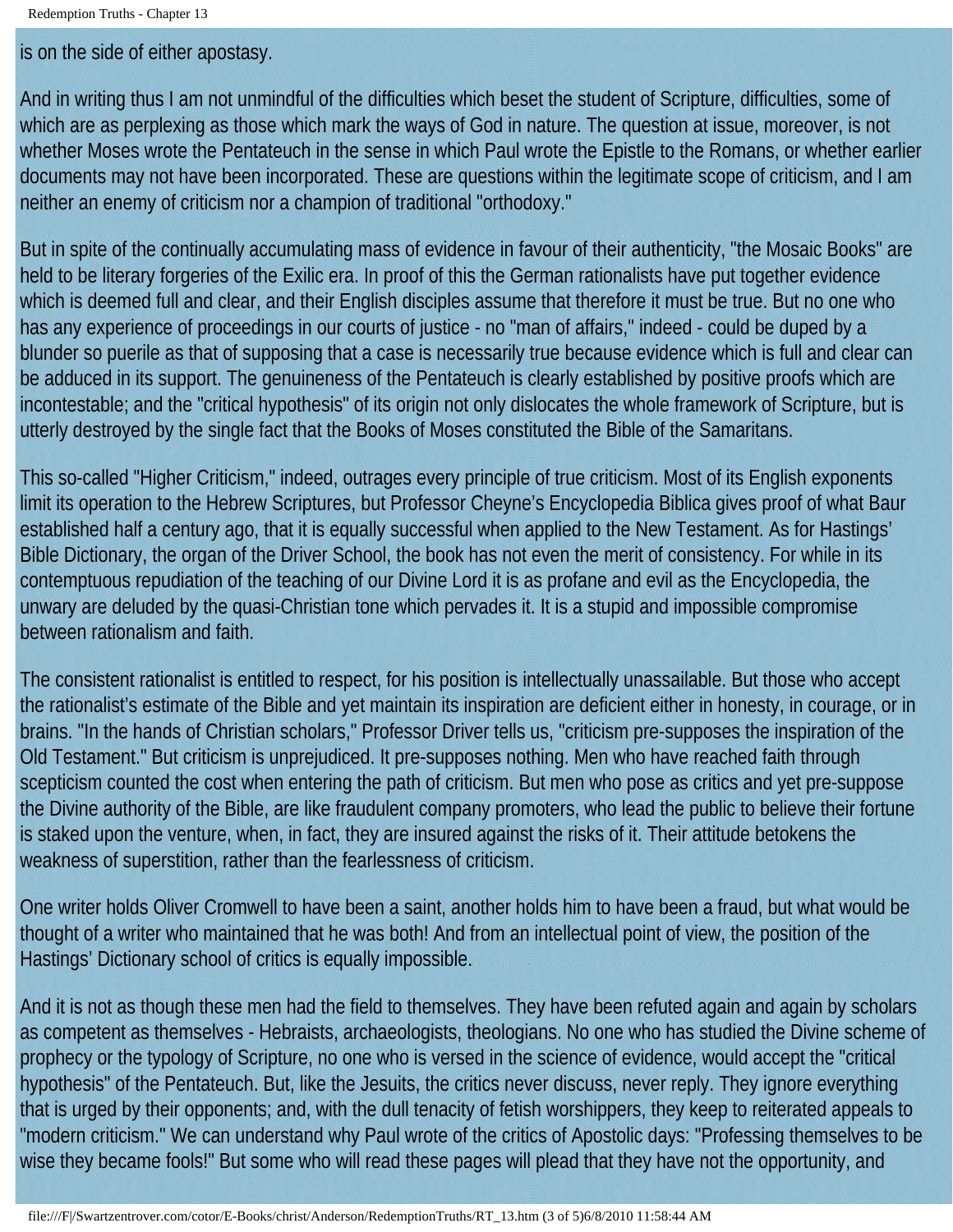possibly not even the capacity, to master this controversy.

And to such I would address myself briefly in conclusion. In writing these pages I have used the Pentateuch as a text-book. And if the "critical hypothesis" be right, this is altogether ignorant and wrong. But in this I have followed the teaching of the Lord Jesus Christ, and the suggestion that He can have deceived and misled me is profane. For the allegation that it was only during His humiliation that He accredited the Books of Moses is, as we have seen, a sheer mis-statement. In none of His teaching, moreover, was He retailing "current Jewish notions"; but, as He declared again and again with extreme solemnity, He was uttering words which God had given Him to speak. And after the Resurrection He repeated and enforced the teaching of His earthly ministry, and sent out His disciples to proclaim it to the world.

Indeed, these Kenosis theories are merely the sophistry of German controversialists, adopted blindly by their English disciples, to conceal the mingled weakness and profanity of their scheme. This being so, I make nothing of such facts as that the "Higher Critics" are in a minority, and that no English theologians of the first rank have declared upon their side. For it may be that, in "the deepening gloom" of this infidel apostasy all "the wise and prudent" may yet fall to the side of error. The boast of the critics that all scholarship is with them is glaringly false; but let us suppose that it were true. I appeal to the humblest Christian who reads these pages to face the question fearlessly, with a mind steeped in the spirit of the words "Let God be true, but every man a liar."

Every man. Suppose the whole apparatus of organized Christianity - every scholar and ecclesiastic and minister in Christendom - should yet be ranked on the side of the critics. What then? In darker days now past, the whole apparatus of organized Christianity was upon the side of the religious apostasy of Christendom. And in those evil days the children of truth were confronted by persecution full-fraught with all the terrors that religious hate could devise, whereas to us the word comes aptly, "Ye have not yet resisted unto blood."

What then shall be our attitude toward this new apostasy? Shall the nominal roll of its adherents decide the measure of our confidence in the Lord Jesus Christ as a Teacher?

We have reached a crisis where the ways divide. In many a congregation, and in every Church, the Christian needs to be reminded of the forgotten realities of the judgment-seat of Christ. Recalling the Master's words, "If ye believed Moses ye would also believe Me, for he wrote of Me," let him remember also the solemn warning, "Whosoever shall be ashamed of Me, and of My words, in this adulterous and sinful generation, of him also shall the Son of Man be ashamed when He cometh in the glory of His Father." It is not as though the Lord's teaching on this subject were matter of controversy or of doubt. The "Higher Critics" admit without reserve that He believed that "Moses wrote of Him"; but they declare, as "an assured result of modern criticism," that in this the Lord was deceived and in error. Let the Christian then, as he shall give account at the judgment-seat, fearlessly, and without one lingering thought of unbelief, denounce this "assured result of criticism" as a profane falsehood. "Let God be true, but every man a liar."

If a gulf separates us from the Roman Catholic, it is not because we would "un-Christianize" him. Neither is it because there is error in his creed; for creeds are human, and all of them are marred by error. But it is because the distinctive errors of the Church of Rome directly touch the honour of the Lord Jesus Christ. And for precisely the same reason, a gulf as wide separates us from the "Higher Critic."

The critic and the Christian have not the same Christ. The Christ whom the Christian worships is He Who was God, and yet became Man; Who "counted it not a prize to be on an equality with God, but emptied Himself." So emptied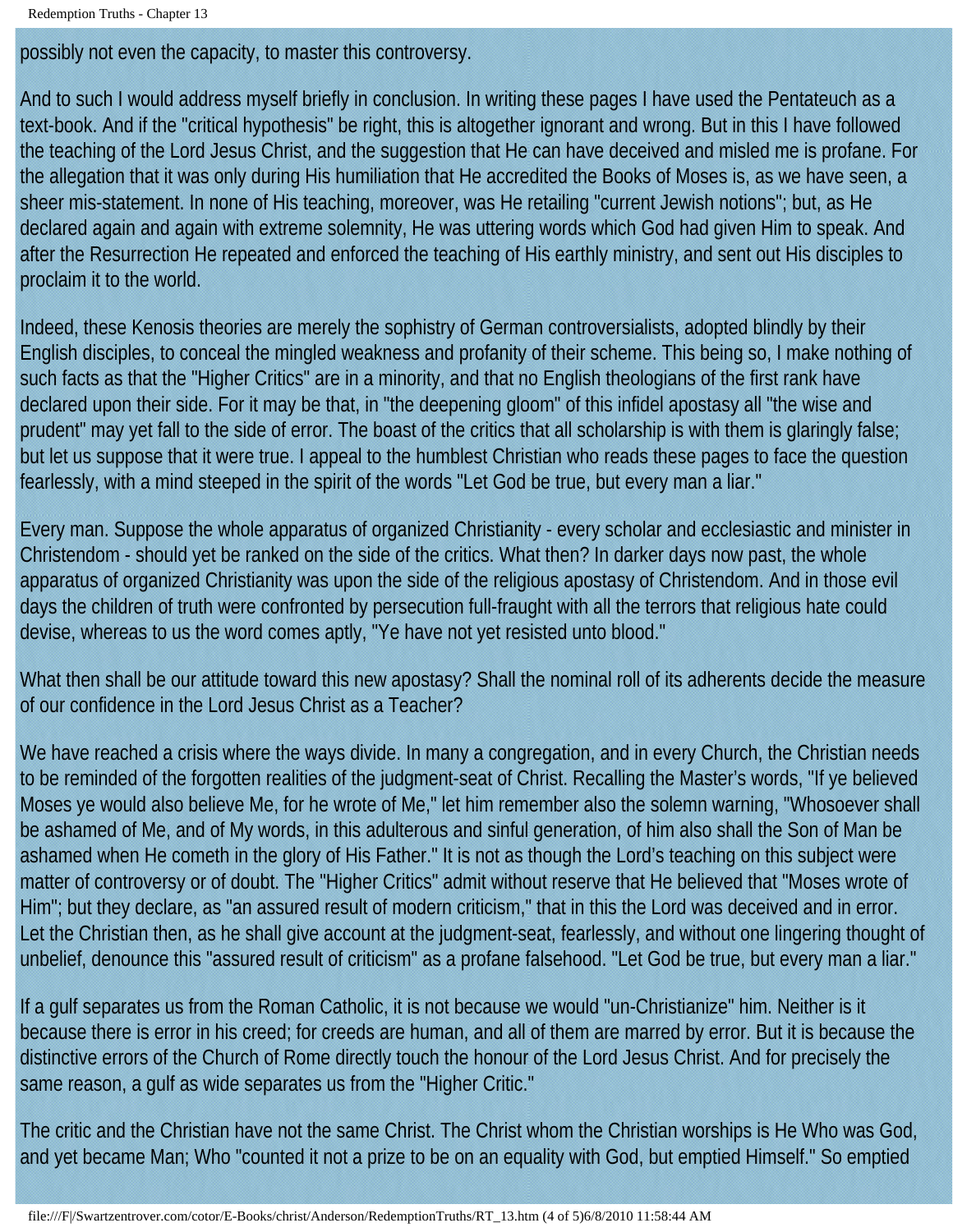Himself that He did not even claim a man's liberty, but subjected His own will to the will of God. Subjected it so unreservedly, that even the words He uttered were not His own, but the words of the Father Who sent Him. And to silence every possible plea for unbelief, we are Divinely told that "to Him the Spirit was given without measure."

But the mythical "Jesus" of the "Higher Critic" was one whose lips gave out Divine truth and human error in an undivided stream; one who was so entirely wanting in spiritual intelligence that he believed the error to be truth, and in words of solemn warning and command claimed acceptance of it as Divine.

In all the sad and evil history of the professing Church, no profaner heresy has ever arisen. It is practically a denial of "the Deity of Christ." It is absolutely anti-Christian.

Neither learning nor logic, therefore, is needed to make the true-hearted disciple turn from it with abhorrence. For it outrages all his spiritual instincts. To these instincts it is that, in view of kindred errors in the infant Church, the Apostle makes appeal, "These things," he says, "have I written unto you concerning them that would lead you astray. And as for you, the anointing which ye received of Him abideth in you, and ye need not that any man teach you." Reason is always on the side of truth. But when the honour of the Lord is in question, spiritual instincts are a safer guide even than reason.

THE END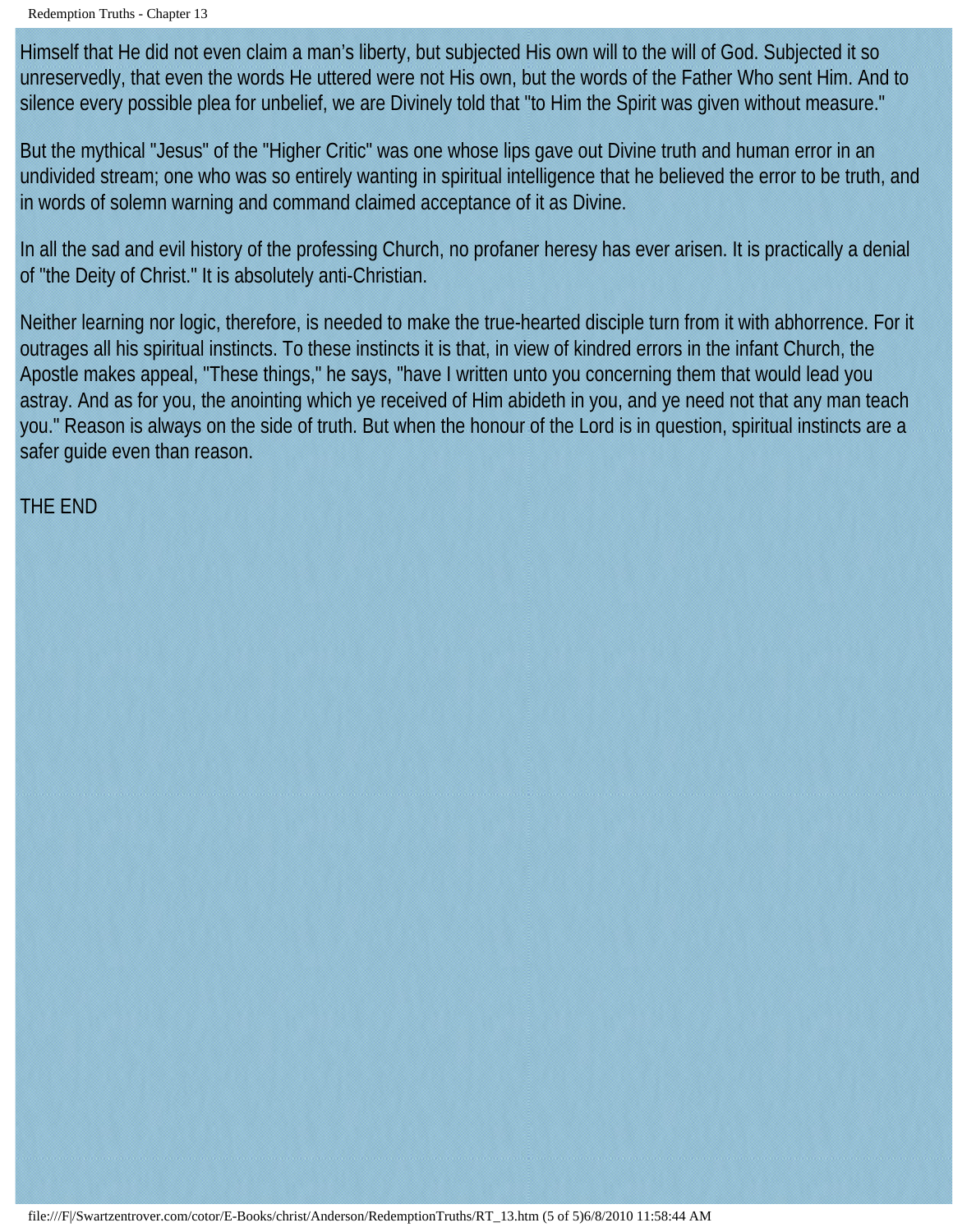### **Sir Robert Anderson**

## **Scripture Index**

<span id="page-53-0"></span> Footnote: fta1 In presence of those to whom he was well known, he could say, "I have lived before God in all good conscience until this day" ( Acts 23:1, R. V.). And with reference to his past life, he could write, "As touching the righteousness which is the law, found blameless" (Philippians 3:6, R. V.).

Footnote: ftb1 These are the words of one of the most popular exponents of the new Gospel. I quote them without pretending to understand them.

But the stranger could ally himself with the Covenant people, and obtain the blessings of the Covenant. Let us not be misled by the critics into supposing that the Divine Mosaic code was harsh to the stranger.

There never was a code more considerate or kind. (See ex. gr. , Leviticus 25:35; Numbers 15:15-29; Deuteronomy 10:18,19; 14:29; 16:11; 23:7; 24:17-21; 26:11-13.)

Footnote: ftc1 Both A. V. and R. V. ignore the word both in the passage, and the both requires the last and to be rendered "even," for redemption is a blessing not additional to, but inclusive of, righteousness and sanctification. The construction is the same as in ver. 24 (both Jews and Greeks). ftc2 The intervening chapter, deal altogether with the Tabernacle. ftc3 "The only priests under the Gospel, dezignated as such in the New Testament, are the saints, the members of the Christian brotherhood.

As individuals all Christians are priest alike." —BISHOP LIGHTFOOT, Philippians. ftc4 Lightfoot's Philippians ("The Christian Ministry"). Lest a false impression should be derived from his words, Dr. Lightfoot goes on to mark the distinction between what is essential to Christianity, and what is practically necessary or expedient. "It must be evident," he says, "that no society of men could hold together without officers, without rules, without institutions of any kind."

Footnote: ftd1 The historical reference in chapter 11:28 does not affect this. ftd2 See note 2 of Significance of the Pass-over. ftd3 Katallasso; used in Romans 5 and 2 Corinthians 5; and in an intensified form in Ephesians 2:16 and Colossians 1:20,21.

Footnote: fte1 Leviticus 13:1 13. The objection urged by Edersheim, that modern medical science would not accept the disease here described as leprosy, does not affect what I have here written. The ordinance was for a primitive people in primitive circumstances, and the language of the passage above quoted leaves no doubt whatever that the disease was to be treated as leprosy. Language, indeed, could not be plainer. We have a precise parallel to this in England at the present time. As a mild case of small-pox is sometimes mistaken for chicken-pox, it is proposed that this comparatively harmless disease shall be brought under the law which requires all small-pox cases to be reported and isolated. Nothing, moreover,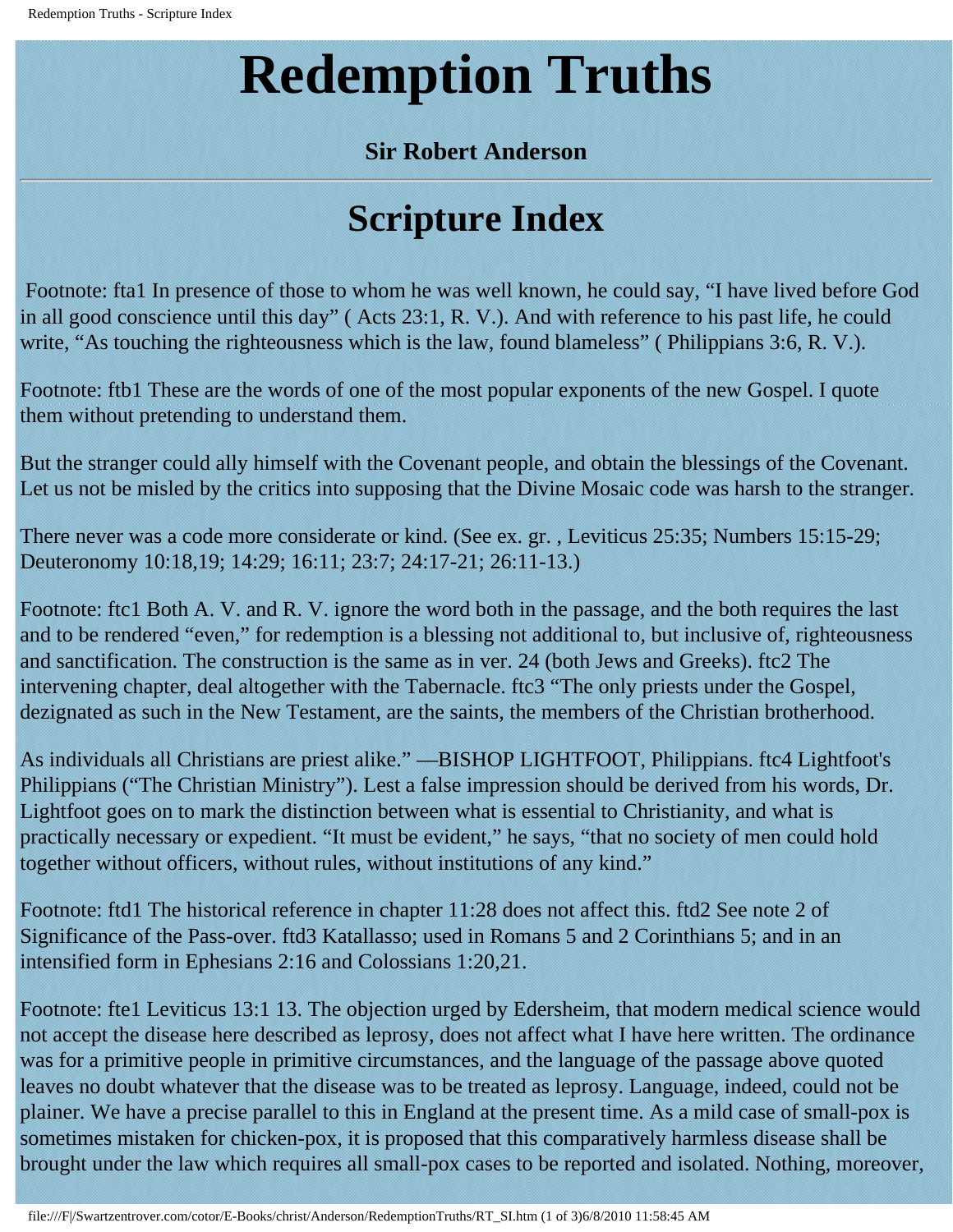in Edersheim's criticisms can affect the typical significance of the passage and of the rites unfolded in it.

Footnote: ftf1 See R. V. In the "Received Text" louo is used in error for luo . ftf2 This may account for the two readings of Revelation 22:14, "Blessed are they that wash their robes" (R. V.). "Blessed are they that do His commandments" (A. V.). The reading of the "Received Text" is probably a gloss introduced by someone who understood the meaning of the figure, "washed their robes." ftf3 See R. V. (margin ) of 1 Corinthians 6:11. As Alford writes: "The aor. mid. cannot by any possibility be passive in signification, as it is generally, for doctrinal reasons, here rendered." Albeit both here and in Acts 22:16 (the only other place where apolouo occurs) Afford, more suo , refers it to baptism. The amazing theory that a sinner washes away his sins by going down into the water of baptism is borrowed from the cults of classic paganism. (See Dr. Hatch's Hibbert Lectures , 1888). But the inspired words of Ananias, recorded in Acts 22:16, had reference not to the Eleusinian mysteries, but to the typology of Holy Scripture, and they might be paraphrased thus — "Arise, and be baptized, and lead a new life, calling on the name of the Lord."

Footnote: ftg1 This occurred shortly before I gave up Court practice at the Bar.

Several years afterwards I resumed the conversation with my friend by asking him if he still stood where he did when we used to meet in Court. His answer was "No, I am now a member of the Evangelical party of the Church of England." ftg2 R. RV, revised ; for "bringing salvation" may be misread. The word is an adjective, not a verb. ftg3 Dean Alford in loco . ftg4 Verse 11 — The word here is reconciliation , not "atonement." It includes not only this world of ours, but the whole universe of God ( Colossians 1:20). ftg5 1 Thessalonians 5:23 may seem an exception to this; but the word wholly" there refers not to the completion of a process, but to the completeness of a man as including "spirit, soul, and body."

Footnote: fth1 Hatch's Bampton Lectures , 1880.

Footnote: fti1 The fact that these words are a parenthesis immensely increases their force. The passage should read: "Now I make known unto you, brethren, the Gospel which I preached unto you, which also ye received, wherein also ye stand, by which also ye are saved — I make known, I say, in what words I preached it unto you — if ye hold it fast, except ye believed in vain." This last clause is explained by verse 14. fti2 One of the most startling and deplorable examples of this error that I have ever read will be found in Mr. W. T. Stead's pamphlet "The Revival in the West." See especially page 7. fti3 The word for "corrupt," is formed from a word which signifies "huckster."

Footnote: ftj1 For verily not of angels doth He take hold, but He taketh hold of the seed of Abraham" (verse 16, R. V.). "We must not here understand mankind as some have done" (ALFORD). ftj2 "Augustine substituted an organized Church and a supernatural hierarchy for an ever-present Christ" (DEAN FARRAR). ftj3 "Expository Thoughts on the Gospels." ftj4 The English reader can judge of the force of this preposition by its use in 1 Corinthians 4:21, where the Apostle asks, "Shall I come unto you to with a rod, or in love?" that is, "Is my coming to be characterized by severity or by love?" ("With" and "in" represent the same preposition in the Greek.) ftj5 Many letters have reached me on this subject. Some still insist that the birth by water is baptism — John's baptism, some say; and some even maintain that it is natural birth. But birth by water is a figment of Paganism. Scripture knows